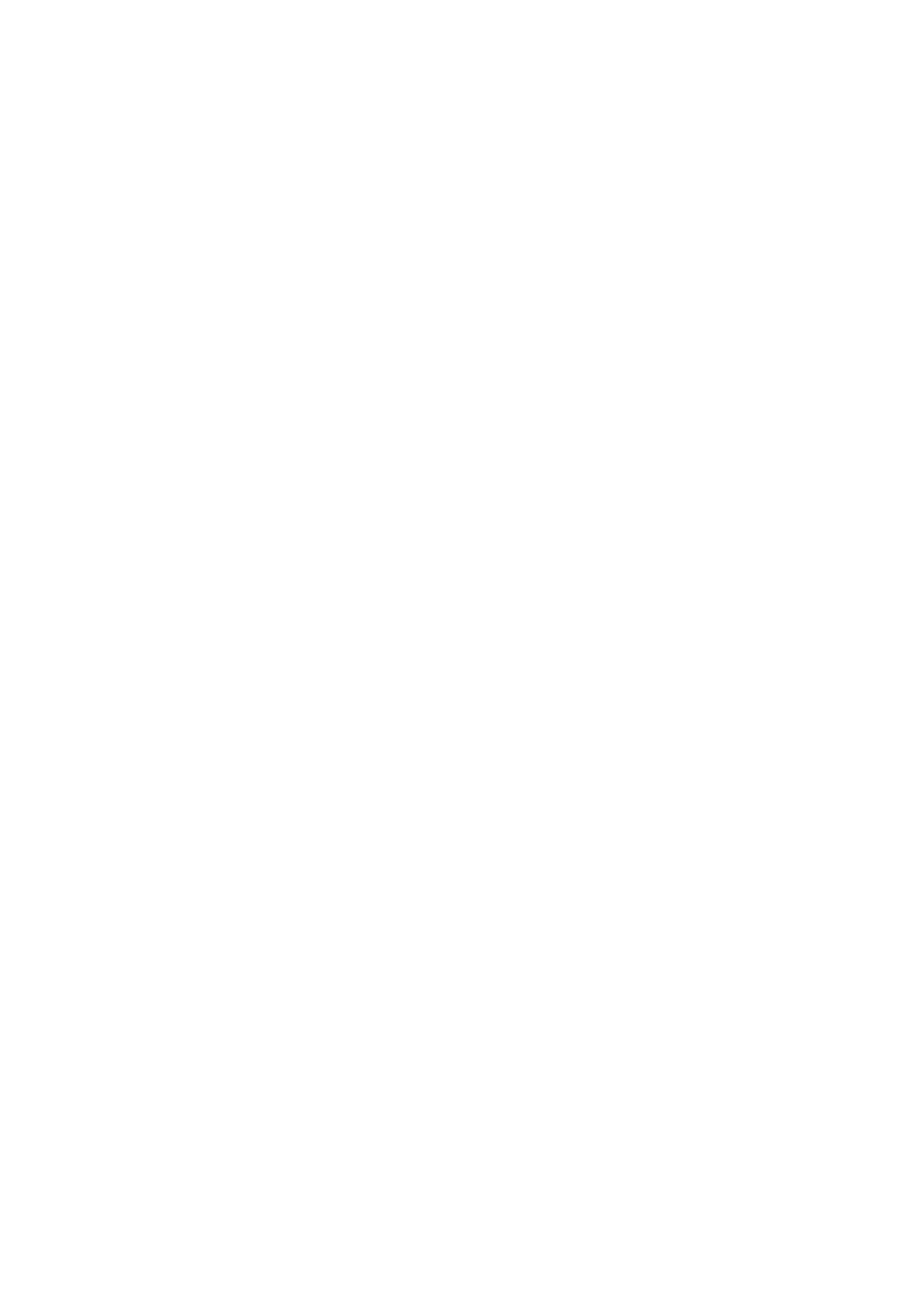# **WHO recommendations** on the management of diarrhoea and pneumonia in HIV-infected infants and children

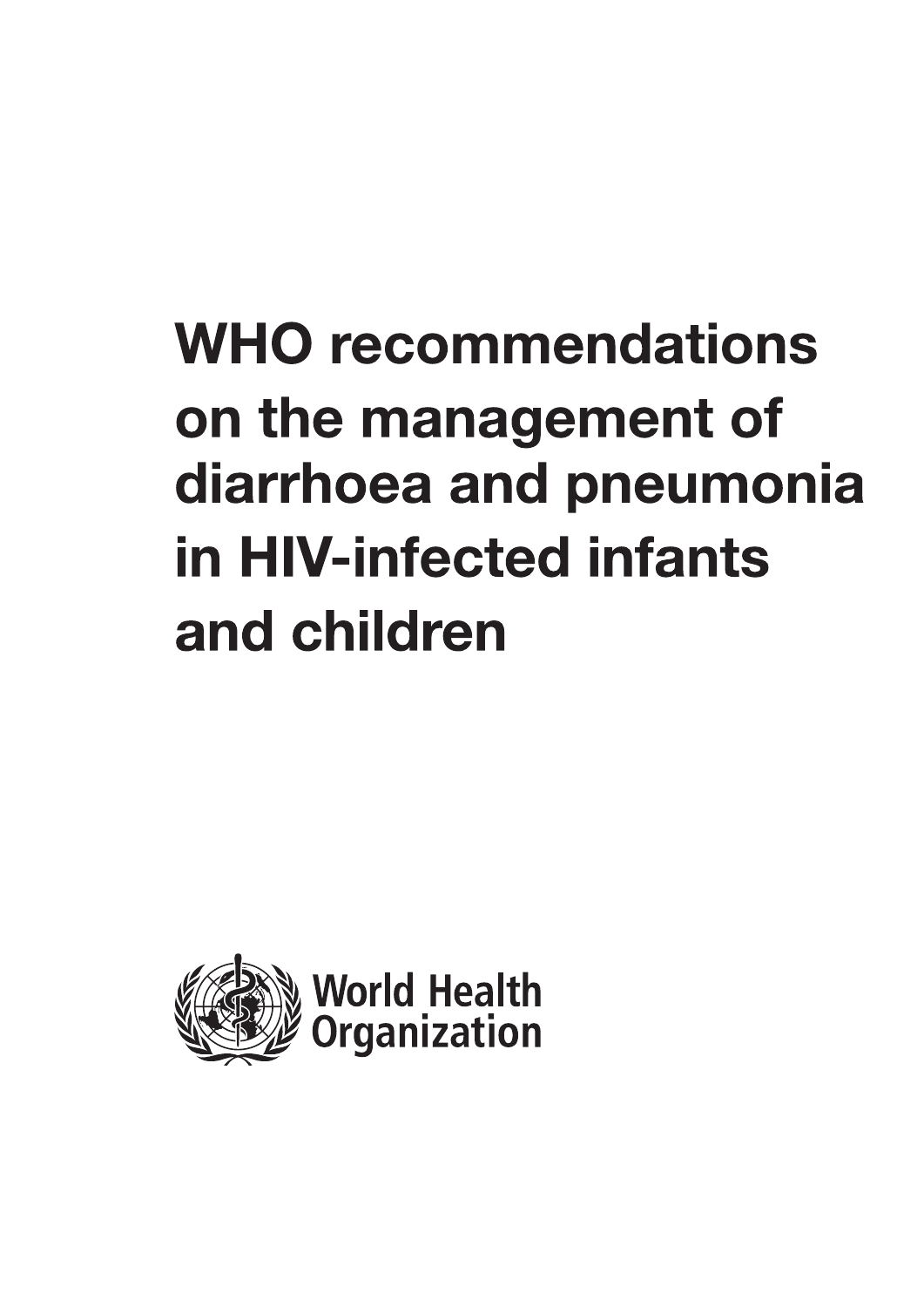WHO Library Cataloguing-in-Publication Data

WHO recommendations on the management of diarrhoea and pneumonia in HIV-infected infants and children: integrated management of childhood illness (IMCI).

1.HIV infections - diagnosis. 2.HIV infections - therapy. 3.AIDS-related opportunistic infections. 4.HIV seropositivity - complications. 5.Diarrhea - complications. 6.Tuberculosis - complications. 7.Child welfare. 8.Infant welfare. 9.Guidelines. I.World Health Organization. Dept. of Child and Adolescent Health and Development

ISBN 978 92 4 154808 3 (NLM classification: WA 320)

### **© World Health Organization 2010**

All rights reserved. Publications of the World Health Organization can be obtained from WHO Press, World Health Organization, 20 Avenue Appia, 1211 Geneva 27, Switzerland (tel: +41 22 791 3264; fax: +41 22 791 4857; email: bookorders@who.int). Requests for permission to reproduce or translate WHO publications – whether for sale or for noncommercial distribution – should be addressed to WHO Press, at the above address (fax: +41 22 791 4806; email: permissions@who.int).

The designations employed and the presentation of the material in this publication do not imply the expression of any opinion whatsoever on the part of the World Health Organization concerning the legal status of any country, territory, city or area or of its authorities, or concerning the delimitation of its frontiers or boundaries. Dotted lines on maps represent approximate border lines for which there may not yet be full agreement.

The mention of specific companies or of certain manufacturers' products does not imply that they are endorsed or recommended by the World Health Organization in preference to others of a similar nature that are not mentioned. Errors and omissions excepted, the names of proprietary products are distinguished by initial capital letters.

All reasonable precautions have been taken by WHO to verify the information contained in this publication. However, the published material is being distributed without warranty of any kind, either express or implied. The responsibility for the interpretation and use of the material lies with the reader. In no event shall the World Health Organization be liable for damages arising from its use.

Printed in Geneva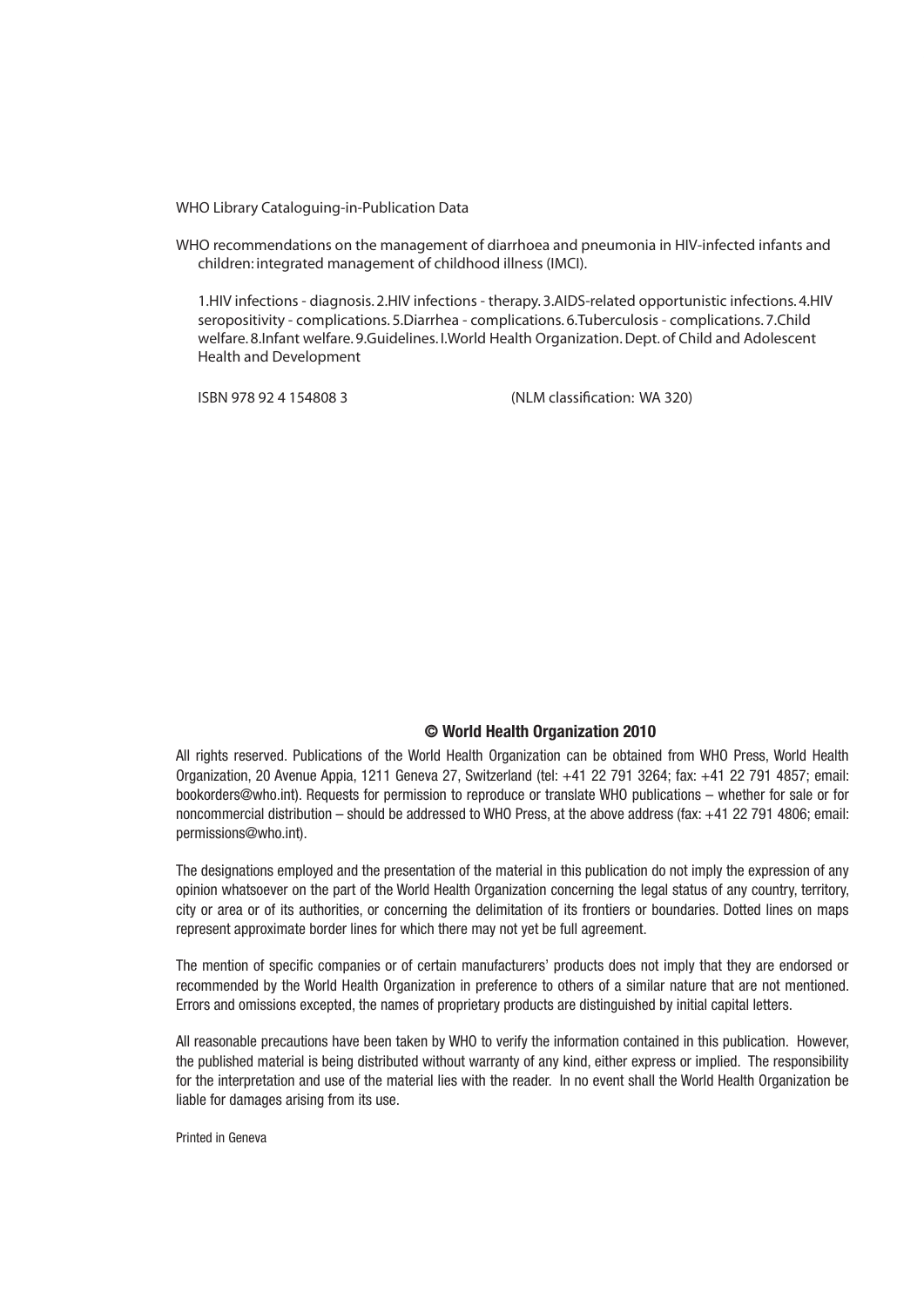# **Table of Contents**

|    |                        | <b>Abbreviations and definitions</b>                                                                                                        | viii |
|----|------------------------|---------------------------------------------------------------------------------------------------------------------------------------------|------|
|    |                        | <b>Executive summary</b>                                                                                                                    | 1    |
| 1. |                        | <b>Introduction</b>                                                                                                                         | 3    |
| 2. | <b>Objectives</b>      |                                                                                                                                             |      |
| 3. |                        | <b>Methods</b>                                                                                                                              | 4    |
|    | Target audience<br>3.1 |                                                                                                                                             |      |
|    |                        | 3.2 Preparatory work                                                                                                                        | 4    |
|    |                        | 3.3 Guideline review panel                                                                                                                  | 5    |
|    |                        | 3.4 Process                                                                                                                                 | 6    |
| 4. |                        | <b>Recommendations</b>                                                                                                                      | 7    |
|    | 4.1                    | Diarrhoea                                                                                                                                   | 7    |
|    |                        | 4.1.1 Burden of disease                                                                                                                     | 7    |
|    |                        | 4.1.2 Current guidelines                                                                                                                    | 7    |
|    |                        | 4.1.3 Etiological agents                                                                                                                    | 8    |
|    |                        | 4.1.4 Preventive interventions                                                                                                              | 9    |
|    |                        | 4.1.5 Treatment interventions                                                                                                               | 11   |
|    |                        | 4.1.6 Outstanding issues for research                                                                                                       | 14   |
|    |                        | 4.2 Pneumonia                                                                                                                               | 14   |
|    |                        | 4.2.1 Burden of disease                                                                                                                     | 14   |
|    |                        | 4.2.2 Current guidelines (2004 and 2005)                                                                                                    | 14   |
|    |                        | 4.2.3 Etiological agents                                                                                                                    | 18   |
|    |                        | 4.2.4 Preventive interventions                                                                                                              | 18   |
|    |                        | 4.2.5 Treatment interventions                                                                                                               | 20   |
|    |                        | 4.2.6 Outstanding issues for research                                                                                                       | 20   |
| 5. |                        | <b>Dissemination and implementation of guidelines</b>                                                                                       | 21   |
| 6. |                        | <b>References</b>                                                                                                                           | 22   |
|    |                        | Annex 1. Existing WHO guidelines for preventing and treating diarrhoea in children                                                          | 28   |
|    |                        | Annex 2. Existing WHO recommendations for managing pneumonia in children                                                                    | 30   |
|    |                        | Annex 3. Review questions for preventing and treating diarrhoea and managing<br>pneumonia in HIV-infected and -exposed infants and children | 32   |
|    |                        | Annex 4. Risk-benefit assessments                                                                                                           | 33   |
|    |                        | Annex 5. GRADE profiles                                                                                                                     | 45   |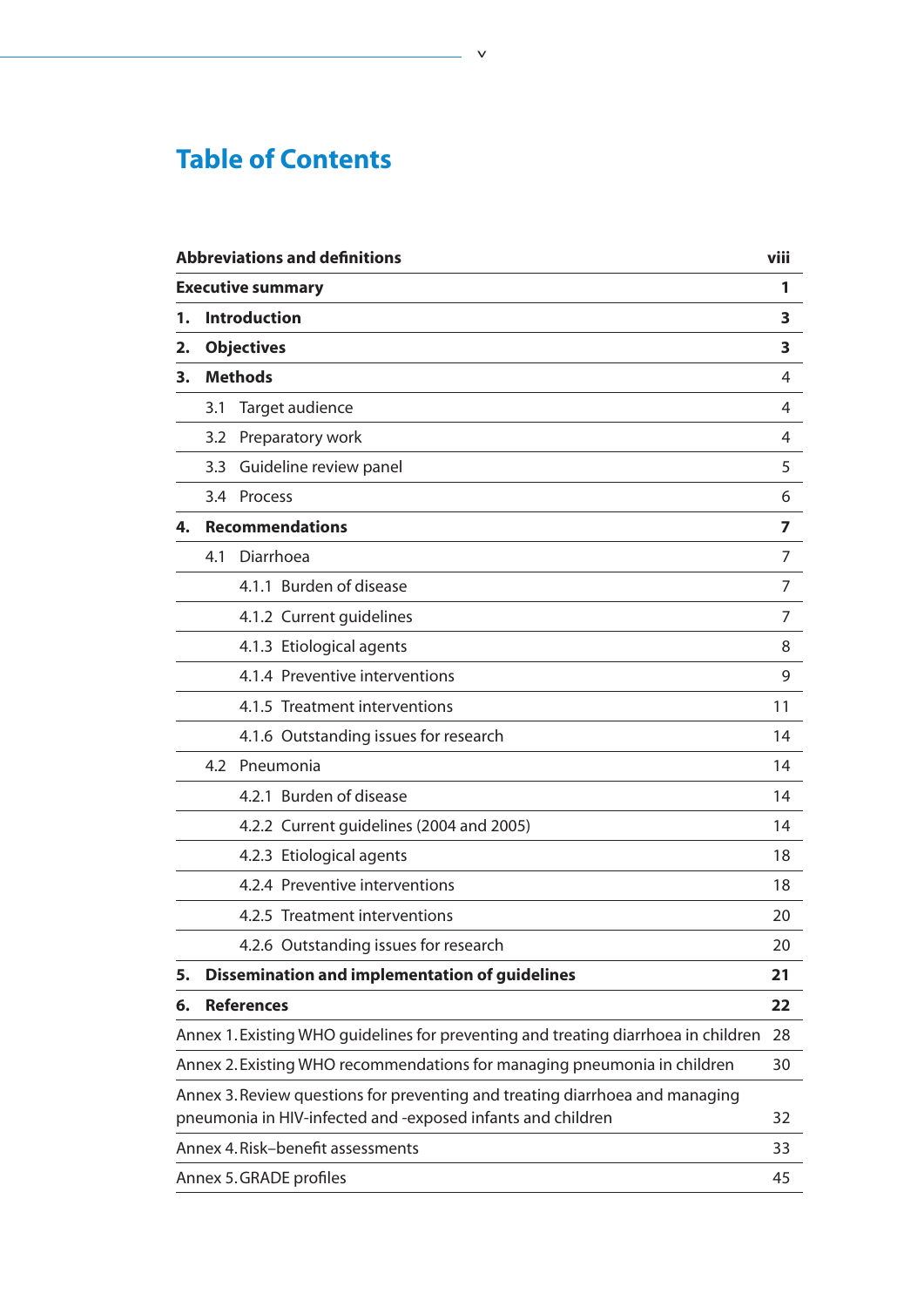vi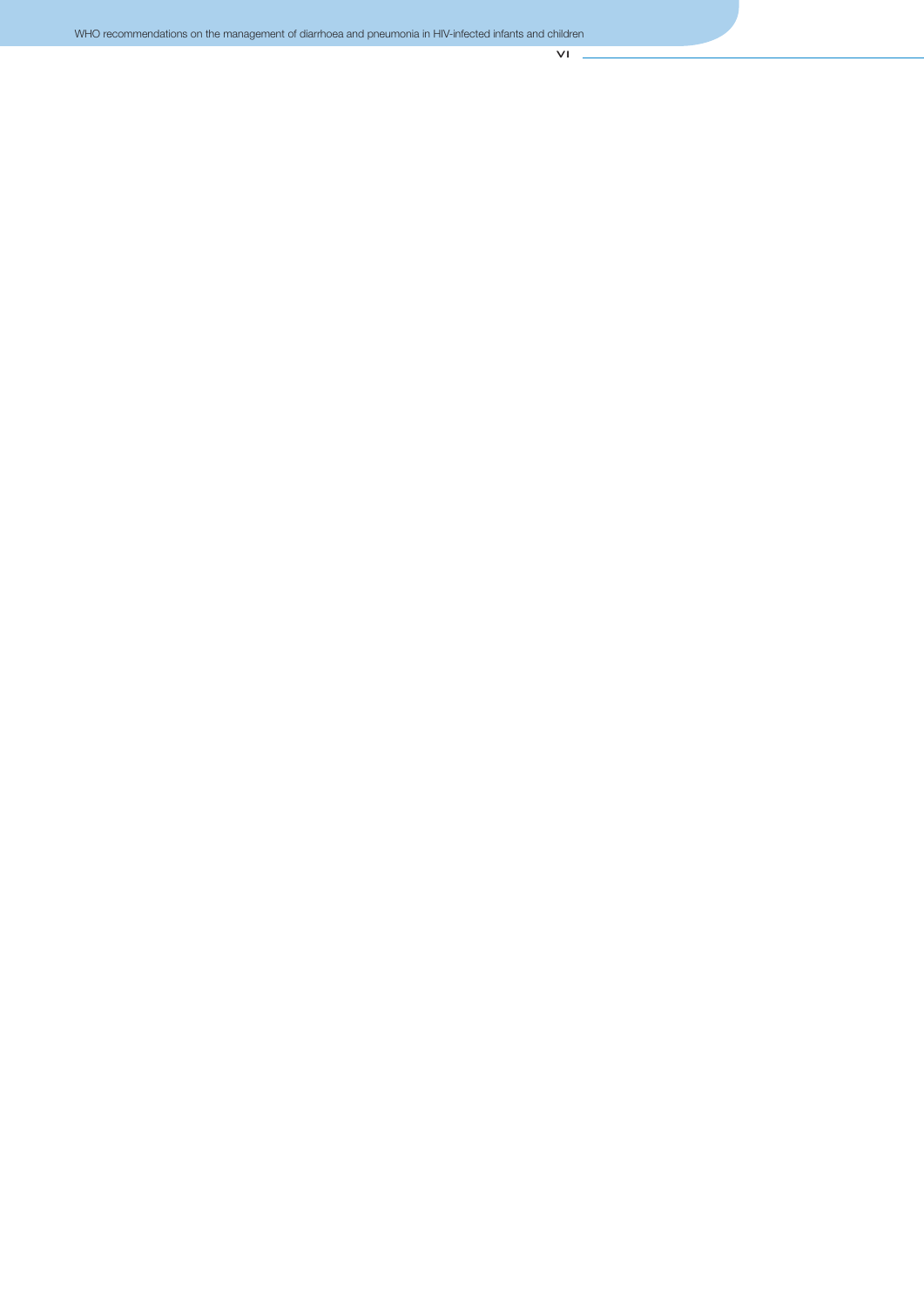## **Acknowledgements**

### **Coordinated by**

Lulu M. Muhe, WHO/Child and Adolescent Health and WHO/HIV

### **WHO steering group**

Siobhan Crowley (WHO/HIV), Olivier Fontaine (WHO/Child and Adolescent Health), Lulu Muhe (WHO/ Child and Adolescent Health and WHO/HIV), Shamim Qazi (WHO/Child and Adolescent Health), Carmen Casanovas (WHO/Nutrition for Health and Development), Mary Lou Lindegren (Centers for Disease Control and Prevention [CDC], Atlanta, Georgia, USA), Barbara Marston (CDC, USA), Emilia Rivadeneira (CDC, USA), Rob Quick (CDC, USA)

### **Systematic review panel**

George Rutherford and Eliza Humphreys (University of California, San Francisco, USA), Shabir Madhi and Warunee Punpanich (University of Johannesburg, South Africa)

### **Guideline development panel**

### *Panel co-chairs*

Subject expert: Steve Graham (University of Melbourne, Australia)

GRADE method expert: Yngve Falck-Ytter (Case Western Reserve University, Cleveland, Ohio, USA)

### *Health researchers and implementing partners*

Dankwart Wittenberg (Pretoria University, South Africa), Prakash Jeena (University of Natal, Durban, South Africa), Israel Kalyesubula (Makerere University, Uganda; HIV), Mike English (Wellcome Trust Research Laboratories, Kenya), Amha Mekasha (Addis Ababa University, Ethiopia; HIV), Sanjiv Lewin (St Johns Hospital, Bangalore, India), Shaffiq Essajee (Clinton Foundation, New York City, USA), Tim Quick (USAID, Washington DC), Ciara O'Reilly (CDC, USA), Ian Aitken (Centre for Health Services, Management Sciences for Health); pneumonia and diarrhoea), Penny Enarson (International Union against Tuberculosis and Lung Disease, Paris, France), Adam Cohen (CDC, USA), Maggie Brewinski, B. Ryan Phelps, Sara Bowsky, USAID, Washington, Lynne Mofenson and George Siberry from NIH, USA.

### *WHO secretariat*

Kasonde Mwinga (Child and Adolescent Health/AFRO, Congo), Olga Agbodjan-Prince (Inter-country Support Team, Child and Adolescent Health West Africa/AFRO, Burkina Faso), Teshome Desta (Inter-country Support Team, Child and Adolescent Health, East and Southern Africa/AFRO, Zimbabwe), Andrew Mbewe (Medical Officer, Nigeria), Elizabeth Mason (WHO/Child and Adolescent Health), José Martines (WHO/ Child and Adolescent Health), Karin Stenberg (WHO/Health Systems Stregthening), Samira Aboubaker (WHO/Child and Adolescent Health), Wilson Were (WHO/Child and Adolescent Health), Pia Sophie-Wool, Megan Towle, Silvia Sanasi (WHO consultants), Juan Pablo Pena- Rosas, WHO/ NHD.

### *Other contributors*

Janani Krishnaswami (Kaiser Permanente Medical Center, San Francisco, California, USA), Nathan Smith (University of California, San Francisco, California, USA)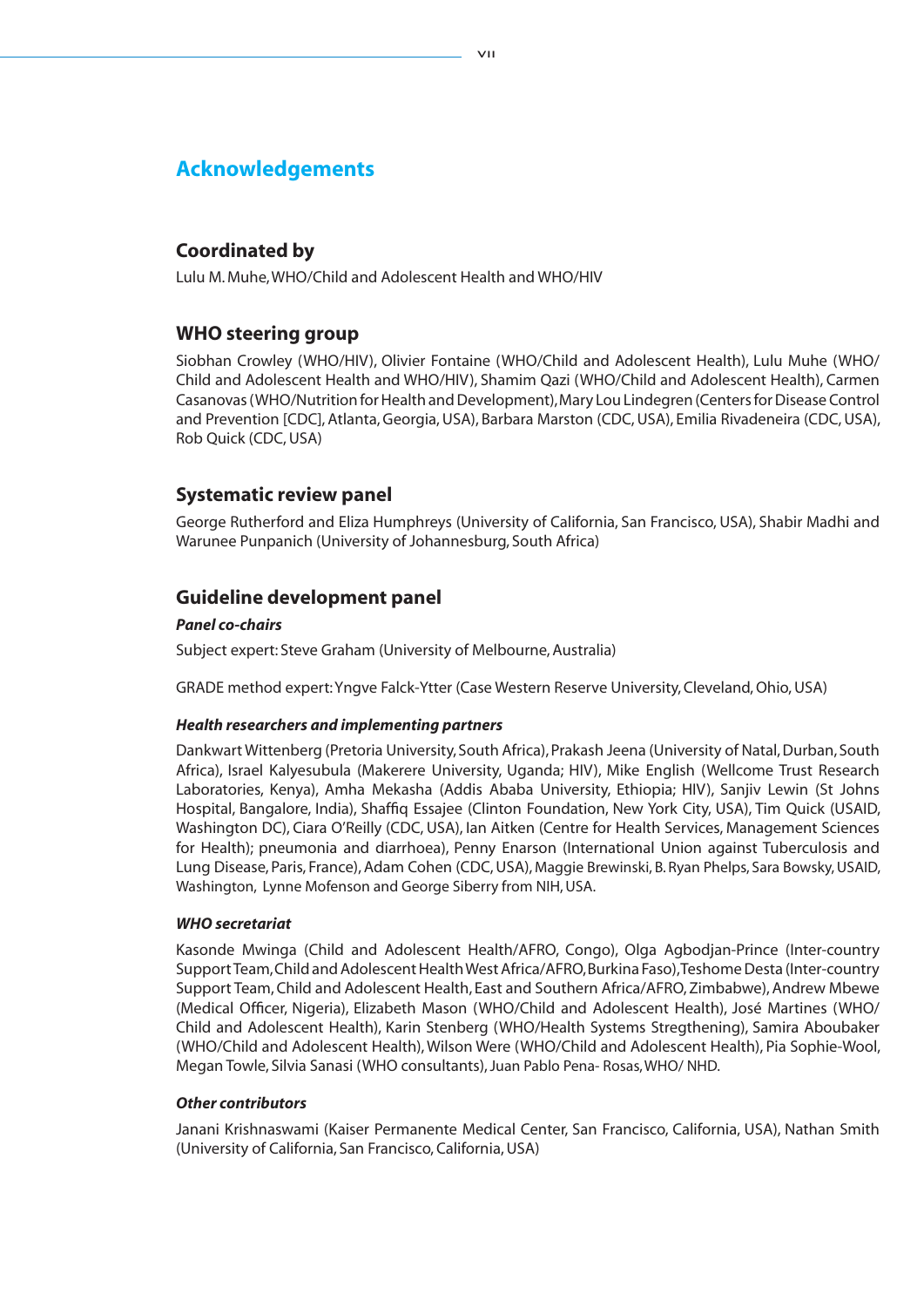viii

# **Abbreviations and definitions**

| <b>ART</b>    |                          | antiretroviral therapy                                                                                                                                                                                                                                                             |  |  |  |
|---------------|--------------------------|------------------------------------------------------------------------------------------------------------------------------------------------------------------------------------------------------------------------------------------------------------------------------------|--|--|--|
| <b>CDC</b>    |                          | Centers for Disease Control and Prevention (USA)                                                                                                                                                                                                                                   |  |  |  |
| Diarrhoea     |                          | the passage of loose or liquid stools more frequently than is<br>normal for the individual                                                                                                                                                                                         |  |  |  |
|               | Persistent diarrhoea     | diarrhoea for 14 days or more                                                                                                                                                                                                                                                      |  |  |  |
|               | Chronic diarrhoea        | diarrhoea for 28 days or more                                                                                                                                                                                                                                                      |  |  |  |
|               | Bloody diarrhoea         | presence of blood in the stools; also called dysentery                                                                                                                                                                                                                             |  |  |  |
|               | Infant                   | under 12 months of age                                                                                                                                                                                                                                                             |  |  |  |
|               | Generalized HIV epidemic | setting in which more than 1% of the population is HIV-positive                                                                                                                                                                                                                    |  |  |  |
|               | <b>GRADE</b>             | grading of recommendations assessment, development and evaluation                                                                                                                                                                                                                  |  |  |  |
| <b>HIV</b>    |                          | human immunodeficiency virus                                                                                                                                                                                                                                                       |  |  |  |
|               | HIV-exposed              | born to a mother who is HIV-infected                                                                                                                                                                                                                                               |  |  |  |
|               | HIV-infected             | proven to have HIV infection by tests appropriate to age                                                                                                                                                                                                                           |  |  |  |
| <b>ORS</b>    |                          | oral rehydration solution                                                                                                                                                                                                                                                          |  |  |  |
| <b>PCP</b>    |                          | Pneumocystis jirovecii (previously Pneumocystis carinii) pneumonia                                                                                                                                                                                                                 |  |  |  |
|               | Pneumonia                |                                                                                                                                                                                                                                                                                    |  |  |  |
|               | Danger signs             | severe signs, including lethargy or unconsciousness, inability to drink or<br>breastfeed, persistent vomiting, central cyanosis, severe respiratory distress,<br>or convulsions in a child aged 2 months to 5 years                                                                |  |  |  |
|               | Non-severe               | cough or difficult breathing and fast breathing in a child aged 2 months-5<br>years with no general danger signs                                                                                                                                                                   |  |  |  |
| Severe        |                          | cough or difficult breathing plus lower chest indrawing with no general<br>danger signs                                                                                                                                                                                            |  |  |  |
|               | Very severe              | cough or difficult breathing in a child aged 2 months-5 years, chest indrawing<br>and presence of danger signs Note that in the integrated management of<br>childhood illness, both severe and very severe pneumonia are classified as<br>severe pneumonia or very severe disease. |  |  |  |
| <b>UNAIDS</b> |                          | joint United Nations programme on HIV/AIDS                                                                                                                                                                                                                                         |  |  |  |
| <b>WHO</b>    |                          | World Health Organization                                                                                                                                                                                                                                                          |  |  |  |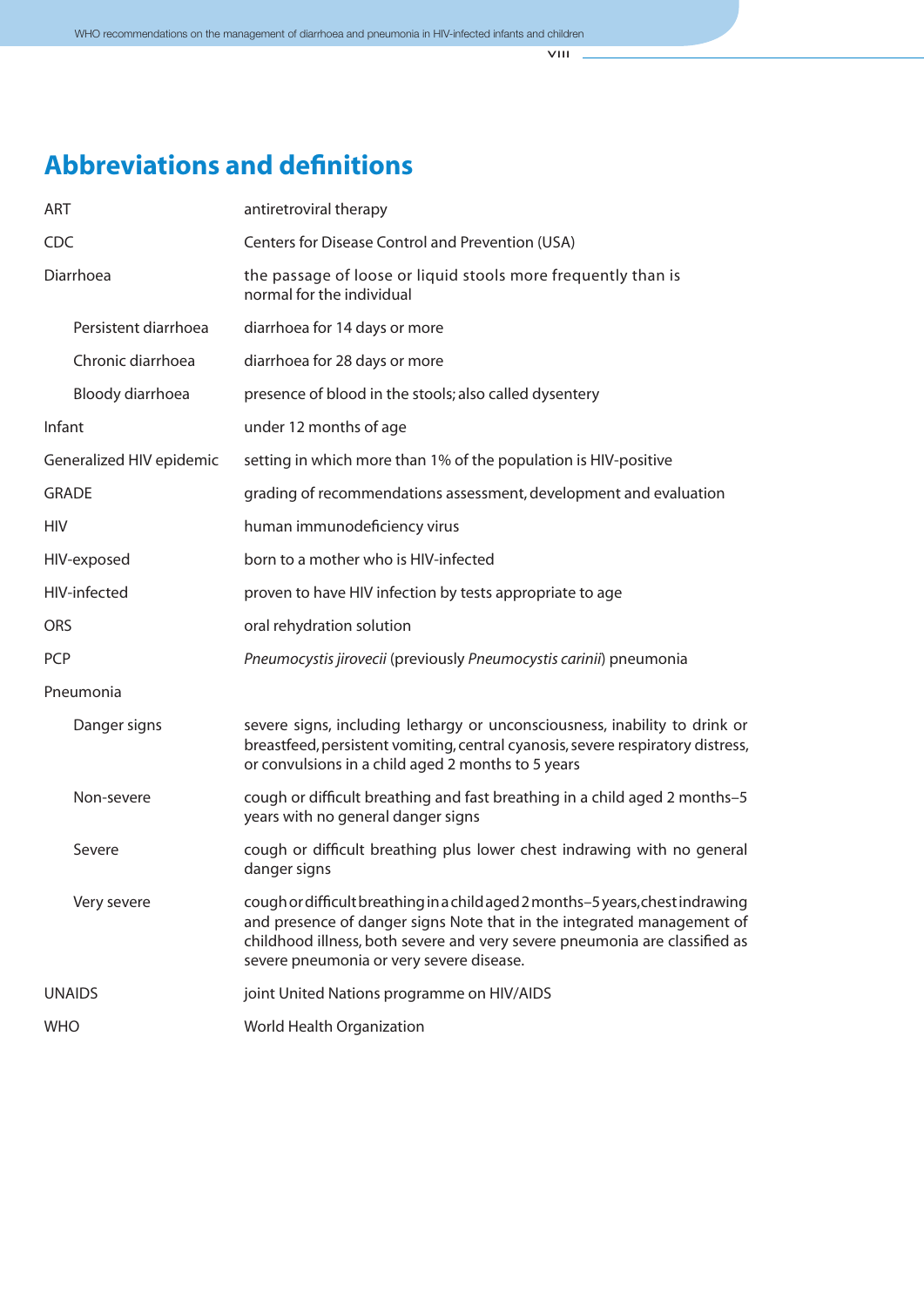# **Executive summary**

The main causes of death among children under 5 years of age are acute respiratory infection (17%) and diarrhoeal disease (16%), and children infected with human immunodeficiency virus (HIV) have greater morbidity and mortality related to these conditions (WHO, 2008). An estimated 2.1 million children in the world are living with HIV, 90% of whom live in sub-Saharan Africa. The incidence of infection remains high, with 430 000 new HIV infections in children annually. Almost one third of untreated infected infants will die in the first year of life, and up to 50% by 2 years of age.

Although tremendous progress has been made in identifying and treating infants and children with HIV infection, much remains to be done to scale-up and sustain effective prevention, care and treatment, especially of diarrhoea and pneumonia. Currently, only an estimated 15% of exposed infants are tested for HIV in the first 2 months of life, and coverage with paediatric antiretroviral therapy (ART) is 38% (WHO 2009). Coverage of HIV-infected and -exposed infants and children with co-trimoxazole prophylaxis, another highly effective, inexpensive, life-saving intervention, has remained unacceptably low, at about 8%. Interventions that delay morbidity and mortality from diarrhoea and pneumonia can make a significant contribution to the long-term survival of HIV-infected and -exposed infants and children.

The World Health Organization (WHO) departments of Child and Adolescent Health and of HIV/AIDS reviewed the evidence on management of diarrhoea and pneumonia in HIV-infected children, because of the substantial effects of these conditions on morbidity and mortality, potential differences in etiological agents (and thus in recommended empirical regimens) from those for uninfected infants and children, potential changes in the susceptibility of pathogens to co-trimoxazole prophylaxis in these children, and the lack of specific recommendations for this high-risk group. These guidelines are part of a comprehensive set of normative documents being prepared by WHO for the prevention and treatment of common conditions affecting HIV-infected and -exposed infants and children.

A group assessed the evidence on the basis of 'grading of recommendations assessment, development and evaluation' (GRADE), and, during a consultation in October 2009, updated their recommendations for preventing and managing diarrhoea and pneumonia in HIV-infected and -exposed infants and children. The objectives were to summarize WHO recommendations for policy and practice, prepare GRADE 'evidence profiles' and discuss the factors taken into account in deciding on the strength of recommendations. The group also identified gaps in knowledge and set priorities for further research.

### **Recommendations**

The group's recommendations for managing pneumonia and diarrhoea in HIV-infected infants and children are, in most cases, the same as those for management in uninfected children. Most studies providing evidence for recommendations were, however, conducted before widespread use of co-trimoxazole or ART.

The panel found insufficient evidence to justify separate recommendations for infants and children who have been exposed to HIV and for those suspected of or confirmed to have HIV infection. Previous recommendations on co-trimoxazole prophylaxis (WHO, 2006), provider-initiated testing and counselling (WHO, 2007) and safe water and hygiene (WHO, 2008) were incorporated into the guidelines in order to make them comprehensive. In accordance with the existing WHO recommendations on providerinitiated testing and counselling, the panel strongly recommended that all infants and children living in generalized epidemic settings and presenting with pneumonia or diarrhoea should have their HIV status determined.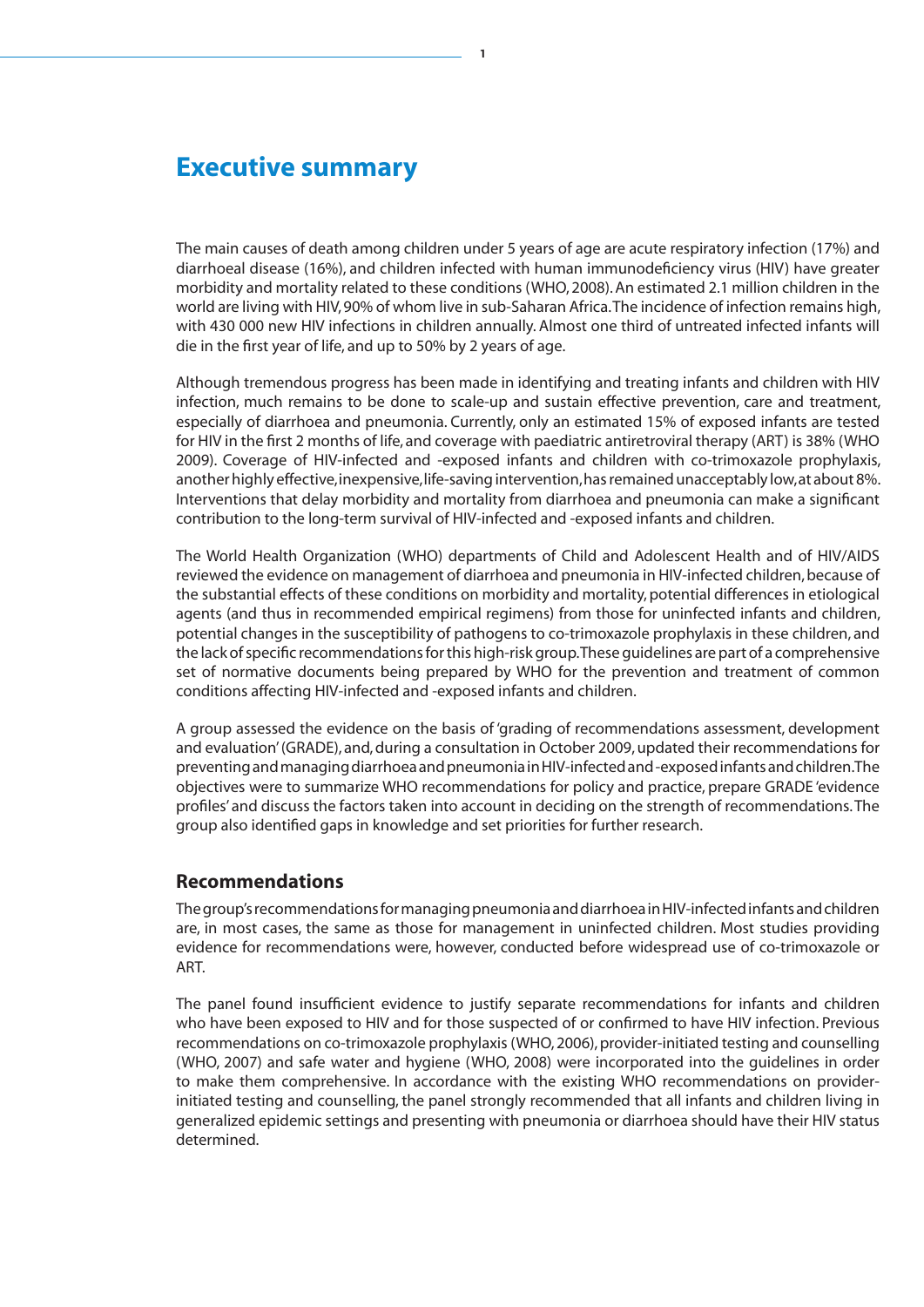### **Diarrhoea**

### *Prevention of diarrhoea*

**Recommendation 1**: Vitamin A supplementation is recommended for all HIV-infected and -exposed infants and children aged 6 months to 5 years, in doses given every 6 months (100 000 IU for those aged 6–12 months and 200 000 IU for those aged  $>$  12 months).

*Strong recommendation; low quality of evidence* 

### *Treatment of diarrhoea*

**Recommendation 2**: Low-osmolarity oral rehydration solution (ORS) is recommended for the treatment of dehydration, or intravenous electrolyte solution in cases of severe dehydration, in HIV-infected and -exposed infants and children with diarrhoea.

*Strong recommendation; high quality of evidence*

**Recommendation 3**: Elemental zinc supplementation for 10–14 days is recommended, with increased fluids and continued feeding, for all HIV-infected and -exposed children with diarrhoea, at 10 mg/day for infants < 6 months of age and 20 mg/day for infants and children > 6 months.

*Strong recommendation; high quality of evidence*

**Recommendation 4**: Ciprofloxacin for 3 days at an oral dose of 15 mg/kg is recommended for treating bloody diarrhoea in all HIV-infected and -exposed infants and children.

*Strong recommendation; moderate quality of evidence*

**Recommendation 5**: Daily multiple micronutrients for 2 weeks are recommended for all HIV-infected and -exposed infants and children with persistent diarrhoea.

*Conditional recommendation; low quality of evidence*

### **Pneumonia**

### *Co-trimoxazole treatment for suspected* Pneumocystis jirovecii *pneumonia*

**Recommendation 6:** Empiric co-trimoxazole treatment for suspected *Pneumocystis jirovecii* (previously *Pneumocystis carinii*) pneumonia (PCP) is recommended as an additional treatment for HIV-infected and -exposed infants aged from 2 months up to 1 year with severe or very severe pneumonia.

*Strong recommendation; moderate quality of evidence*

**Recommendation 7:** Empirical co-trimoxazole treatment for PCP is not recommended for HIV-infected and -exposed children over 1 year of age with severe or very severe pneumonia.

*Conditional recommendation; moderate quality of evidence*

### *Antibiotic regimens for severe and very severe pneumonia*

### **Recommendation 8:**

Ampicillin (or penicillin when ampicillin is not available) plus gentamicin or ceftriaxone are recommended as first-line antibiotic treatment for HIV-infected and -exposed infants and children under 5 years of age with severe or very severe pneumonia.

### *Conditional recommendation; low quality of evidence*

**Recommendation 9**: For HIV-infected and -exposed infants and children with severe or very severe pneumonia who fail treatment while on ampicillin or penicillin plus gentamicin, ceftriaxone alone should be used as second-line treatment.

*Conditional recommendation; low quality of evidence*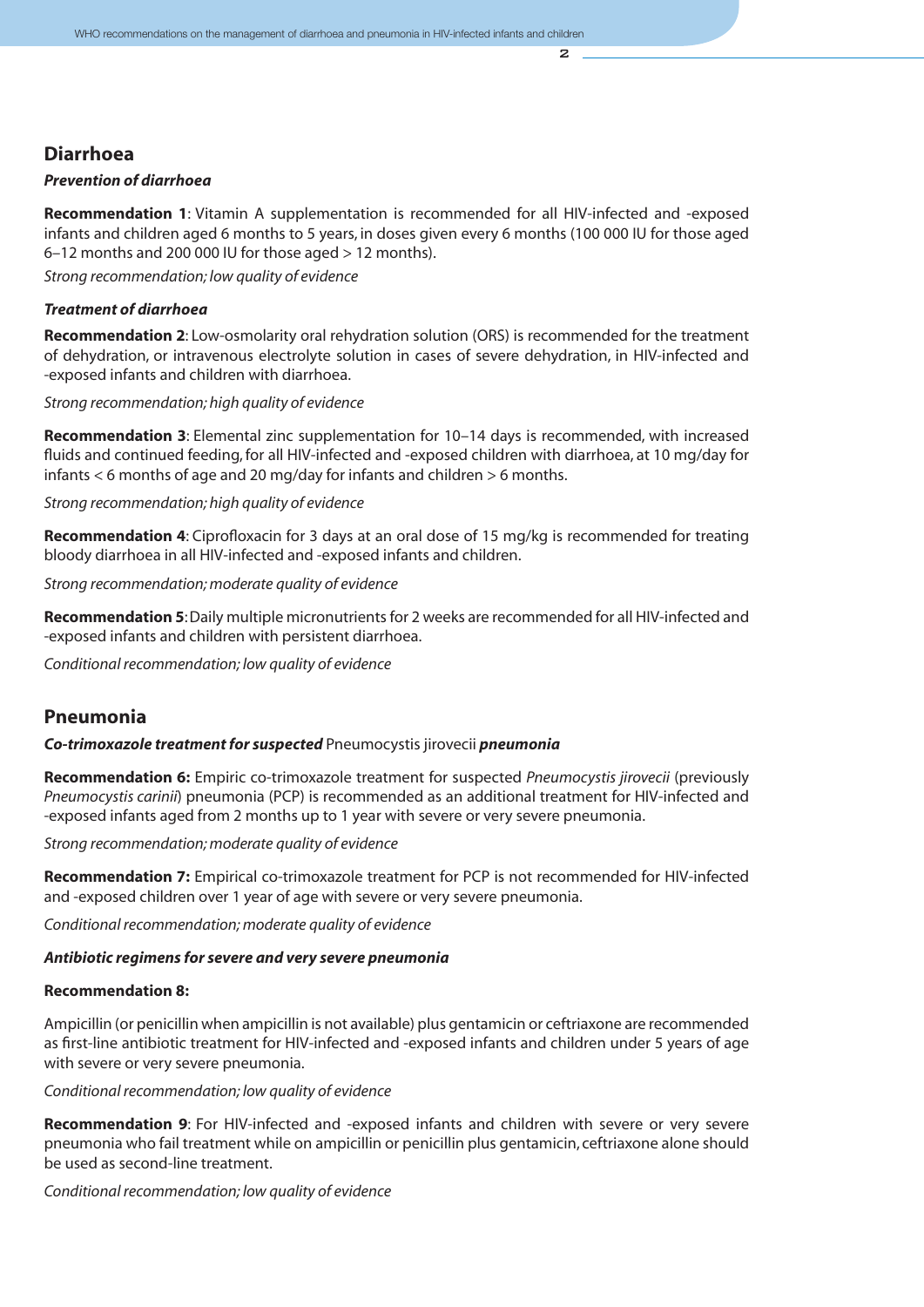# **1. Introduction**

Diarrhoea and pneumonia are the main causes of morbidity and mortality in infants and children and particularly those infected with HIV. The joint United Nations programme on HIV/AIDS (UNAIDS) has estimated that the number of children < 15 years of age in the world living with HIV increased from 1.6 million in 2001 to 2.1 million in 2008. The deaths of 430 000 children were attributed to AIDS in 2008, and 430 000 children were newly infected with HIV in the same year (UNAIDS/WHO, 2009). Most of the infections (90%) were acquired by vertical transmission from mother to child (UNICEF/WHO, 2009).

Children born to HIV-infected mothers have greater mortality and morbidity than children not exposed to HIV (Marinda et al., 2007; Shapiro et al., 2007; Sutcliffe et al., 2008; Filteau, 2009). Infants who acquire HIV around delivery show rapid progression of disease during the first few months of life and often die. Cohort studies conducted before the introduction of preventive and treatment strategies showed that the survival of HIV-infected infants was poor: nearly 30% died in infancy, and up to 50% died in the first 2 years of life (Taha et al., 1999; Chilongozi et al., 2008; Newell et al., 2004). The peak prevalence of death among HIV-infected African children has been reported to be at 2–3 months of age (Bourne, 2009). Over 200 000 children globally are now on ART, but treatment of infants and young children has been less successful than for older children and even less successful than the estimated 43% coverage of adults (WHO, 2009).

Interventions to delay morbidity and mortality from diarrhoea and pneumonia can make a huge contribution to the long-term survival of HIV-infected and -exposed infants and children. Although the existing interventions (e.g. safe water, ORS and appropriate case management) have been responsible for reducing the rates of mortality of children under 5 worldwide, the coverage of children remains low, particularly in resource-poor settings. Management is often further complicated in HIV-infected and -exposed children by immunodeficiency, malnutrition, other infections, manifestations of primary HIV disease and side-effects of ART.

Given the significant effects of diarrhoea and pneumonia on child morbidity and mortality and the particular susceptibility of those infected with or exposed to HIV, these areas of care management were considered priorities for review. This document summarizes the background, methods, analysis of evidence on diarrhoea and pneumonia management and recommendations of a panel of experts that was convened in October 2009 at WHO headquarters in Geneva, Switzerland. The guidelines are the first in a series planned to address all the main causes of mortality in children under 5. The expert panel will probably consist of many of the same people in order to save costs.

# **2. Objectives**

This document summarizes current knowledge on preventing and treating diarrhoea and managing pneumonia in HIV-infected and -exposed infants and children.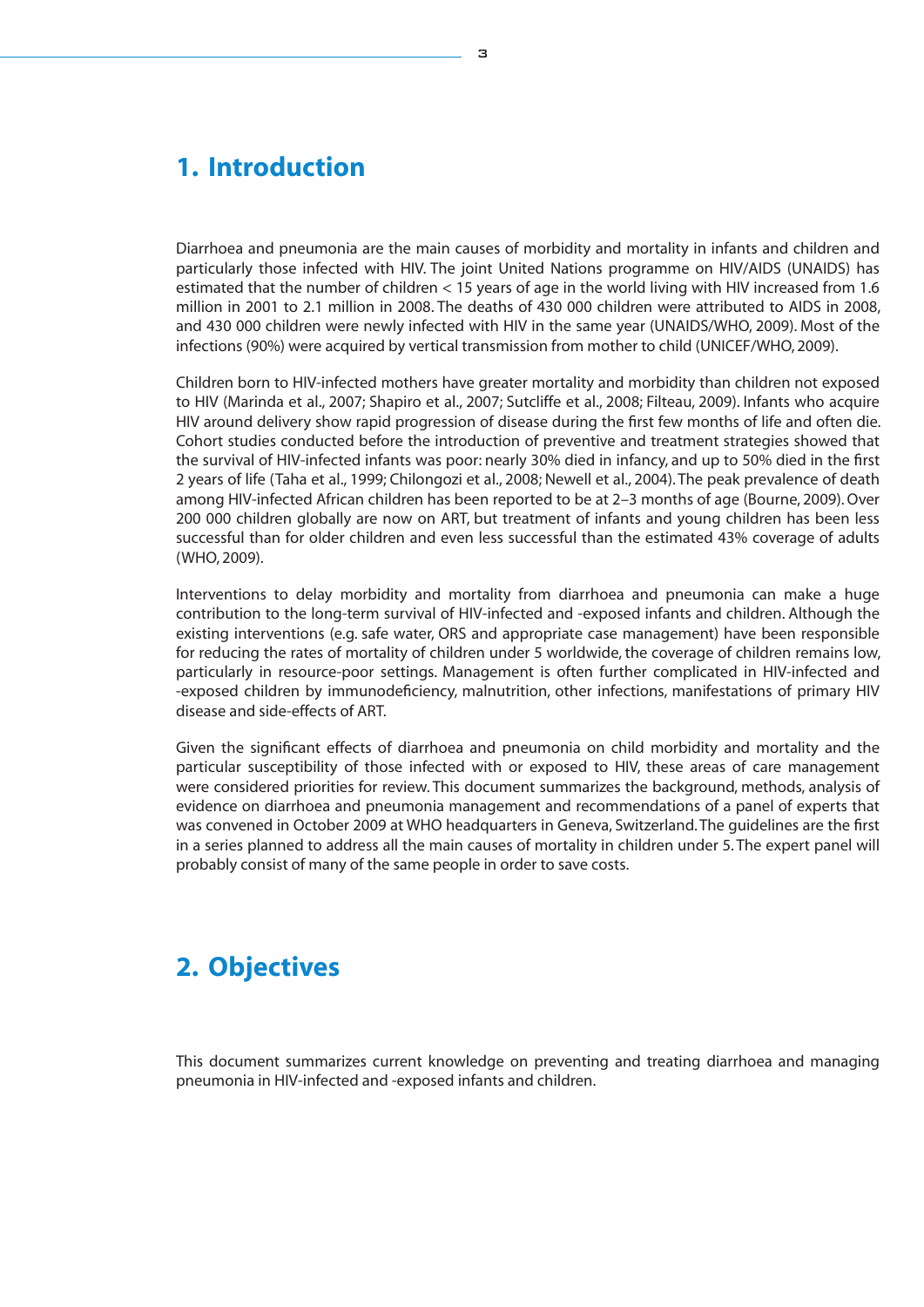### **3. Methods**

### **3.1 Target audience**

This publication is intended primarily for use by national advisory boards, national HIV/AIDS and child health programme managers and senior policy-makers involved in planning national strategies for child survival and paediatric prevention and care for HIV infection in resource-limited settings. Health-care providers and professional bodies could use these recommendations in advising national programmes and preparing guidelines for treatment and care.

4

The population of interest is HIV-infected and -exposed infants and children aged 0–18 years, with a particular emphasis on those < 5 years of age. An infant is a child < 12 months old.

### **3.2 Preparatory work**

An internal WHO steering group determined the scope of this document on the basis of the burden of pneumonia and diarrhoeal disease in HIV-infected and -uninfected infants and children, severity, effect on child survival and applicability of the recommendations in first- and second-level health facilities in resource-poor settings. The group first summarized existing WHO recommendations on prevention, diagnosis and treatment of diarrhoea and pneumonia in all children. The summary showed that the available guidelines do not answer all questions about HIV-infected and -exposed children, and the group therefore undertook systematic reviews of studies on the prevention of diarrhoea and the etiological agents and treatment of diarrhoea and pneumonia in these children. Comparisons with uninfected children were made to identify any changes needed to the current recommendations. A guideline development group identified the relevant populations, interventions, comparisons and outcomes and prepared GRADE 'evidence profiles' and risk–benefit tables to guide recommendations. A guideline review group considered new draft recommendations based on the existing WHO guidelines.

Protocols were designed for the systematic reviews. The final protocol included the search strategy, the list of interventions and outcomes, the comparison group and exclusion and inclusion criteria. The HIV/ AIDS Cochrane Collaborative Review Group search strategy (http://www.cochrane.org/cochrane-reviews/ review-structure) was used for each question on population, intervention, comparison and outcome. The search strategies used in the systematic reviews, meta-analyses and GRADE profiles were those defined in *The Cochrane handbook for systematic reviews of interventions* (version 5.0.2; last updated September 2009; http://www.cochrane-handbook.org/). The search revealed relevant published and unpublished articles, manuscripts, abstracts and presentations. Furthermore, research centres for paediatric HIV and database centres were contacted for publications or the results of ongoing research. Electronic databases and conference proceedings were searched, without limits on language; the proceedings included those of the conferences on retroviruses and opportunistic infections, the international AIDS conferences and the International AIDS Society clinical meetings held every other year, which were searched from their inception dates (1993, 1985 and 2001, respectively). To identify ongoing trials, the ClinicalTrials.gov website (http://www.clinicaltrials.gov/), Current Controlled Trials (www.controlled-trials.com) and the Pan-African Clinical Trials Registry (www.pactr.org) were also searched. The reference lists of published articles were examine for additional pertinent material. As the number of studies was anticipated to be limited, observational studies that met the inclusion criteria were included, in addition to randomized controlled trials. Systematic reviews and meta-analyses of interventions of interest were reviewed in detail. The searches were limited to studies published since 1994.

After initial screening of the references, two reviewers independently double-coded and entered information onto standardized data extraction forms. The information included study details (e.g. design and location), participant details (e.g. inclusion and exclusion criteria, population size, attrition rate, HIV diagnosis and disease and any clinical, immunological or virological staging or laboratory information), details of interventions and outcomes (e.g. mortality, clinical disease progression, treatment response, hospitalization and adverse events).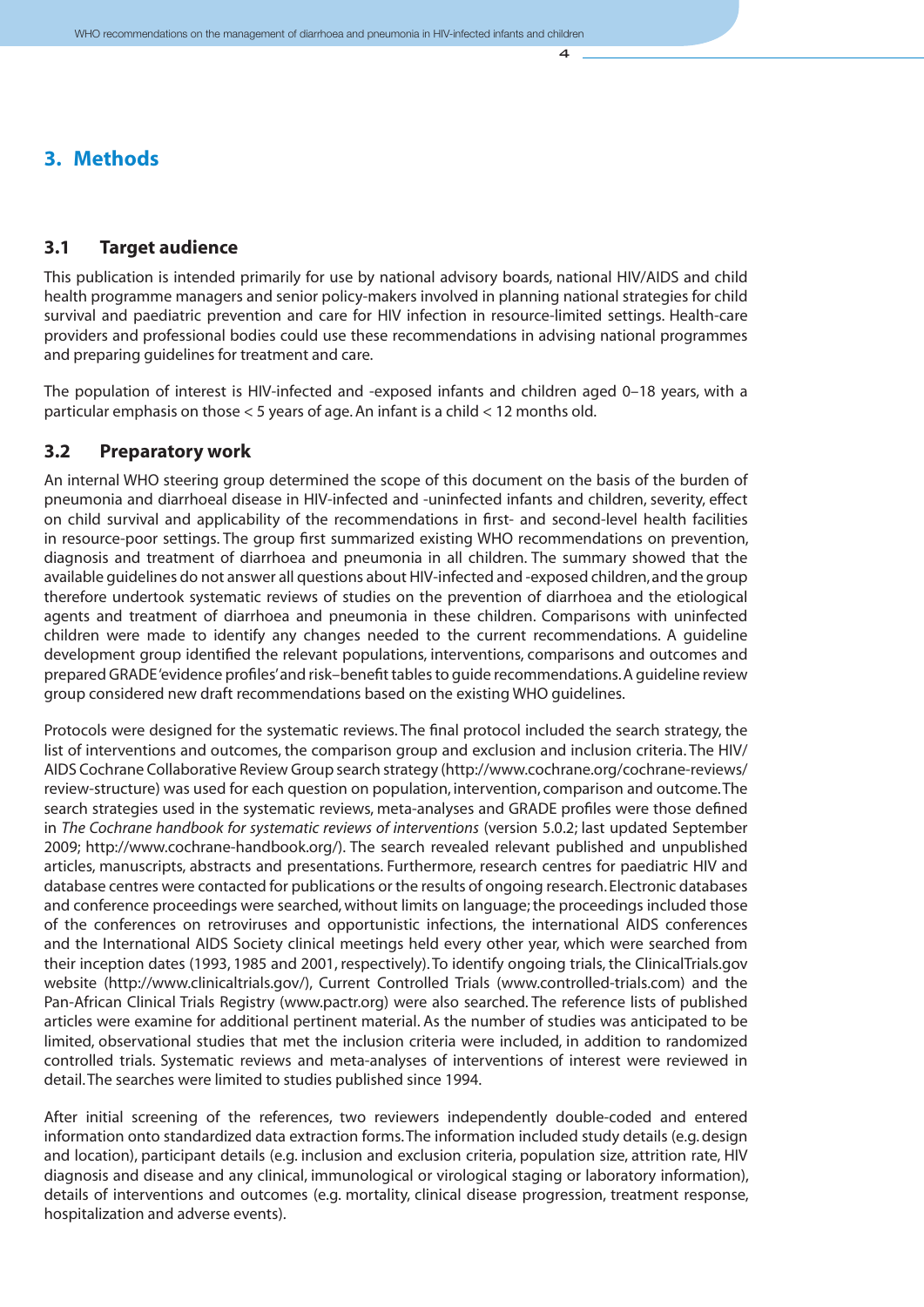The quality of the evidence for various treatment was assessed by the GRADE method used by WHO, and the end-points included mortality, hospitalization and adverse events. In the GRADE method, the quality of the evidence is evaluated on the basis of established criteria for the design, limitations, consistency and directness of studies; other considerations are precision, reporting bias, effect size, dose–response relations and confounding factors. GRADE tables are prepared with the Profiler software. The evidence is graded as high, moderate, low or very low, as defined in the handbook of the Guidelines Review Committee (Table 1). The review of studies of etiological agents was descriptive and was not assessed with the GRADE system.

| <b>Strength of recommendation</b>                                                                                                                          | <b>GRADE evidence profile</b>                                                                                                                             |
|------------------------------------------------------------------------------------------------------------------------------------------------------------|-----------------------------------------------------------------------------------------------------------------------------------------------------------|
| Strong:Thepanelisconfidentthatthedesirable<br>effects of adherence to the recommendation<br>outweigh the undesirable effects.                              | High: Further research is unlikely to change<br>our confidence in the estimate of effect.                                                                 |
| Weak or conditional: The panel concludes<br>that the desirable effects of adherence to<br>the recommendation probably outweigh the<br>undesirable effects; | <b>Moderate:</b> Further research is likely to have<br>an important impact on our confidence in<br>the estimate of effect and may change the<br>estimate. |
| <b>however,</b> it is applicable only to a specific<br>group, population or setting,                                                                       | Low: Further research is likely to have an<br>important impact on our confidence in the<br>estimate of effect and is likely to change the<br>estimate.    |
| or new evidence may change the balance of<br>risk to benefit,                                                                                              | <b>Very low:</b> Any estimate of effect is uncertain.                                                                                                     |
| or the benefits may not warrant the cost or<br>resource requirements.                                                                                      |                                                                                                                                                           |
| The panel used the terms 'weak' and<br>'conditional' interchangeably.                                                                                      |                                                                                                                                                           |
| <b>Research:</b> Further research is required before<br>any recommendations can be made.                                                                   |                                                                                                                                                           |

### **Table 1. Grading of recommendations and levels of evidence**

### **3.3 Guideline review panel**

The review group comprised members of the expert group that prepared recommendations for integrated management of childhood illness in 2004, health researchers, implementation partners, programme managers, and an independent methodologist, in accordance with the WHO procedures for guideline development. The group assessed the scientific evidence, GRADE and risk–benefit profiles and draft recommendations at a consultation in Geneva in October 2009, and their conclusions provided the basis for the present recommendations. Potential declarations of interest were documented and assessed before the recommendations were drawn up; no conflicts of interest were identified.

All experts contributing to and attending the meeting of the panel of experts also completed declarations of interest. The declarations were reviewed initially by the WHO secretariat, and then experts were requested to declare any conflict of interest publicly during the meeting. None of the members declared any conflict of interest.

The WHO department of Child and Adolescent Health coordinated the revisions to the guidelines with funding from the WHO Core Voluntary Contribution, the United States Agency for International Development and the United States Centers for Disease Control and Prevention (CDC).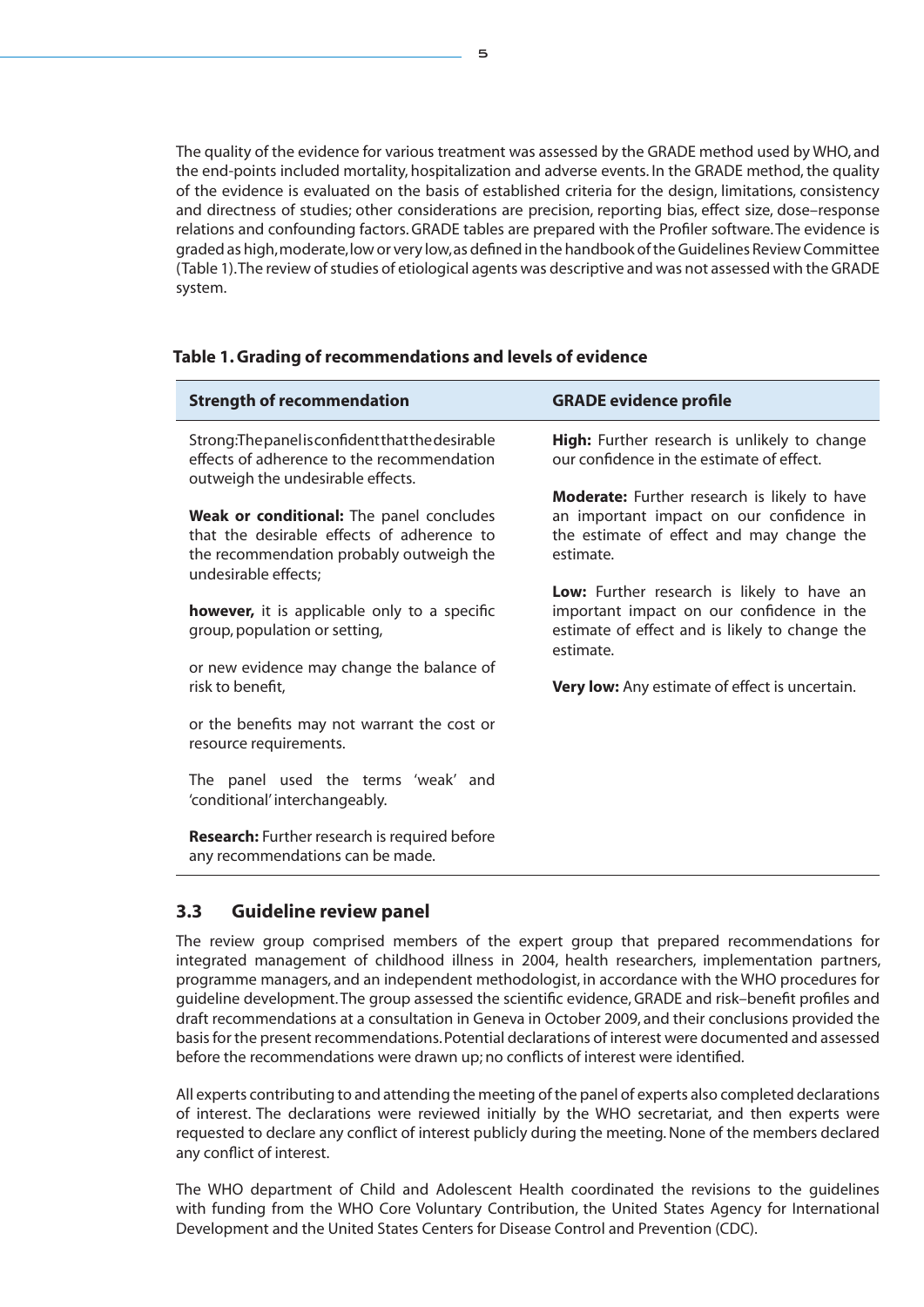### **3.4 Process**

In the GRADE approach, recommendations were made on the basis of considerations of costs, values, preference, feasibility and the balance of desirable and undesirable effects (risk–benefit assessment) and assessment of the quality of the scientific evidence. The criteria used to assess the quality of the evidence and the terms used to rank it are based on definitions in the *WHO handbook for guideline development* (WHO, 2010). When no or minimal evidence was available, the recommendations were based on the group's opinions on what constitutes best practice. The wording and strength of the recommendations were all agreed by consensus; they were further graded as 'strong' or 'conditional'. When recommendations could not be made, the group indicated areas for research.

Subgroups reviewed the evidence profile for each of the recommendations, and the existing and draft recommendations were assessed in plenary. The groups used risk–benefit assessment tables to analyse outcomes (such as mortality, morbidity and serious adverse events), implementation in different settings, acceptability, cost, feasibility, values, preferences, gaps and research needs (see Annex 4). The consultation subsequently reviewed and approved all the recommendations and annexes. The draft guidelines were reviewed between 1 November 2009 and 29 February 2010, and the original group reviewed the suggested modifications and clarifications.

The guidelines are scheduled to be updated in 2012, with reviews ad interim or when new evidence becomes available. The guidelines on vitamin A supplementation for infants and young children are being updated by WHO, including an evaluation of the evidence for this intervention in HIV-positive children. These are expected to be published in the last trimester of 2010.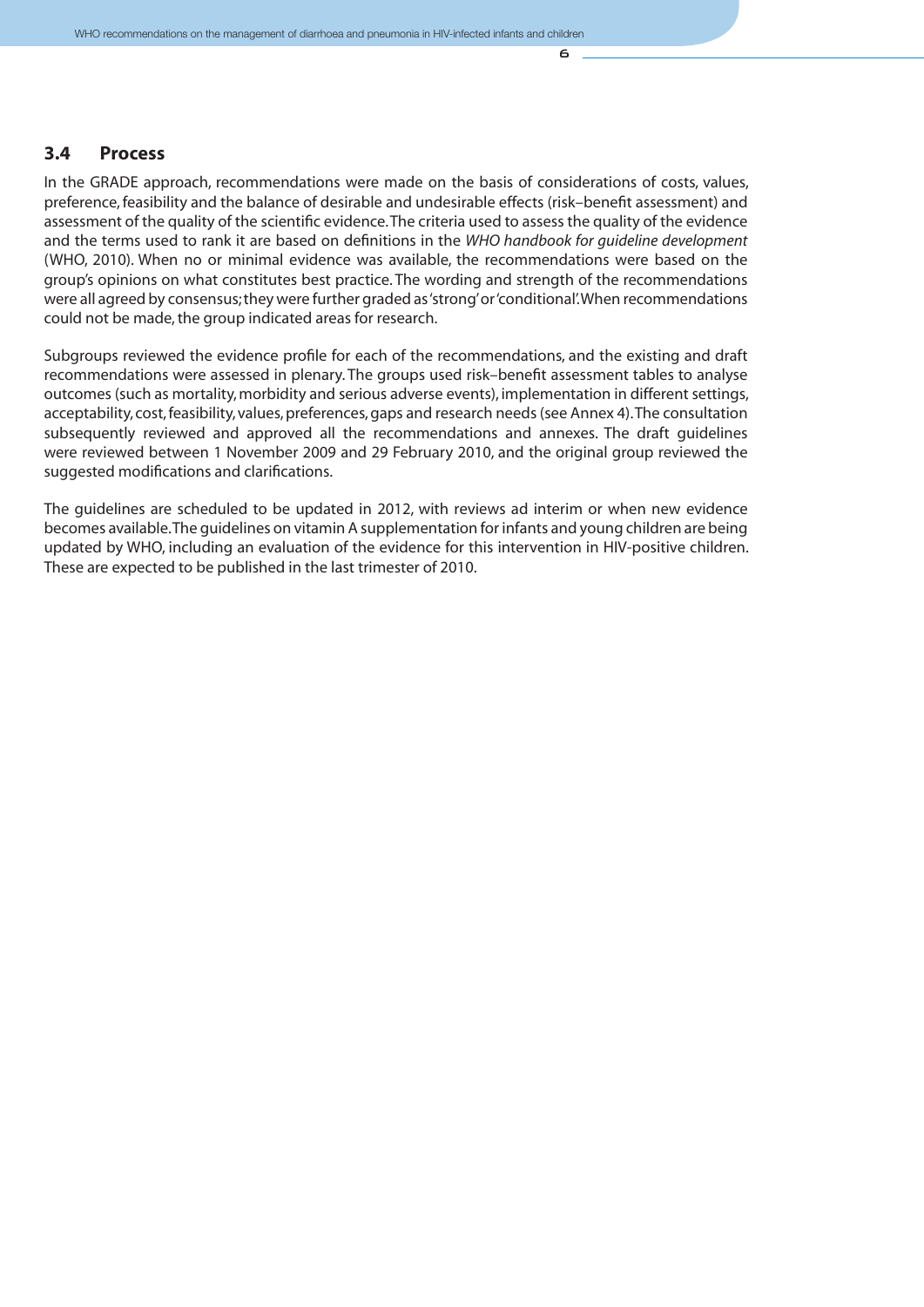# **Recommendations**

### **Prevention of diarrhoea**

Vitamin A supplementation (recommendation 1)

### **Treatment of diarrhoea**

- Use of low-osmolarity ORS (recommendation 2)
- Zinc supplementation (recommendation 3)
- Use of ciprofloxacin for treating bloody diarrhoea (recommendation 4)
- Use of daily multiple micronutrients for treating persistent diarrhoea (recommendation 5)

### **Treatment and management of pneumonia**

- Empirical co-trimoxazole treatment for suspected PCP (recommendations 6 and 7)
- **•** First-line treatment for severe or very severe pneumonia (recommendation 8)
- Second-line treatment for severe or very severe pneumonia (recommendation 9)

### **4.1 Diarrhoea**

### **4.1.1 Burden of disease**

Diarrhoea is a major cause of morbidity and mortality among infants and children worldwide. In developing countries, diarrhoeal disease accounts for an estimated 17.5–21% of all deaths in children under the age 5 years, equivalent to 1.5 million deaths per year (Boschi-Pinto et al., 2008). Of all child deaths from diarrhoea, 78% occur in the African and South-East Asian regions, which are also disproportionately burdened with infant and childhood HIV infections (UNAIDS, 2007; Boschi-Pinto et al., 2008). Diarrhoeal disease occurs more commonly in HIV-infected than in uninfected children, and their outcomes are worse (Thea et al., 1993; Amadi et al., 2001; Chokephaibulkit et al., 2001). Administration of ART and restoring immune function are critical for the prevention and treatment of diarrhoea in children with HIV infection.

Research on childhood diarrhoea is a priority of WHO for achieving the United Nations' Millennium Development Goal of reducing childhood mortality by two thirds between 1990 and 2015 (UNICEF/ WHO, 2008). While diarrhoeal control strategies developed in the 1980s reduced the number of child deaths from diarrhoea, coverage with these effective interventions is low. Data from 29 countries in 2005 indicated that ORS was being used for only 30–40% of children with diarrhoea (Forsberg et al., 2007; Ram et al., 2008).

Children with HIV infection have higher incidence and mortality rates than uninfected children receiving the same treatment for diarrhoea (Thea et al., 1993; Chhagan, Kauchali, 2006). Persistent diarrhoea in particular is associated with a high risk for death in HIV-infected children. Case management of HIV-infected infants and children is complicated by immunodeficiency, malnutrition, other infections that increase susceptibility, gastrointestinal manifestations of primary HIV disease and gastrointestinal symptoms associated with antiretroviral drugs for those being treated (Ramos-Soriano et al., 1996; Guarino et al., 2004; Thom, Forrest, 2006).

### **4.1.2 Current guidelines**

WHO and UNICEF updated the guidelines for managing diarrhoeal disease in all children in 2004 (WHO/ UNICEF, 2004), and WHO updated the guidelines for integrated management of childhood illness in 2005 (WHO, 2005). The current recommendations for assessing and treating diarrhoea involve evaluating dehydration, appropriate fluid replacement, continued feeding or increased breastfeeding, zinc supplementation, antibiotic regimens when indicated and appropriate referral and follow-up (see Annex 1).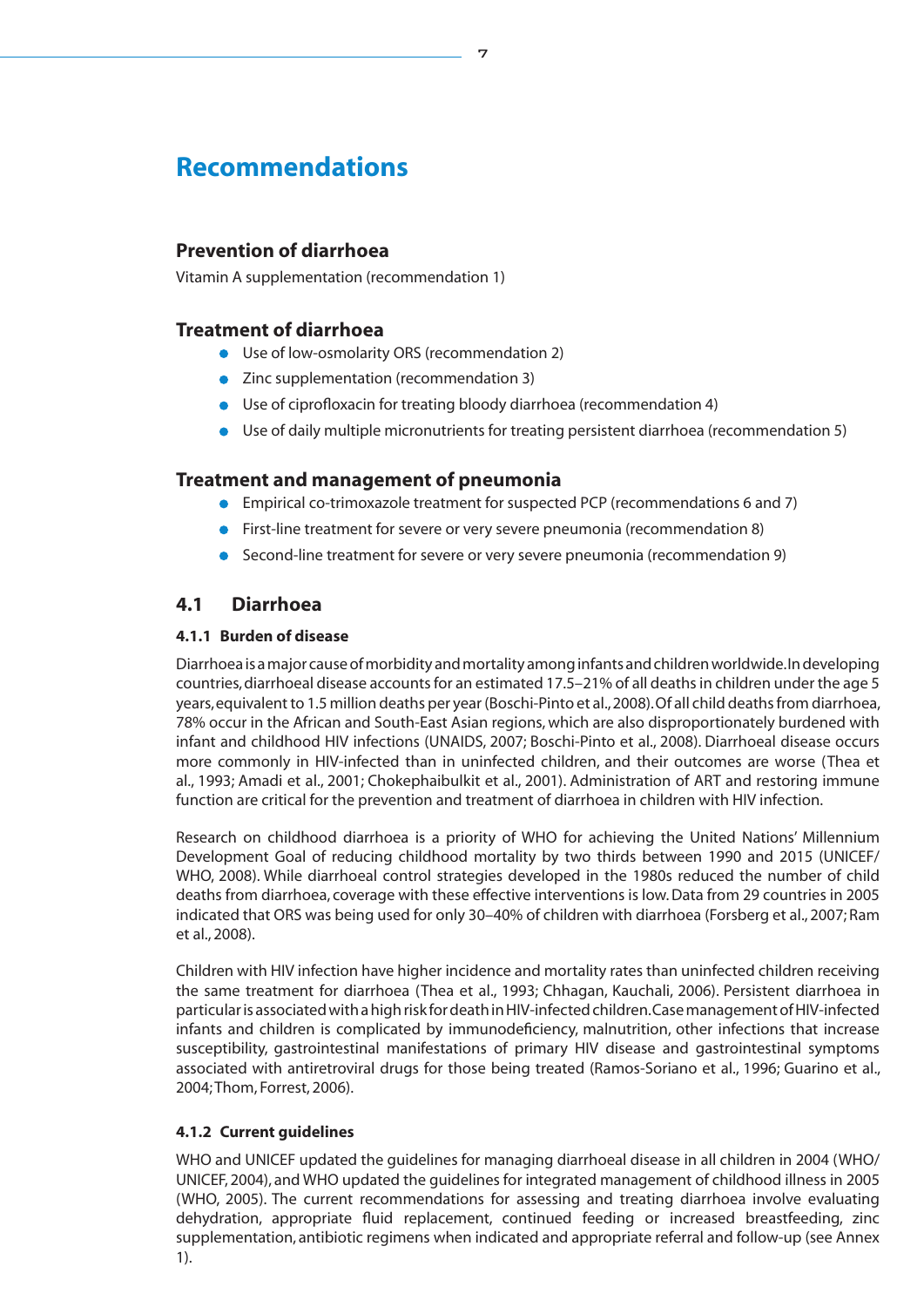The guidelines panel reviewed the evidence on the outcomes of diarrhoea prevention and treatment among HIV-infected and -exposed infants and children in order to update the recommendations and thus improve health outcomes.

### **4.1.3 Etiological agents**

The severity of acute diarrhoeal episodes can range from mild to moderate to severe cases that can lead to hospitalization or death. Severity is influenced by many factors, including the agent (Table 2) and its pathogenicity and host characteristics, such as immunodeficiency and age. Little information is available on the etiology of diarrhoea in HIV-infected or -exposed children, partially because of issues of feasibility and the costs associated with integrating HIV programmes into etiological studies. In general, studies on diarrhoea are limited by a lack of control specimens and testing of a reduced spectrum of enteric pathogens due to cost and lack of the necessary training, advanced laboratory skills, commodities and equipment. As a result, some of the studies of HIV-infected children were conducted in areas with a known high HIV prevalence or among HIV-infected children tested for a limited spectrum of enteric pathogens.

| <b>Persistent diarrhoea</b>       | <b>Bloody diarrhoea</b>       |
|-----------------------------------|-------------------------------|
| Enteropathogenic Escherichia coli | Shigella                      |
| Enteroaggregative E. coli         | Nontyphoidal Salmonella       |
| Nontyphoidal Salmonella           | Campylobacter                 |
| Cryptosporidium                   | Enteroaggregative E. coli     |
| Microsporidia                     | Enteroinvasive E. coli        |
| Giardia lamblia                   | Shiga toxin-producing E. coli |
| Ascaris lumbricoides              | Entamoeba histolytica         |
| Cytomegalovirus                   |                               |
| Other viruses                     |                               |

### **Table 2. Common etiological agents of persistent and bloody diarrhoea**

From American Academy of Pediatrics (2009)

 In a study in an area of high HIV prevalence in rural Kenya, the rate of campylobacteriosis was highest among children aged < 5 years and decreased with age, whereas the shigellosis rate was lowest in children and increased with age. In this clinic-based study, *Campylobacter* species and diarrhoeagenic *Escherichia coli* were most frequently in stool specimens from children < 5 years with diarrhoea (Brooks et al., 2006). In a cohort study in Kenya among children < 2 years, diarrhoea was commoner among those who were HIVinfected, although bacterial pathogens such as *Campylobacter* and *Shigella* were recovered infrequently from their stool samples, suggesting that other pathogens (such as viruses, parasites and diarrhoeagenic *E. coli*) or other causes (such as malabsorption or metabolic enteritis) are important in this population (van Eijk et al., 2009). In Uganda, *E. coli*, *Salmonella* and *Shigella* species caused most acute diarrhoea in children with high resistance to co-trimoxazole (Musiime et al., 2009).

Non-typhoidal *Salmonella* species are one of the main causes of bacterial bloodstream infections in children in sub-Saharan Africa, and HIV infection is a risk factor (Berkley et al., 2005; Brent et al., 2006; Morpeth, Ramadhani, Crump, 2009). A review of the literature on rotavirus infection in 2009 showed that this virus was as or less frequent in HIV-infected infants with diarrhoea as in uninfected infants; however, the authors noted methodological limitations to their review (Steele et al., 2009). As these studies are subject to limitations, additional data are needed to understand the etiology of acute, bloody and persistent diarrhoea among HIV-infected and -exposed children.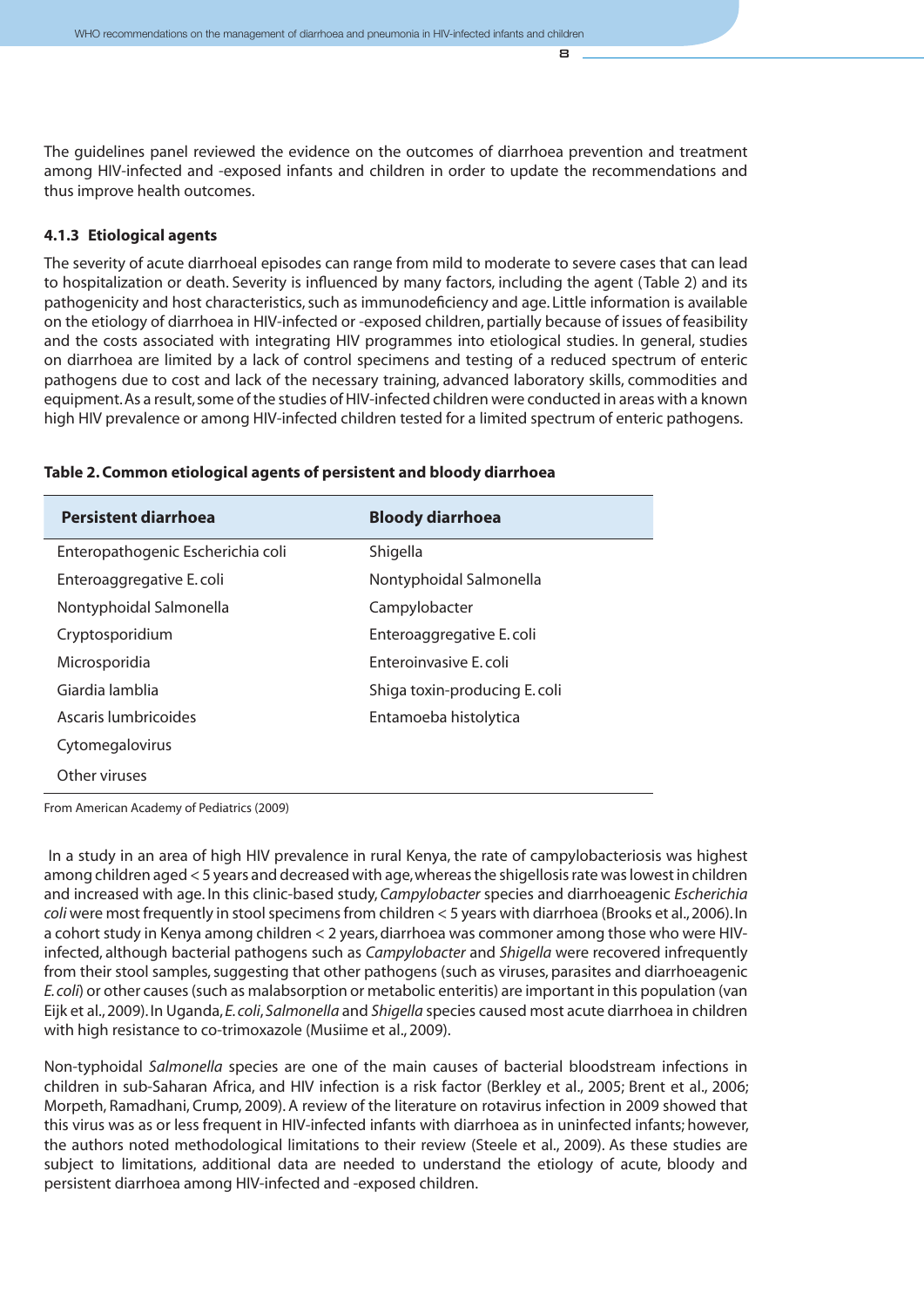### *Agents of persistent diarrhoea*

Studies of the etiology of persistent diarrhoea provide little evidence of a unique spectrum of diarrhoeagenic agents in HIV-infected children. Common agents were not identified at higher rates in HIV-positive children in some studies (Del Aguila et al., 1997; Amadi et al., 2001), but were in others. A small longitudinal study in Zaire showed a marginally significant association between HIV infection and entero-aggregative *E. coli* infection (Pavia et al., 1992). A study in the United States showed a higher prevalence of *P. carinii* in intestinal tissue from 19 HIV-positive children than in controls (Ramos-Soriano et al., 1996). *Cryptosporidium* and cytomegalovirus were linked to a particularly severe, prolonged form of chronic diarrhoea in HIV-positive children, with some evidence of increased rates of colonization of *Cryptosporidium* in these children (Chintu et al., 1995; Guarino et al., 1997). In addition to Cryptosporidia, Microsporidia and Giardia were also reported at high prevalence in HIV-infected children in Malawi, although only the presence of Microsporidia was related to HIV infection (ten Hove et al. 2008). In this study, *Isospora belli* was not found in HIV-infected children with diarrhoea, although it was found in a concurrent study of HIV-infected adults. Other authors have also not found that *Cryptosporidium* infects HIV-positive children significantly more often than uninfected children (Onyango, Aduma, 2005). Even if HIV-infected children do not have a different spectrum of etiological agents, they are more often colonized with diarrhoeaogenic pathogens than controls (almost twice as many in the study of Al-Tawil et al., 1996) and have more frequent and more severe diarrhoeal illness (van Eijk et al., 2009).

### *Agents of bloody diarrhoea*

Few studies have linked HIV infection to dysentery in children, and there is little evidence of a different spectrum of etiological agents in bloody diarrhoea in HIV-infected or -exposed children. *Shigella* is the predominant organism in bloody diarrhoea in developing countries, and WHO has estimated that it causes 10% of acute diarrhoea in children < 5 years (Alam, Ashraf, 2003; Brooks et al., 2003; Walker, 2005). *Campylobacter* and non-typhoidal *Salmonella* are also commonly identified agents of dysentery in the developing world (Taylor et al., 1991; Lanata, Mendoza, Black, 2002; Alam, Ashraf, 2003; Pitter, Calles, 2006).

### **4.1.4 Preventive interventions**

A systematic review was conducted of the evidence for an effect of vitamin A supplementation, zinc supplementation and co-trimoxazole prophylaxis on the incidence and severity of diarrhoeal disease in HIV-infected and -exposed children. The steering committee selected these interventions on the basis of current recommendations and their potential effect. As noted above, most of the trials were conducted before widespread use of co-trimoxazole or ART, and their usefulness in preventing and treating diarrhoeal disease in HIV-infected and -exposed children should be elucidated in future studies.

### *Vitamin A supplementation*

A systematic review resulted in identification of four trials of vitamin A supplementation in children with HIV infection or living in countries in Africa (Coutsoudis et al., 1995; Fawzi et al., 2000; Semba et al., 2005; Humphrey et al., 2006). The pooled summary estimate of the relative risk for mortality from all causes (random effects: DerSimonian, Laird, 1986) for HIV-infected children on vitamin A supplementation when compared with those on placebo in three trials was 0.50 (95% confidence interval, 0.31;0.79), with no evidence of heterogeneity. The effects of vitamin A rather than placebo on other outcomes were variable. In one study, vitamin A supplementation was associated with increased growth in a small subset of children with HIV infection (Villamor et al., 2002). Other trials have shown decreased morbidity from diarrhoeal disease in groups receiving vitamin A supplementation (Coutsoudis et al., 1995), a reduced risk for severe watery diarrhoea (Fawzi et al., 2000) and a nonsignificant trend of a reduced frequency of chronic diarrhoea (Semba et al., 2005). The limited findings in HIV-exposed children are less clear: one trial of neonatal supplementation showed an increased risk for mortality with supplementation in comparison with placebo (Humphrey et al., 2006), but another showed no difference (Coutsoudis et al., 1995). WHO does not currently recommend neonatal vitamin A supplementation.

The panel discussed the evidence for use of the interventions in HIV-infected children and decided there should be no change to the recommendations set forth in the booklet on integrated management of childhood illness in high-HIV settings (see below). This recommendation sets a high value on correcting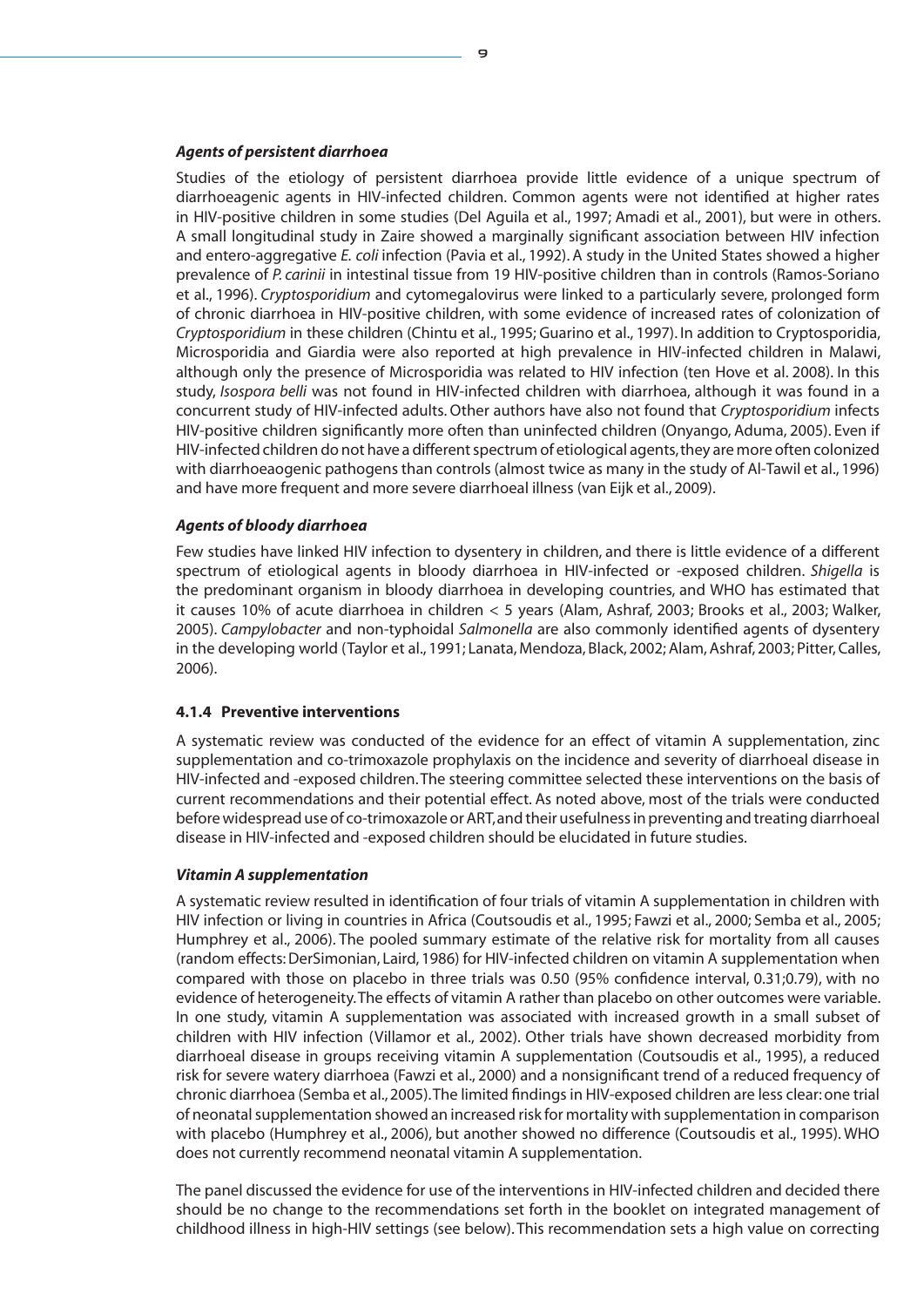vitamin A deficiency and reducing mortality due to diarrhoea in HIV-infected children and less value on potential risks or lack of certainty about the effects of supplementation. A risk–benefit assessment and the GRADE profile for this recommendation are shown in Annex 4.

### **Recommendation 1: Vitamin A supplementation**

Vitamin A supplementation is recommended for all HIV-infected and -exposed infants and children aged 6 months to 5 years, in doses given every 6 months (100 000 IU for infants aged 6–12 months and 200 000 IU for children  $> 12$  months).

*This recommendation is unchanged and is the same for all children.*

*Quality of evidence: Low*

*Strength of recommendation: Strong*

*Time to review: 2012*

### *Zinc supplementation for prevention*

A systematic review of the use of zinc supplementation for primary prevention identified only one randomized controlled trial (Bobat et al., 2005), a study prompted by an early observational report that raised concern about the association between zinc and HIV (Tang et al., 1993). The trial showed no effect of zinc on the primary outcome of plasma HIV-1 viral load in infected South African children aged 6–60 months. The authors reported fewer visits for watery diarrhoea but no significant difference in other morbidity outcomes of infectious disease (Bobat et al., 2005). A trial of combined supplements (vitamin A, vitamin A plus zinc, zinc plus vitamin A plus multiple micronutrients) showed no significant difference in diarrhoeal or respiratory outcomes in HIV-infected, -exposed and -uninfected children (Luabeya et al., 2007). In another analysis, HIV-negative children with stunting who received zinc or a combination of zinc, multiple micronutrients and vitamin A had a lower incidence of diarrhoea than those receiving vitamin A alone; however, there were too few HIV-infected children for a meaningful analysis (Chhagan et al., 2009).

The panel reviewed the evidence for use of zinc as a preventive intervention, even though universal zinc supplementation is not currently a WHO recommendation. The panel did not make a separate recommendation for HIV-infected children but considered the indirect evidence in reviewing the recommendation for zinc supplementation as treatment.

### *Co-trimoxazole prophylaxis*

A trial in Zambia showed that mortality was lower among children on co-trimoxazole than among those given placebo, with a hazard ratio for death of 0.57 (95% confidence interval, 0.43;0.77) for those given co-trimoxazole (Chintu et al., 2004). Follow-up studies confirmed the benefits of co-trimoxazole on both morbidity and mortality, with fewer hospital deaths due to respiratory disease and a trend towards fewer hospital admissions in the treated group (Mulenga et al., 2007). Another study showed reduced morbidity from diarrhoea with co-trimoxazole, although the finding was not significant owing to the small number of children < 5 years (Mermin et al., 2004). Another observational study showed more diarrhoea among children with access to co-trimoxazole, although this finding has no clear clinical significance, given the high baseline rates of diarrhoea and small numbers (Coutsoudis et al., 2005).

The panel considered co-trimoxazole prophylaxis an important intervention for preventing mortality in HIV-infected and -exposed infants and children. This recommendation already appears in separate guidelines (WHO, 2006):

"All HIV-exposed and -infected infants and children should receive daily co-trimoxazole prophylaxis in accordance with existing WHO guidelines. Strong recommendation; high quality of evidence."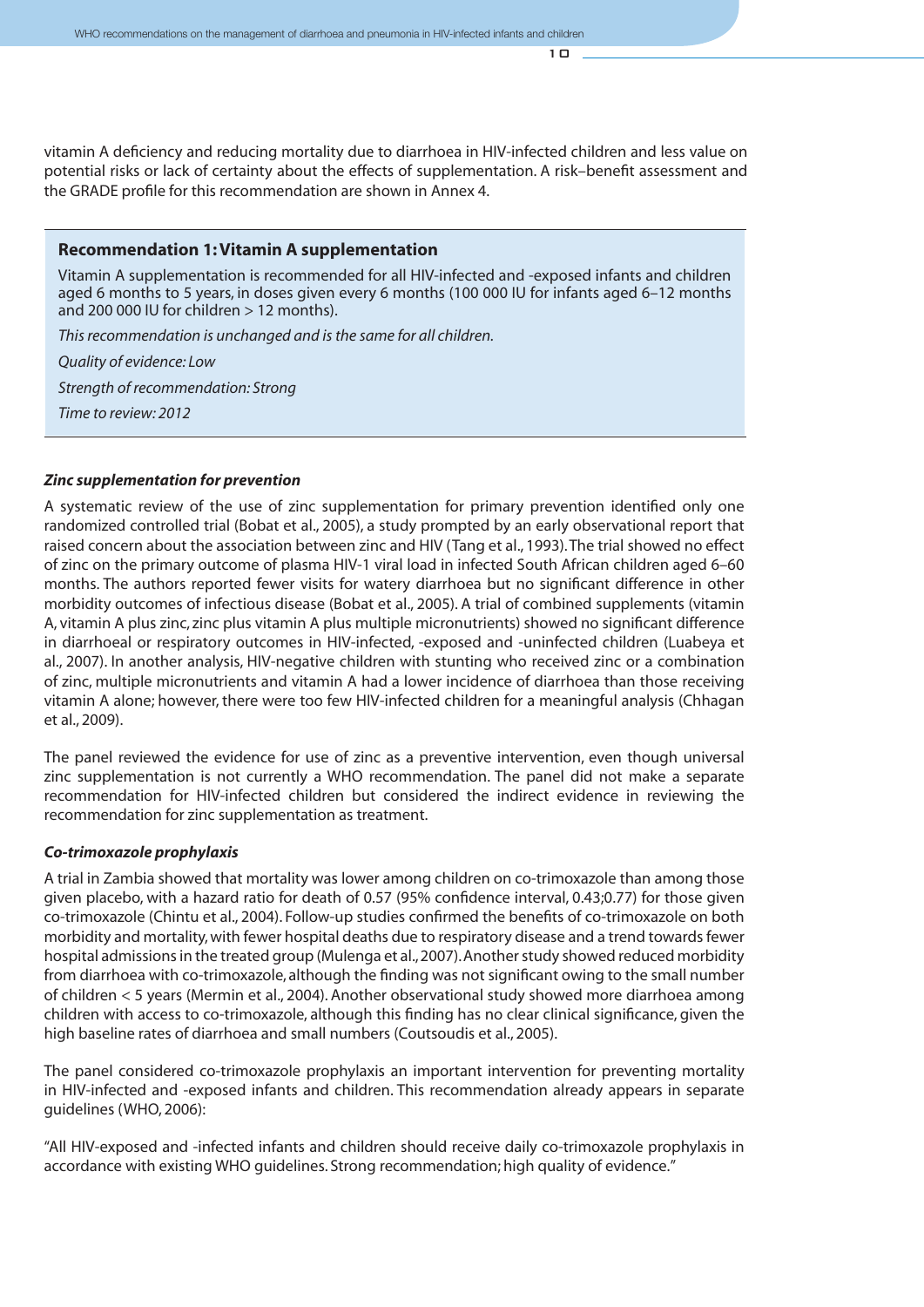### *Other prevention interventions*

The panel discussed other recommendations, including household water treatment methods, proper disposal of faeces and promotion of hand-washing with soap. As systematic reviews of these interventions were conducted previously, the recommendations were not reviewed at this time.

Other recommended preventive measures are given in the guidelines on Essential prevention and care interventions for adults and adolescents living with HIV in resource-limited settings (WHO, 2008):

Effective methods for treating household water and storage of water in containers that do not allow manual contact are recommended for people with HIV and their households.

Proper disposal of faeces in a toilet or latrine or, at a minimum, by burial in the ground is recommended for people with HIV and their households

Promotion of hand-washing with soap after defaecation and after handling human or animal faeces and before food preparation and eating and the provision of soap are recommended for people with HIV and their households.

### **4.1.5 Treatment interventions**

A systematic review identified evidence for treatment of diarrhoea, including zinc, antibiotics, micronutrients and ORS, in HIV-infected and -exposed children. The studies included only one clinical trial with controlled interventions in children. Several nonrandomized studies of the outcomes of standard care (uncontrolled interventions) in HIV-infected and -uninfected children indicated that diarrhoeal disease occurs more commonly with worse outcomes in HIV-infected children (Thea et al., 1993; Amadi et al., 2001; Chokephaibulkit et al., 2001). The studies of HIV-infected children did not, however, address zinc therapy, antibiotics for bloody diarrhoea or mutivitamins and micronutrients.

### *Oral rehydration solution*

A systematic review identified evidence for use of low-osmolarity ORS from studies in adults, corroborating the existing recommendations on ORS treatment. A systematic review provided high-quality evidence that low-osmolarity ORS in comparison with the standard formula reduces the need for unscheduled intravenous fluids and decreases stool output in children (Hahn, Kim, Garner, 2002).

The panel was not concerned about using indirect evidence in the meta-analysis of low-osmolarity ORS as compared with standard formula. They recognized that the gut mucosa of children infected with HIV might be more fragile, with enteropathy, but considered that these factors would not affect the recommendation. The risk–benefit analysis and GRADE profile for this recommendation are shown in annexes 4 and 5.

### **Recommendation 2: Management with ORS**

Low-osmolarity ORS is preferable to standard ORS for treatment of dehydration (intravenous electrolyte solution in cases of severe dehydration) in HIV-infected and -exposed infants and children with diarrhoea.

This recommendation is the same for all children.

*Quality of evidence: High*

*Strength of recommendations: Strong*

*Time to review: 2012*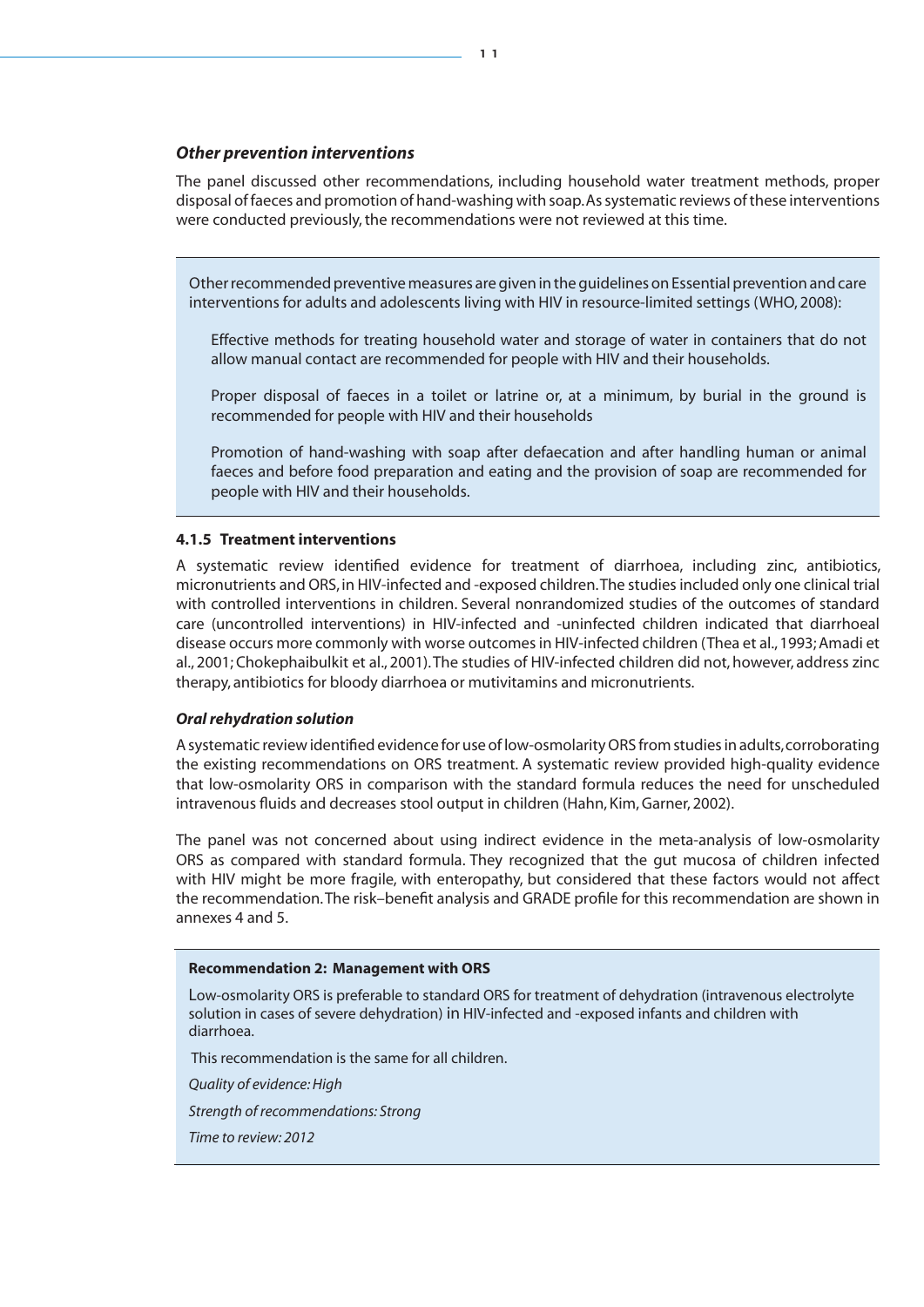### *Zinc supplementation for treatment*

Zinc supplementation has been shown to reduce morbidity with diarrhoea in resource-limited settings (Brown et al., 2009), and WHO recommends its use in treating children with diarrhoea (WHO, 2009). A systematic review of studies in HIV-negative children provided evidence of moderate quality that zinc supplementation reduces the duration of acute or persistent diarrhoea (Lazzerini, Rontani, 2008). A trial of primary prevention showed no evidence of harm and no association between zinc supplementation and an increase in HIV-1 viral load (Bobat et al., 2005).

The panel noted that the studies on zinc treatment for diarrhoea in HIV-infected children are limited. They reviewed the evidence on zinc supplementation for HIV-negative children and a trial on primary prevention in HIV-infected children. The panel was not concerned about the indirectness of the evidence, in view of the biological implausibility that the physiology of zinc supplementation is different in HIVinfected and -uninfected children and in view of the lack of evidence of harm in the trial conducted by Bobat et al. (2005), in which HIV-infected children were given zinc supplementation for 6 months. The risk–benefit analysis and GRADE profiles for this recommendation are shown in annexes 4 and 5.

### **Recommendation 3: Treatment with zinc**

Elemental zinc supplementation is recommended for 10–14 days, with increased fluids and continued feeding, for all HIV-infected and -exposed children with diarrhoea (10 mg per day for infants under 6 months of age, 20 mg per day for infants and children over 6 months).

*This recommendation is the same for all children.*

*Quality of the evidence: High*

*Strength of the recommendation: Strong*

*Time to review: 2012*

### *Nitazoxanide for Cryptosporidium diarrhoea*

There is currently no WHO recommendation for managing *Cryptosporidium* infection, and treatment of HIV-infected children has proved particularly difficult because of low drug efficacy*.* The evidence that diarrhoea can be resolved better with nitazoxanide than with supportive care is of very low quality, and no significant improvements in oocyst clearance or mortality were found after 8 days in immunocompromised children and adults (Abubakar et al., 2007). Two randomized controlled trials in Zambia with HIV-infected children found that nitazoxanide did not eradicate cryptosporidial infection, nor did it reduce clinical symptoms, even with a high dose and longer treatment (Amadi et al., 2002, 2009).

After reviewing the evidence, the panel decided not to make a recommendation on nitazoxanide for the treatment of *Cryptosporidium* diarrhoea. The panel considered that HIV-related cryptosporidial diarrhoea might be dramatically reduced when ART is made widely available. Its decision also reflects uncertainty about the therapeutic benefit, the limited evidence on safety and the possibility of drug interactions in HIV-infected children. The panel noted that research is needed on treatment of crytosporidia and other protozoa. A risk–assessment table and GRADE profile are given in annexes 4 and 5.

### *Ciprofloxacin for bloody diarrhoea*

The systematic review of treatment interventions did not identify any studies of antibiotic regimens for bloody diarrhoea in children with HIV infection or exposure. There is moderate indirect evidence that ciprofloxacin is more active than naladixic acid and is less prone to resistance, as reviewed in the technical update on integrated management of childhood illness in 2005 (WHO/UNICEF, 2005).

The panel discussed regional differences in resistance to specific organisms, including *Salmonella* spp, and areas of insufficient evidence and uncertainty (e.g. if longer treatment is necessary for HIV-infected children). The panel decided to retain the recommendation on ciprofloxacin in the technical update on integrated management of childhood illness (WHO/UNICEF, 2005). The risk–benefit assessment is given in Annex 4; there is no GRADE profile for this recommendation.

12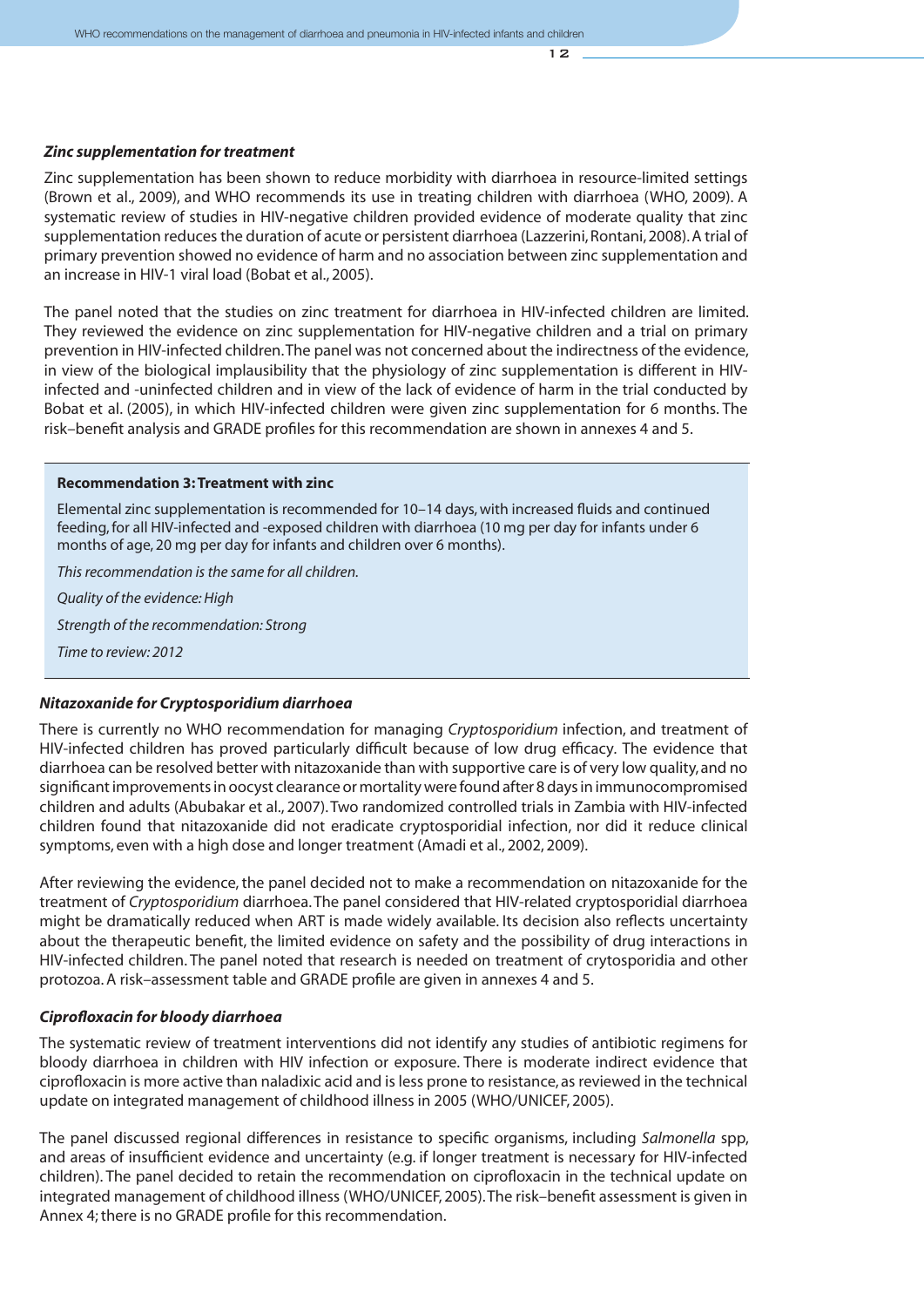### **Recommendation 4: Ciprofloxacin**

Ciprofloxacin is recommended for 3 days at an oral dose of 15 mg/kg for treating bloody diarrhoea.

*This recommendation is the same for all children.* 

*Quality of the evidence: Moderate*

*Strength of the recommendation: Strong*

*Time to review: 2012*

### *Micronutrients for persistent diarrhoea*

No direct evidence was found for the use of micronutrients to treat persistent diarrhoea in HIV-infected or -exposed children. Indirect, low-quality evidence from one trial of adults with HIV wasting syndrome did not show a difference in morbidity or mortality among those given albendazole, with or without micronutrients and multivitamins (Kelly et al., 2008) No studies were identified in a systematic review of studies of micronutrient supplementation in HIV-infected children other than vitamin A (Irlam et al., 2005).

In reviewing the evidence for the recommendation on multiple micronutrient supplementation for the treatment of persistent diarrhoea, the panel placed strong value on correcting nutritional deficiencies in children with HIV and diarrhoea and less emphasis on potential risks or lack of certainty about the effect of multiple micronutrient supplementation. Further, the panel recognized that it is important to distinguish components of multiple micronutrients; vitamin A and zinc, for instance, were considered separately. The optimal formulation of micronutrients is specified in materials on the integrated management of childhood illness (WHO/UNICEF, 2005). A risk-assessment table and GRADE profile are given in annexes 4 and 5.



*Other treatments for managing persistent diarrhoea*

- The panel reviewed the existing recommendations on persistent diarrhoea in children. While the following were not systematically reviewed, the panel included them, as they remain important guidelines:
- Give a lactose-free or low-lactose diet to children with persistent diarrhoea who are over 6 months old and unable to breastfeed.
- Assess every child with persistent diarrhoea for nonintestinal infections (e.g. pneumonia, sepsis, urinary tract infection, oral thrush, otitis media), and treat them appropriately.
- Use antibiotics only when appropriate (i.e. bloody diarrhoea), and abstain from administering antidiarrhoeal drugs.
- Provide HIV testing and counselling for infants and children living in generalized epidemic settings and for children in all epidemic settings who present with persistent diarrhoea or other signs and symptoms that could indicate HIV infection (including tuberculosis), children born to HIV-positive women, and children with suboptimal growth or malnutrition who are not responding to appropriate nutritional therapy.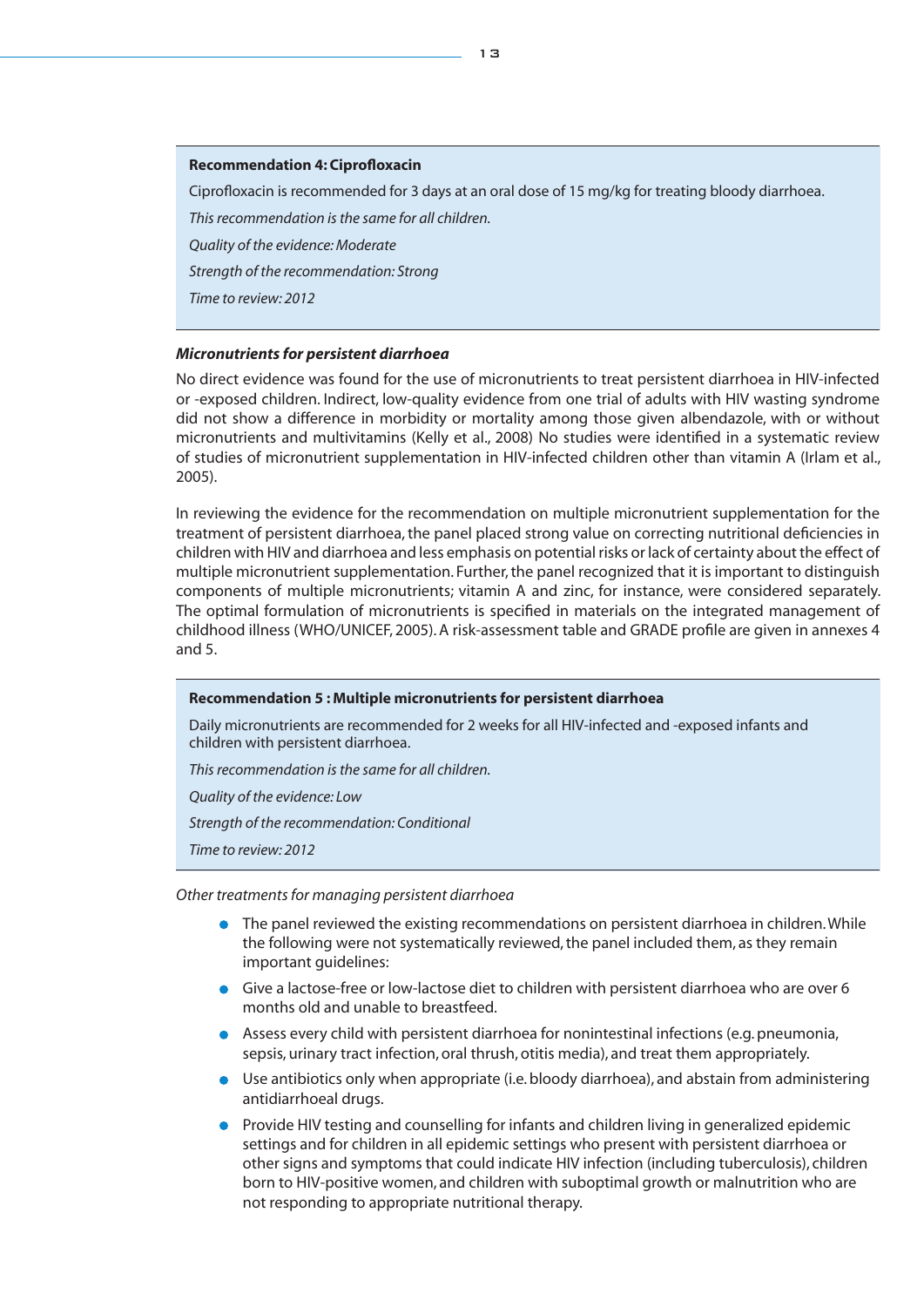### **4.1.6 Outstanding issues for research**

The panel identified significant gaps in the available information on the prevention and treatment of diarrhoea in HIV-infected and -exposed children. Appropriately large prevention and intervention trials are needed, particularly in the context of the scaling-up of paediatric ART and co-trimoxazole prophylaxis. Additional studies are required to determine:

- $\bullet$  the etiology of acute, bloody, persistent (14–28 days) and chronic ( $>$  28 days) diarrhoea among HIV-infected and -exposed children;
- **•** patterns of resistance of etiological agents;
- $\bullet$  the prevalence of pathogens such as cryptosporidia;
- the effect of vitamin A supplementation for infants under 6 months of age;
- the efficacy of different treatment regimens for diarrhoea;
- $\bullet$  the effect of co-trimoxazole prophylaxis and ART on morbidity and mortality from diarrhoea in HIV-infected children; and
- the importance of lactose-free and low-lactose diets in the management of diarrhoea in HIVinfected children.

### **4.2 Pneumonia**

### **4.2.1 Burden of disease**

Pneumonia is the single biggest killer of children worldwide, accounting for nearly one in five deaths among young children, with an estimated 1.8 million deaths annually (Thea, Qazi, 2008). Most of the deaths occur in resource-constrained countries, with 50% in sub-Saharan Africa and 20% in South-East Asia, where an estimated 151 million cases of childhood pneumonia occur each year, 11–20 million of which may require hospitalization (Rudan et al., 2008).

As high as the estimates of the global pneumonia burden are, they may not accurately reflect the full impact of HIV infection on these rates over the past decade (Thea, Qazi, 2008). The most recent figures are essentially incidence rate estimates drawn from studies conducted between 1969 and 1999, which were applied to the current populations of children at risk (Rudan et al., 2008). In high-burden countries, however, HIV infection has changed the picture, dramatically increasing the incidence, severity and mortality associated with pneumonia.

### **4.2.2 Current guidelines (2004 and 2005)**

WHO recommendations for the management of severe and very severe pneumonia are described in the 'pocket book' on integrated management of childhood illness (WHO, 2005), and WHO recommendations for the treatment of pneumonia in HIV-infected or -exposed children were formulated during a consultation in Zimbabwe in 2003 (WHO, 2004).

Clinical diagnosis at primary care level follows the WHO guidelines for integrated management of childhood illness, which is a simplified guide based on the detection of fast breathing or lower chest wall indrawing; the guidelines do not include other aspects of chest examination, like auscultatory findings (e.g. wheeze, crackles, bronchial breath sounds, percussion findings, general features like clubbing). Cyanosis may be a less sensitive and specific sign, and may not be useful for diagnostic purposes at community level. Fast breathing, as defined by WHO, can be used to detect pneumonia in about 80% of children who need antibiotic treatment, and lower chest wall indrawing was found to be 89% sensitive and specific for a paediatrician's decision to admit a child for an acute lower respiratory infection. Care at referral level (e.g. a district hospital) may include a chest radiograph; this cannot be used in first-line diagnosis because of its low sensitivity, but it is an excellent adjunct because of its high specificity (WHO/UNICEF, 1998). Current evidence shows that the etiological agents of pneumonia still cannot be differentiated clearly clinically or radiologically.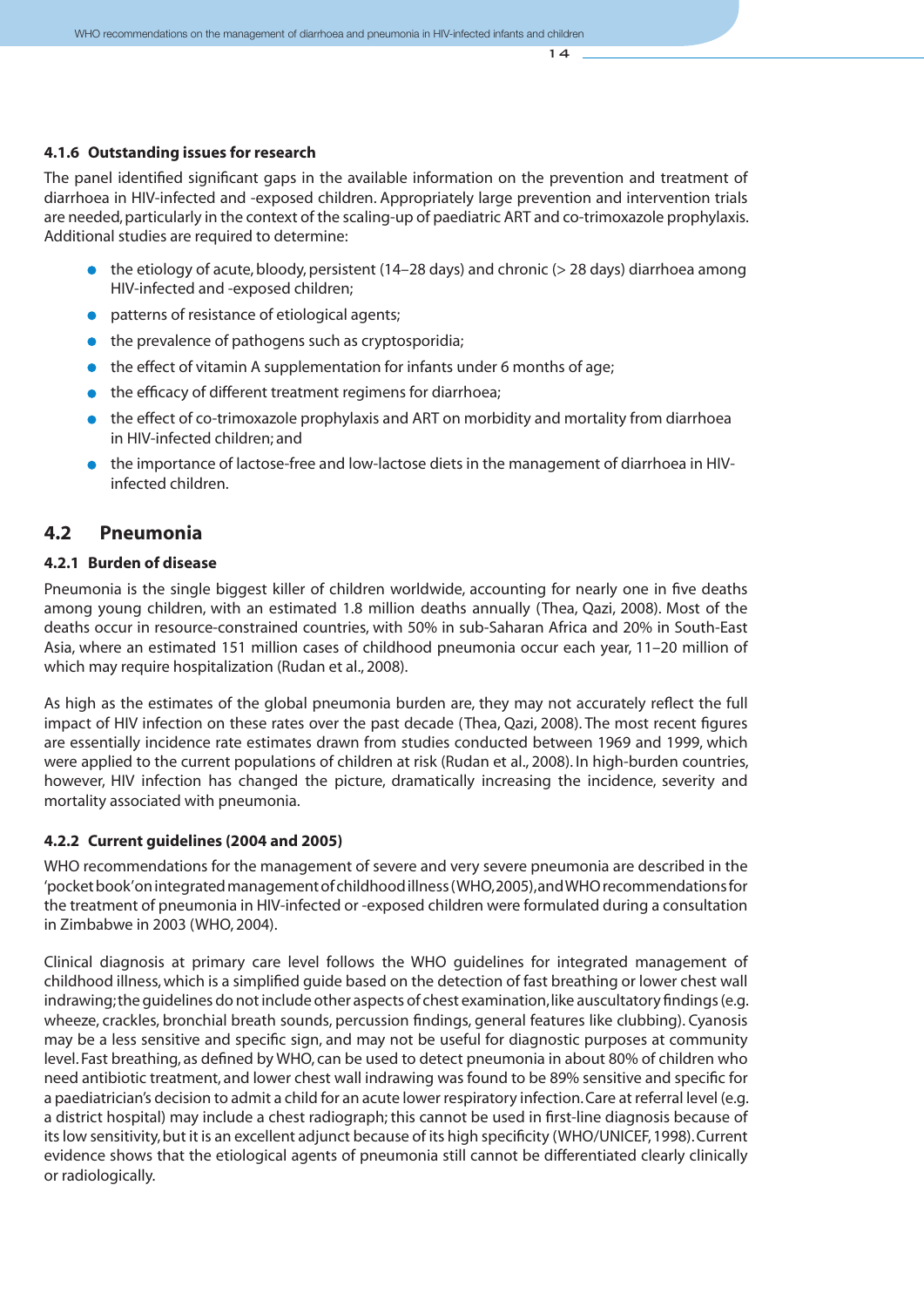### **4.2.3 Etiological agents**

Many organisms cause pneumonia. While respiratory viruses are the most commonly identified pathogens in HIV-uninfected children with pneumonia, there is a high prevalence of bacterial infection or co-infection in many of these and other severe cases of pneumonia (Michelow et al., 2000; Madhi et al., 2002a,b). In the absence or minimal use of ART and co-trimoxazole prophylaxis, *P. jirovecii* and cytomegalovirus are frequent causes of pneumonia in HIV-infected children, especially very young infants. The clinical presentation of pneumonia is similar in HIV-infected and -uninfected children (Madhi et al., 2002a,b); however, the case fatality rates are higher in infected children.

Up to two thirds of all cases of pneumonia have a mixed bacterial and viral etiology, and various tests might be needed, sometimes concurrently, to detect the etiological agent. Agents can vary by age: children under 2 months of age are more often infected with Gram-negative organisms, anaerobes and PCP, while children aged between 2 months and 5 years are frequently affected by the common organisms *Streptococcus pneumoniae*, *Haemophilus influenzae* and *Staphylococcus aureus*. Children over 5 years more often have *Mycoplasma pneumoniae* or *Chlamydophila pneumoniae*.

Most HIV-infected children have recurrent pneumonia, irrespective of the etiology. The association of lymphocytic interstitial *pneumonia* and tuberculosis contributes to frequent episodes of pneumonia, leading to chronic lung disease and bronchiectasis. In addition to the increased burden of pneumonia, HIV-infected and -exposed children are more susceptible to a broad spectrum of pneumonia-associated pathogens, including opportunistic agents such as PCP, *Mycobacterium tuberculosis* and cytomegalovirus (Ruffini, Madhi, 2002; McNally et al., 2007).

WHO conducted a systematic review of studies on etiological agents for pneumonia, which comprised nine descriptive studies, including two post-mortem studies, and 15 analytical studies, of which five were post-mortem studies. Most of the studies reviewed were conducted in Africa prior to 2004, before the widespread availability and use of ART. The methods used varied widely; however, extractable data were available for a meta-analysis to obtain summary estimates of the prevalence of *P. jirovecii*, cytomegalovirus, adenovirus, *M. tuberculosis, S. pneumoniae, H. influenzae, S. aureus* and *Salmonella* spp*.* as associated causative agents of morbidity or mortality. *P. jirovecii* was the most commonly identified etiological agent, with a summary odds ratio of 10.14 (95% confidence interval, 1.66;62.07) in ante-mortem studies and 9.08 (95% confidence interval, 2.49;33.09) in post-mortem studies (Table 3).

### P. jiroveci *pneumonia in infants and children in highly HIV endemic settings*

From the early stages of the HIV epidemic, PCP was recognized as an important indicator of HIV/AIDS. It presented in HIV-infected adults and children, but early data from Europe, Thailand and the USA showed that the peak prevalence of PCP in children was in infants under 12 months and usually under 6 months of age (Simonds et al., 1993; European Collaborative Study, 1994; Chokephaibulkit et al., 1999). A recent report from Ireland and the United Kingdom showed that, before 1998, 27% of HIV-infected infants had PCP or cytomegalovirus as a first indicator, and 91% were young infants (Williams et al., 2001).

PCP was first reported in HIV-endemic regions of Africa, in autopsy studies in Côte d'Ivoire, South Africa and Zimbabwe (Jeena, Coovadia, Chrystal, 1996; Lucas et al., 1996; Ikeogu, Wolf, Mathe, 1997). All 46 cases of PCP were reported in infants of a mean age of 3–4 months. The findings of these and subsequent autopsy and clinical studies in the region are listed in Tables 4 and 5. The heterogeneity of PCP diagnoses and of the reporting of age in the clinical studies might have skewed some data, resulting in miscalculation of the proportion of infant cases. Nevertheless, autopsy and clinical data provide consistent evidence that most cases of PCP occur in young infants, as in the United Kingdom. Of 130 autopsy cases reported, only 5% were in children over 12 months of age.

Table 5 summarizes data on the ages of African infants and children with severe pneumonia and a diagnosis of PCP in clinical studies; the majority are infants. While data on fatal cases of PCP are not shown, the proportion of deaths among infants is even greater.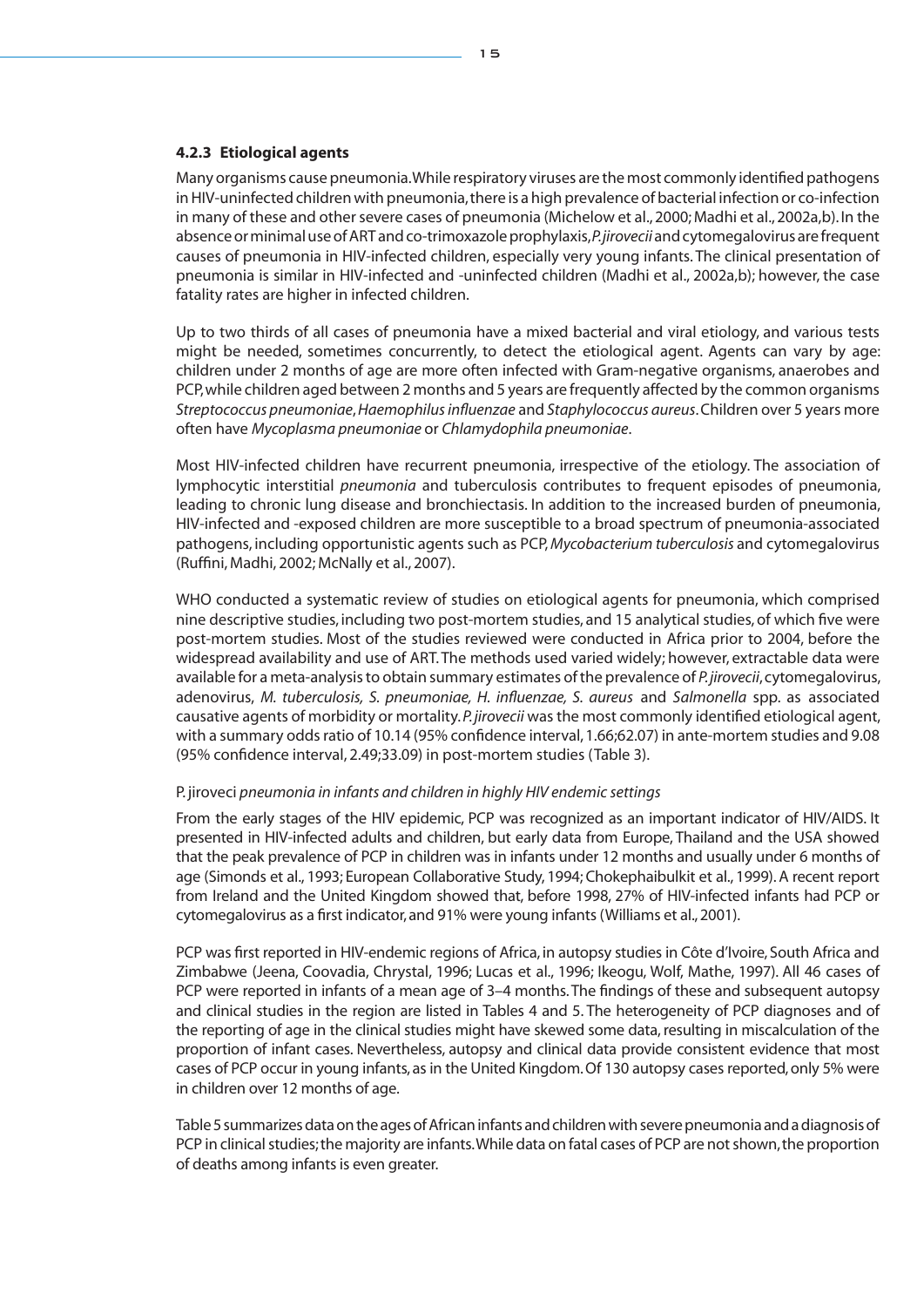### *Incidence of* P. jiroveci *pneumonia*

Few community-based cohort studies are available of HIV-infected children before the use of co-trimoxazole to allow calculation of PCP incidence rates. In two studies of children hospitalized with severe pneumonia (Chintu et al., 2004; Mulenga et al., 2007), pneumonia was the commonest morbid condition, but PCP was not reported in the placebo arm of a randomized-controlled trial of co-trimoxazole for HIV-infected children. Children in the placebo group were followed-up for a median of 17 months, and no confirmed case of PCP was found. Similarly, the incidence of severe pneumonia was high in a cohort study of HIV-infected Malawian children, mostly over 2 years of age, and no cases of PCP were diagnosed (Laufer et al., 2006). These studies, however, included only children who were older than those in whom PCP was identified in cross-sectional, hospital-based etiological studies.

### **Table 3. Odds ratios for identifying specific pathogens in HIV-infected and -uninfected children with pneumonia**

| Pathogen          | Study setting | No. of studies | Odds ratio (95% confidence interval)<br><b>Fixed effects</b><br>Random effects |                    | Q test ( $p$ value) |
|-------------------|---------------|----------------|--------------------------------------------------------------------------------|--------------------|---------------------|
| P. jiroveci       | Clinical      | 3              | 8.17 (3.59;18.79)                                                              | 10.14 (1.66;62.07) | 0.033               |
|                   | Post-mortem   | 5              | 7.45 (4.12;13.49)                                                              | 9.08 (2.49;33.09)  | 0.029               |
| Cytomegalovirus   | Clinical      | 1              | 1.43 (0.61;3.58)                                                               | N/A                | N/A                 |
|                   | Post-mortem   | 5              | 14.35 (6.69;30.75)                                                             | 14.35 (6.69;30.75) | 0.60                |
| M. tuberculosis   | Clinical      | $\overline{2}$ | 1.08(0.69;1.67)                                                                | 1.08(0.69;1.67)    | 0.667               |
|                   | Post-mortem   | 5              | 0.73(0.43;1.25)                                                                | 0.73(0.43;1.25)    | 0.69                |
| S. pneumoniae     | Clinical      | $\overline{4}$ | 2.32 (1.47;3.66)                                                               | 1.52 (0.47;4.93)   | 0.012               |
|                   | Post-mortem   | 1              | 1.29 (0.39;4.31)                                                               | 1.29 (0.39;4.31)   | 1.0                 |
| H. influenzae     | Clinical      | $\overline{4}$ | 1.24(0.74;2.11)                                                                | 1.22 (0.65;2.27)   | 0.323               |
|                   | Post-mortem   | 1              | 0.33(0.05;2.02)                                                                | 0.33(0.05;2.02)    | 1.0                 |
| S. aureus         | Clinical      | 3              | 2.38 (1.27;4.49)                                                               | 2.29 (1.02;5.11)   | 0.206               |
|                   | Post-mortem   | 1              | 1.02 (0.29;3.52)                                                               | 1.02 (0.29;3.52)   | 1.0                 |
| Salmonella spp.   | Clinical      | 3              | 0.76(0.27;2.11)                                                                | 0.75(0.26;2.13)    | 0.649               |
|                   | Post-mortem   | $\mathbf 0$    | N/A                                                                            | N/A                | N/A                 |
| E. coli           | Clinical      | $\overline{2}$ | 3.82 (0.86;17.09)                                                              | 3.00 (0.37;24.54)  | 0.188               |
|                   | Post-mortem   | $\mathbf 0$    | N/A                                                                            | N/A                | N/A                 |
| Adenovirus        | Clinical      | 1              | 0.289(0.11;0.75)                                                               | 0.289(0.11;0.75)   | 1.0                 |
|                   | Post-mortem   | 3              | 0.72(0.22;2.34)                                                                | 0.73(0.20;2.61)    | 0.58                |
| All-cause*        | Clinical      | 3              | 1.76 (1.31;2.38)                                                               | 1.46 (0.77;2.79)   | 0.024               |
| invasive bacteria | Post-mortem   | 4              | 1.32 (0.95;1.84)                                                               | 1.48 (0.77;2.89)   | 0.012               |

N/A refers to Not Applicable.

*\** Concomitant positive blood culture in clinical studies and either positive bacterial culture (from lung aspirate or blood obtained within 3 h of death) or histopathological finding of pyogenic pneumonia in post-mortem studies

From Jeena, Coovadia, Chrystal, 1996; Lucas et al., 1996; Ikeogu, Wolf, Mathe, 1997; Mofenson et al., 1998; Chokephaibulkit et al., 1999; Graham et al., 2000; Madhi et al., 2000a,b; Zar et al., 2000; Kattan et al., 2001; Nathoo et al., 2001; Zar et al., 2001; Chintu et al., 2002; Madhi et al., 2002b; Rennert et al., 2002; Ruffini and Madhi, 2002; Ansari et al., 2003; Bakeera-Kitaka et al., 2004; Bii et al., 2006; Surve and Rathod, 2006; Toro et al., 2006; Madhi et al., 2006; Madhi et al., 2007; McNally et al., 2007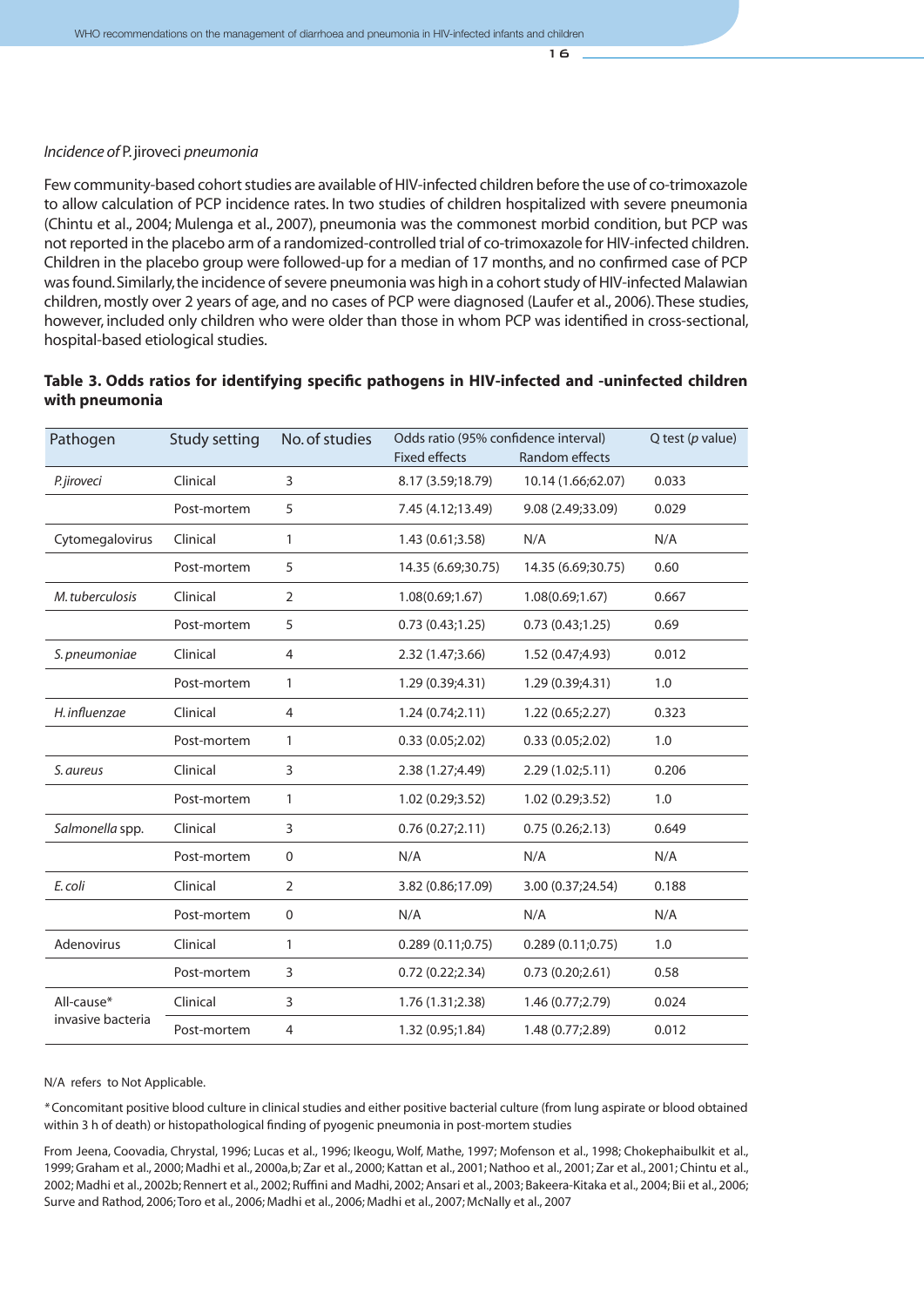| <b>Study site (reference)</b>                     | <b>Reported age</b><br>range of all<br>patients | <b>No. of PCP</b><br>cases | <b>Reported age of PCP</b><br>patients |
|---------------------------------------------------|-------------------------------------------------|----------------------------|----------------------------------------|
| Cote d'Ivoire (Lucas et al., 1996)                | 1 month-12 years                                | 11                         | 100% infants                           |
| Zimbabwe (Ikeogu, Wolf, Mathe, 1997)              | $0-5$ years                                     | 19                         | Mean age, 3 months                     |
|                                                   |                                                 |                            | Range, 1–7 months                      |
| South Africa (Jeena, Coovadia, Chrystal,<br>1996) | $1-18$ months                                   | 16                         | Mean age, 4 months                     |
| Zimbabwe (Nathoo et al., 2001)                    | Not specified                                   | 16                         | 100% infants                           |
| Zambia (Chintu et al., 2002)                      | $0-16$ years                                    | 58                         | 88% infants                            |
| Botswana (Ansari et al., 2003)                    | 1 month–13 years                                | 10                         | 100% infants                           |

### **Table 4. Autopsy studies in which PCP was reported in HIV-infected African children**

### **Table 5. Ages of HIV-infected infants and children with PCP in clinical studies in Africa**

| <b>Study site (reference)</b>        | <b>Reported age</b><br>range of all<br>patients          | No. of<br><b>PCP cases</b> | <b>Reported age of PCP</b><br>patients                    |
|--------------------------------------|----------------------------------------------------------|----------------------------|-----------------------------------------------------------|
| Malawi (Kamiya et al., 1997)         | 2-24 months                                              | 5                          | 80% aged 3-6 months                                       |
| Malawi (Graham et al., 2000)         | 2 months-5 years                                         | 16                         | 100% aged 2-6 months                                      |
| South Africa (Zar et al., 2000)      | Median, 9 months;<br>interquartile range,<br>3-23 months | 15                         | Median, 3 months;<br>interquartile range, 3-4<br>months   |
| South Africa (Ruffini, Madhi, 2002)  | 2-24 months                                              | 51                         | Median, 4 months; range, 1-19<br>months                   |
| South Africa (Madhi et al., 2002b)   | $1-40$ months                                            | 101                        | Median, 4 months; range, 1-28<br>months                   |
| Uganda (Bakeera-Kitaka et al., 2004) | 2-60 months                                              | 20                         | 70% were infants                                          |
| South Africa (McNally et al., 2007)  | 1 month-5 years                                          | 29                         | 100% were infants                                         |
| South Africa (Morrow et al., 2010)   | Median, 3 months;<br>interquartile range,<br>2-5 months  | 43                         | Median, 3.5 months;<br>interquartile range, 3-5<br>months |
| Malawi (Graham et al., 2010)         | 2 months-13 years                                        | 16                         | 94% median age, 3 months                                  |

### *Effect of HIV infection on mortality and* P. jiroveci *pneumonia*

A recent review was conducted of all studies in the HIV-endemic region of Africa in which cases of severe or very severe pneumonia were diagnosed and managed according to the WHO strategy, including empiric PCP therapy in some studies (Enarson et al., 2010). HIV infection increased the risk for death significantly, by sixfold overall. The effect of HIV infection on case fatality was largely confined to infants aged 2–12 months, and PCP contributed strongly to this effect; however, heterogeneity in the methods and reporting obviated a quantitative meta-analysis of the data. Nevertheless, PCP affected the HIV-related pneumonia case fatality rate, mainly among infants.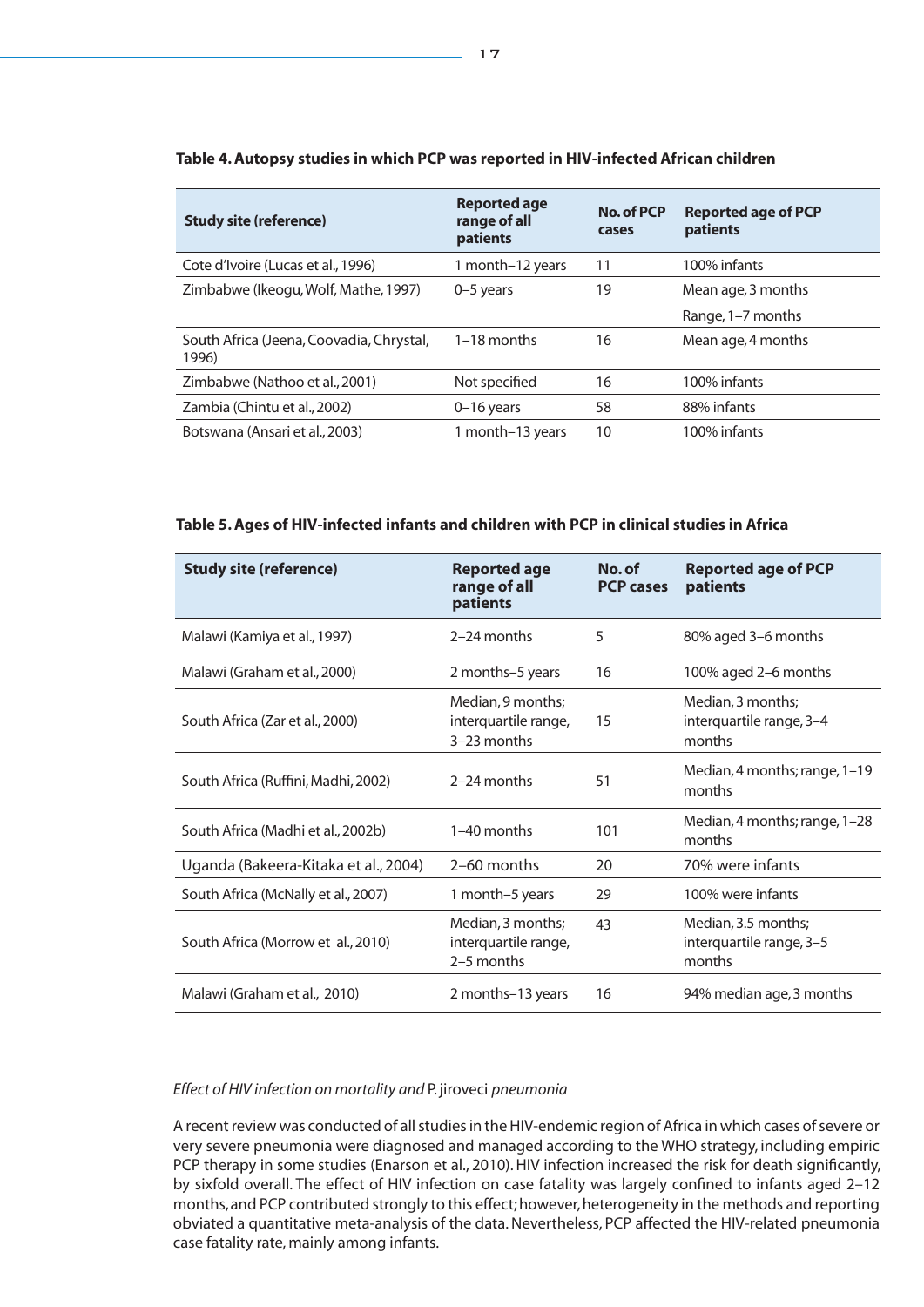### **4.2.3 Preventive interventions**

### *Co-trimoxazole (see also recommendations for prevention of diarrhoea)*

Co-trimoxazole prophylaxis has been the recommended standard of care for preventing PCP among HIVinfected and -exposed infants and children since the 1990s. The results of randomized clinical trials and observational studies also demonstrate the effectiveness of co-trimoxazole in reducing morbidity and mortality from pneumonia (presumed bacterial) among infants and children living with HIV in resourcelimited settings. The WHO guidelines for co-trimoxazole prophylaxis (WHO, 2006) should be followed, in view of the importance of this intervention in preventing pneumonia.

### *Other interventions*

The Global Action Plan for the Prevention and Control of Pneumonia (WHO/UNICEF, 2009) represents a comprehensive summary of WHO recommendations for other preventive interventions, such as vaccination against *S. pneumoniae* and *H. influenzae* type b and the promotion of breastfeeding. The panel did not review the Plan for these guidelines.

### **4.2.4 Treatment interventions**

WHO conducted a systematic review to identify effective antimicrobial or adjunctive systemic therapy for community-acquired pneumonia in HIV-infected and -exposed infants and children.

### *Empirical co-trimoxazole treatment*

A systematic review of etiological pathogens strongly suggested an etiological role of PCP in young infants, particularly those with new HIV infection in the absence of treatment with co-trimoxazole and ART. The panel recognized the importance of covering clinically suspected PCP and endorsed previous recommendations for empirical treatment with co-trimoxazole. The panel also agreed that PCP is important only in children under 1 year of age (Zar et al., 2000). Risk–benefit assessments are given in Annex 4.

### **Recommendation 6: Empirical co-trimoxazole treatment**

Empirical co-trimoxazole treatment for suspected PCP is recommended as an addition for HIV-infected and -exposed infants from 2 months to 1 year old with severe or very severe pneumonia.

*Quality of evidence: Moderate*

*Strength of recommendation: Strong*

*Time to review: 2012*

### **Recommendation 7: Empirical co-trimoxazole treatment**

Empirical co-trimoxazole treatment for PCP is not recommended for HIV-infected and -exposed children over 1 year of age with severe or very severe pneumonia.

*Quality of evidence: Low*

*Strength of recommendation: Conditional*

*Time to review: 2012*

### *Antibiotic regimens for non-severe pneumonia*

The current treatment recommendation for non-severe pneumonia is co-trimoxazole or amoxicillin (WHO, 2007). No randomized controlled trial designed on the basis of an a-priori hypothesis has been conducted to examine the efficacy of different regimens of antibiotics or case management for identified pneumonia, nor have any observational studies been reported on non-severe pneumonia in HIV-infected or -exposed children. The panel has therefore made no new recommendations.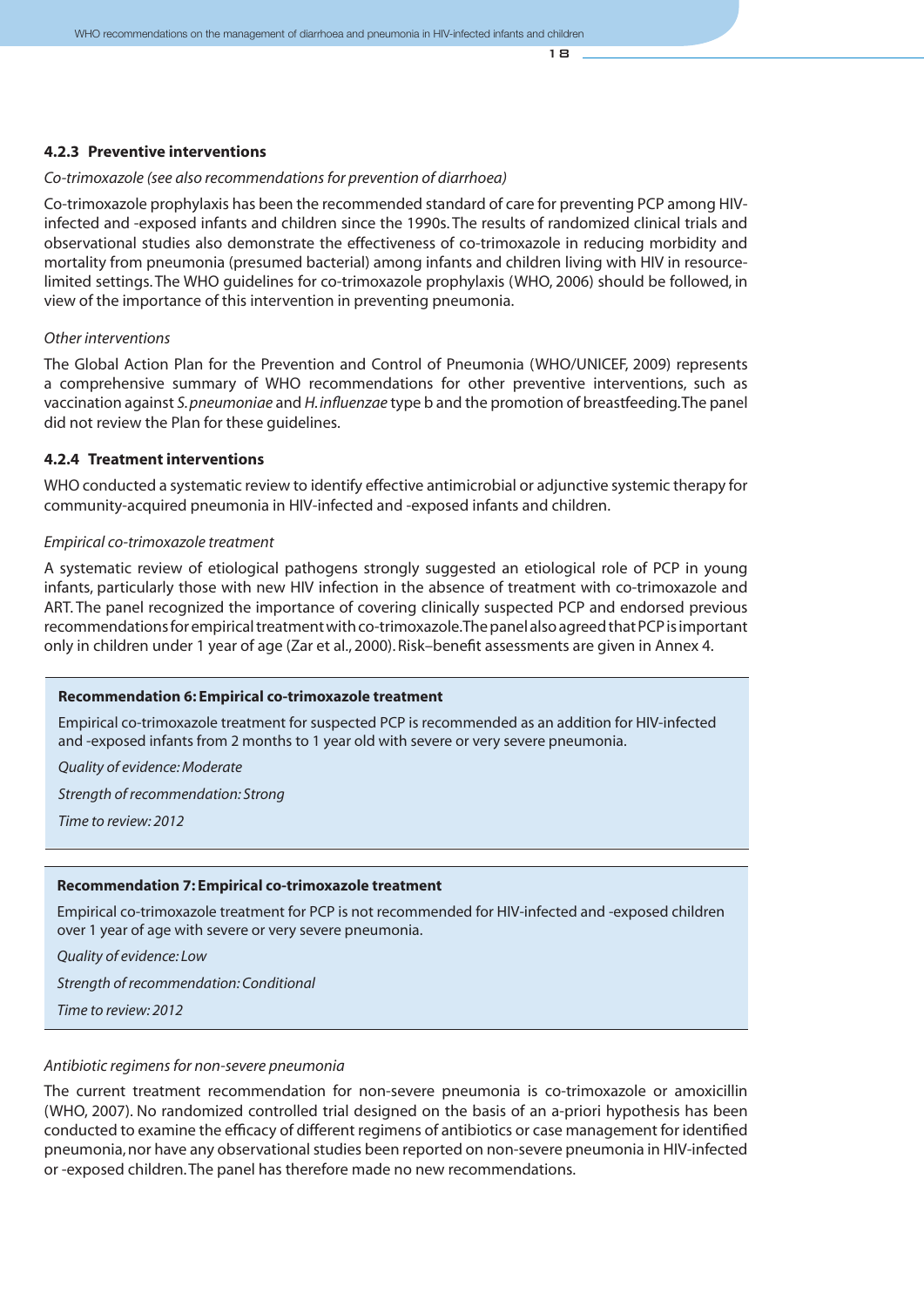### *Antibiotic regimens for severe and very severe pneumonia*

While there has been no randomized controlled trial designed on the basis of an a-priori hypothesis to examine the efficiency of antibiotic regimens or case management, a subgroup analysis was conducted in one randomized controlled trial in which oral amoxicillin was compared with parenteral penicillin for severe pneumonia in children. The response rates with the two regimens were comparable, but the treatment failure rate was significantly higher for HIV-infected infants at day 14 (40.7% versus 24.3%; odds ratio, 2.8; 95% confidence interval 1.35; 3.5). The response rates were similar for children over 12 months of age, irrespective of HIV status.

The panel based new recommendations on these findings. The review was undertaken to quantify the relative contributions of potential pathogens associated with community-acquired pneumonia in HIVinfected children (Table 3). The wide variations in method among studies hampered the review and made it difficult to compare the results of studies. The variation was exacerabated by discrepancies in results obtained with fixed- and random-effects models. The extent to which this variation affected the estimates was difficult to ascertain.

The systematic review also showed that the frequency with which Gram-negative bacilli were identified did not differ significantly between HIV-infected and -uninfected children, although the lack of significance might have been due to selection bias or lack of power. A significant association found between *S. aureus* infection and HIV status in studies in South Africa indicates the importance of considering empirical antibiotic regimens with coverage against *S. aureus* and treating *S. aureus* infection in the absence of response to first-line antibiotic treatment.

On the basis of the review of etiological agents, the panel discussed the use of oral amoxicillin for treating children over 1 year of age with severe pneumonia and discouraged its use for HIV-infected children. The panel also considered the use of co-amoxiclav and gentamicin for treating very severe pneumonia in HIVinfected children. In view of the poor quality of the evidence, the cost of amoxicillin–clavulanate and the lack of availability of an injectable form, the panel discouraged its use. On similar grounds, the panel did not recommend cephalosporin (first or second generation) for treatment of severe pneumonia, owing to the poor quality of the evidence and the higher cost in comparison with ampicillin plus gentamicin.

The panel did, however, recommend use of ceftriaxone as an alternative first-line antibiotic for treating very severe pneumonia or as a second-line option for children who do not respond to ampicillin plus gentamicin. The rationale for recommending ceftriaxone as alternative first- or second-line treatment is that it provides better coverage than second-generation cephalosporins, such as cefuroxime, or the combination of ampicillin plus aminoglycoside, against penicillin-resistant *S. pneumoniae* and many Gramnegative infections. Furthermore, ceftriaxone is susceptible in vitro to methicillin-sensitive *S. aureus.* In areas of high prevalence of methicillin-resistant *S. aureus*, use of cloxacillin or vancomycin is recommended when there is strong clinical suspicion or microbiological evidence of *S. aureus* pneumonia.

### **Recommendation 8**

Ampicillin (or penicillin when ampicillin is not available) plus gentamicin or ceftriaxone are recommended as a first-line antibiotic regimen for HIV-infected and -exposed infants and children under 5 years of age with severe or very severe pneumonia.

*Quality of evidence: Low Strength of recommendation: Conditional Time to review: 2012*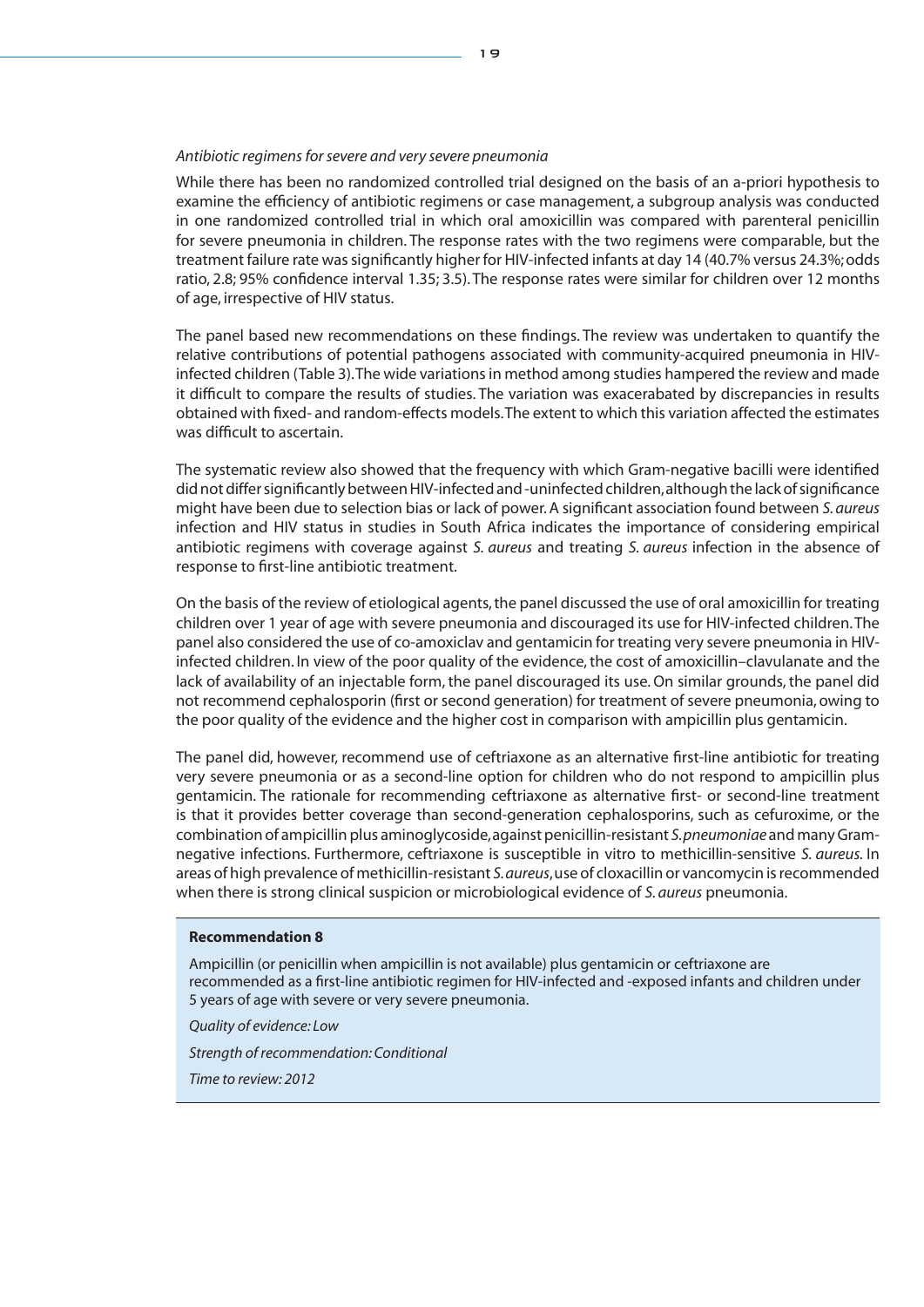### **Recommendation 9**

For HIV-infected and -exposed infants and children with severe or very severe pneumonia who do not respond to treatment with ampicillin or penicillin plus gentamicin, ceftriaxone alone is recommended for use as second-line treatment.

*Quality of evidence: Low* 

*Strength of recommendation: Conditional*

*Time to review: 2012*

### *Adjunctive corticosteroid treatment for suspected P. jiroveci pneumonia*

Trials of PCP treatment have focused on adjunctive systemic corticosteroids or alternative antimicrobial regimens. A single randomized controlled trial showed a nonsignificant effect against mortality in HIVexposed children with a clinical suspicion of PCP, and an observational study indicated a significant reduction in PCP case fatality rates. Both studies were subject to methodological limitations and are qualified as providing low-quality evidence. The panel could not make new recommendations on the basis of these two studies and instead recommended further research. Risk–benefit assessments and GRADE profiles are shown in annexes 4 and 5.

The panel was uncertain whether adjunctive corticosteroid treatment for severe PCP affects latent cytomegalovirus infection. Although a pooled analysis indicated a strong association between cytomegalovirus infection and fatal HIV-associated pneumonia, the clinical significance remains unclear. In the presence of a high prevalence of different pathogens, it is difficult to disentangle the effects of one pathogen. Earlier clinical studies showed that concomitant pulmonary cytomegalovirus infection did not affect survival. The panel was concerned that progression of latent cytomegalovirus infection could contribute to treatment failure of severe PCP among children receiving adjunctive corticosteroid.

### **4.2.6 Outstanding issues for research**

The panel noted significant gaps in the evidence for management of pneumonia in HIV-infected and -exposed infants and children, including:

- the efficacy of first- and second-line antibiotics for treatment of non-severe, severe and very severe pneumonia;
- $\bullet$  the optimal duration of antibiotic treatment;
- the causes of treatment failure;
- the effectiveness of cortisteroids in HIV-infected children with pneumonia;
- **•** compliance to primary and secondary PCP prophylaxis;
- $\bullet$  the effect of prevention of mother-to-child transmission and co-trimoxazole prophylaxis on the incidence, associated mortality and etiology of pneumonia;
- $\bullet$  the effect of ART on the incidence, associated mortality and etiology of pneumonia;
- the etiology of pneumonia in children infected with and suspected of infection with HIV; and
- appropriate data for annual monitoring.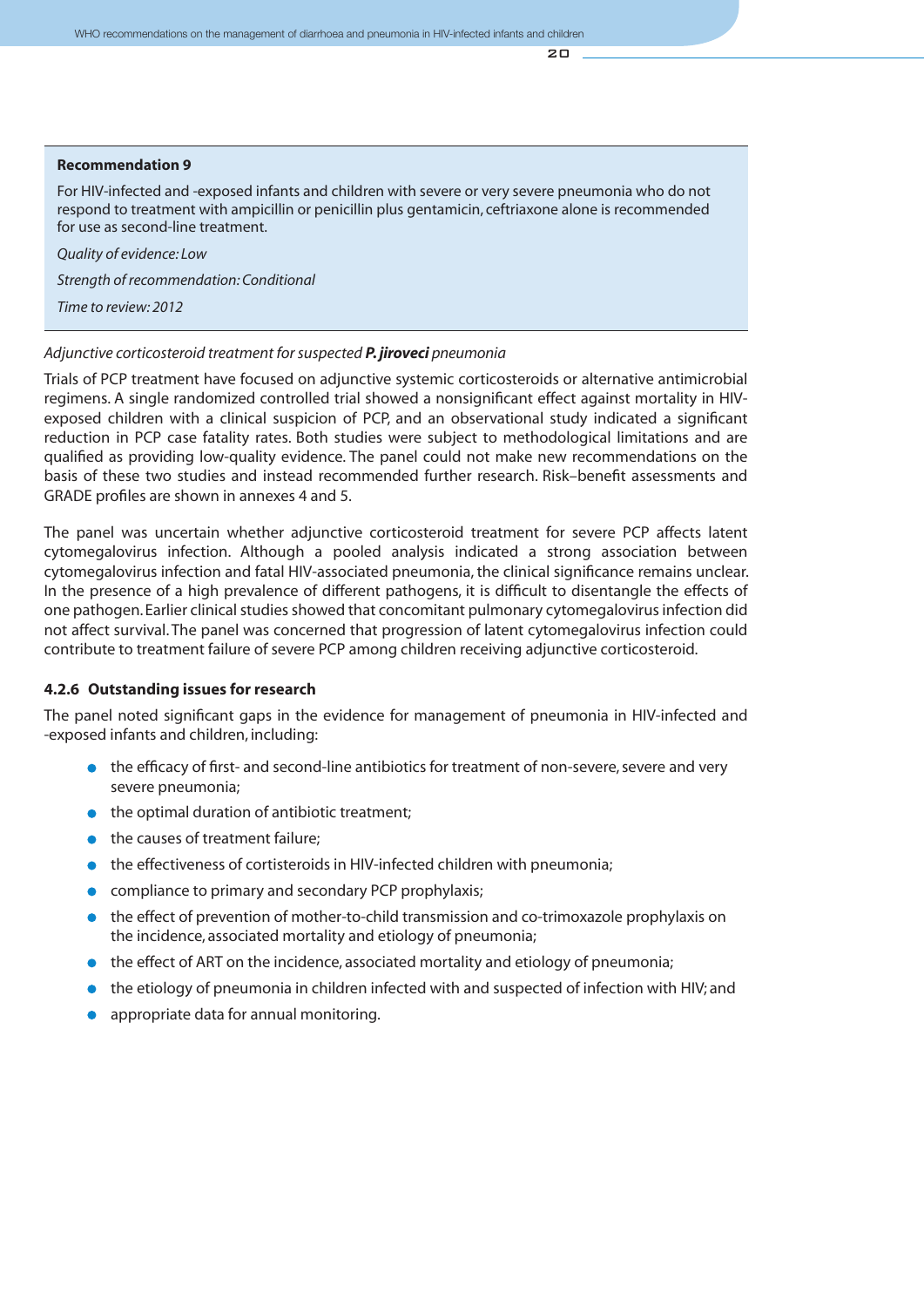# **5. Dissemination and implementation of guidelines**

A summary of the revised recommendations will be available on the WHO website, and the guidelines, training materials, and other operational manuals for integrated management of childhood illness will be updated to reflect the revised recommendations.

The WHO departments of Child and Adolescent Health and HIV at Headquarters will inform WHO regional and country representatives, implementing partners, other stakeholders and professional groups involved in child health and paediatric HIV about the revised recommendations.

WHO, in collaboration with various partners, will provide or facilitate technical support to countries that require it, to adopt and adapt the revised guidelines.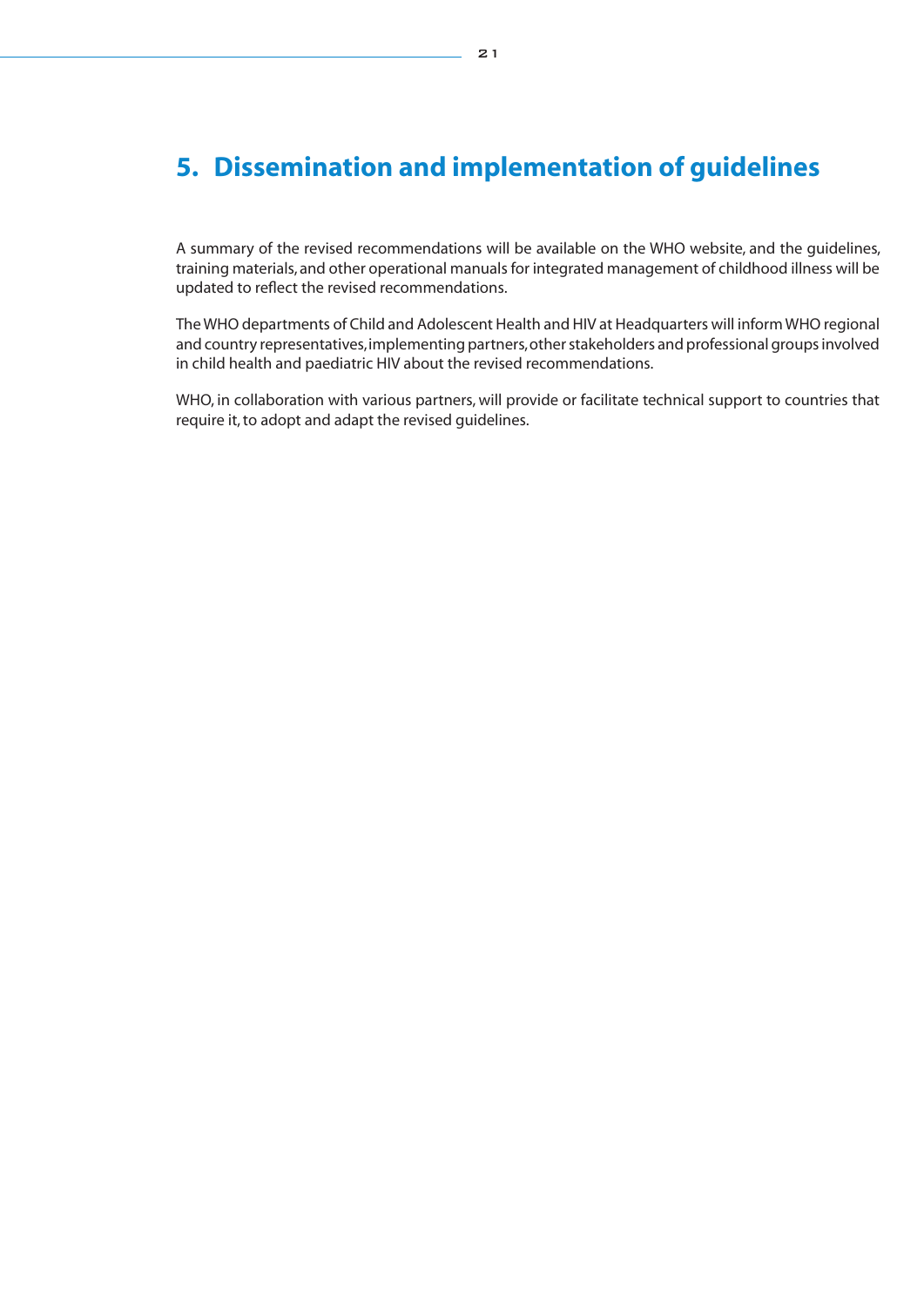# **6. References**

Abubakar et al. (2007). Prevention and treatment of cryptosporidiosis in immunocompromised patients. *Cochrane Database of Systematic Reviews*, 1:CD004932.

Alam NH, Ashraf H (2003). Treatment of infectious diarrhoea in children. *Paediatr Drugs*, 5:151–65.

Al-Tawil YG et al. (1996). Characteristics of HIV– and HIV+ children with persistent diarrhoea. *Journal of Pediatric Gastroenterology and Nutrition*, 23:357–59.

Amadi B et al. (2001). Intestinal and systemic infection, HIV, and mortality in Zambian children with persistent diarrhoea and malnutrition. *Journal of Pediatric Gastroenterology and Nutrition*, 32:550–4.

Amadi B et al. (2002). Effect of nitazoxanide on morbidity and mortality in Zambian children with cryptosporidiosis: a randomised controlled trial. *Lancet* 360:1375–80.

Amadi B et al. (2009). High dose prolonged treatment with nitazoxanide is not effective for cryptosporidiosis in HIV positive Zambian children: a randomised controlled trial. *BMC Infectious Disease,* 9:195.

American Academy of Pediatrics (2009). *Red Book: 2009 Report of the Committee on Infectious Diseases and American Public Health Association, Control of Communicable Diseases Manual*, 19th ed. Elk Grove Village, Illinois.

Ansari NA et al. (2003). Pathology and causes of death in a series of human immunodeficiency viruspositive and -negative pediatric referral hospital admissions in Botswana. *Pediatric Infectious Diseases Journal*, 22:43–7.

Bakeera-Kitaka S et al. (2004). Pneumocystis carinii in children with severe pneumonia at Mulago Hospital, Uganda. *Annals of Tropical Paediatrics*, 24:227–35.

Berkley JA et al. (2005). Bacteremia among children admitted to a rural hospital in Kenya. *New England Journal of Medicine* 352:39–47.

Bii CC et al. (2006). *Pneumocystis jirovecii* and microbiological findings in children with severe pneumonia in Nairobi, Kenya. *International Journal of Tuberculosis and Lung Disease*, 10:1286–91.

Bobat R et al. (2005). Safety and efficacy of zinc supplementation for children with HIV-1 infection in South Africa: a randomised double-blind placebo-controlled trial. *Lancet*, 366:1862–7.

Boschi-Pinto C et al. (2008). Estimating child mortality due to diarrhoea in developing countries. *Bulletin of the World Health Organization*, 86:710–7.

Bourne DE (2009). Emergence of a peak in early infant mortality due to HIV/AIDS in South Africa. *AIDS* 23:101–6.

Brent AJ et al. (2006). Salmonella bacteremia in Kenyan children. *Pediatric Infectious Disease Journal*, 25:230–6.

Brooks JT et al. (2003). Epidemiology of sporadic bloody diarrhoea in rural western Kenya. *American Journal of Tropical Medicine and Hygiene*, 68:671–7.

Brooks JT et al. (2006). Surveillance for bacterial diarrhoea and antimicrobial resistance in rural western Kenya, 1997–2003. *Clinical Infectious Disease*, 43:393–401.

Brown KH et al. (2009). Preventive zinc supplementation among infants, preschoolers, and older prepubertal children. *Food and Nutrition Bulletin*, 30(1 Suppl):S12–40.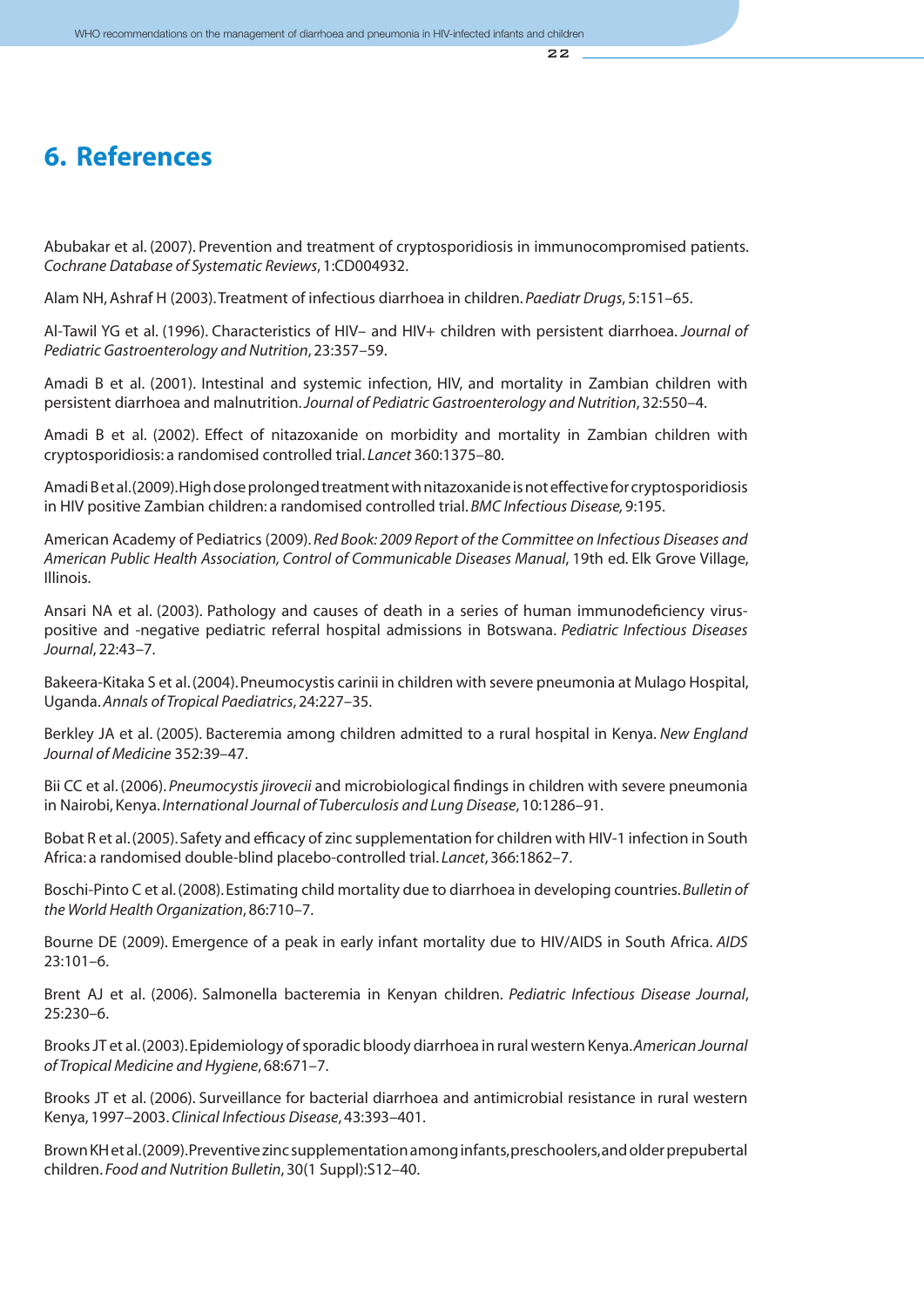Chahagan MK, Kauchali S (2006). Comorbidities and mortality among children hospitalized with diarrhoeal disease in an area of high prevalence of human immunodeficiency virus infection. *Pediatric Infectious Disease Journal* 25:333–8.

Chhagan MK et al. (2009). Effect of micronutrient supplementation on diarrhoeal disease among stunted children in rural South Africa. *European Journal of Clinical Nutrition,* 63:850–7.

Chilongozi D et al. (2008). Morbidity and mortality among a cohort of human immunodeficiency virus type 1-infected and uninfected pregnant women and their infants from Malawi, Zambia, and Tanzania. *Pediatric Infectious Disease Journal*, 27:808–14.

Chintu C et al. (1995). Intestinal parasites in HIV-seropositive Zambian children with diarrhoea. *Journal of Tropical Pediatrics*, 41:149–52.

Chintu C et al. (2002). Lung diseases at necropsy in African children dying from respiratory illnesses: a descriptive necropsy study. *Lancet* 360:985–90.

Chintu C et al. (2004). Co-trimoxazole as prophylaxis against opportunistic infections in HIV-infected Zambian children (CHAP): a double-blind randomised placebo-controlled trial. *Lancet*, 364:1865–71.

Chokephaibulkit K et al. (1999). *Pneumocystis carinii* severe pneumonia among human immunodeficiency virus-infected children in Thailand: the effect of a primary prophylaxis strategy. *Pediatric Infectious Disease Journal*, 18:147–52.

Chokephaibulkit K et al. (2001). Intestinal parasitic infections among human immunodeficiency virusinfected and -uninfected children hospitalized with diarrhoea in Bangkok, Thailand. *Southeast Asian Journal of Tropical Medicine and Public Health*, 32:770–5.

Coutsoudis A et al. (1995). The effects of vitamin A supplementation on the morbidity of children born to HIV-infected women. *American Journal of Public Health,* 85:1076–81.

Coutsoudis A et al. (2005). Routinely available cotrimoxazole prophylaxis and occurrence of respiratory and diarrhoeal morbidity in infants born to HIV-infected mothers in South Africa. *South African Medical Journal*, 95: 339–45.

Del Aguila C et al. (1997). Microsporidiosis in HIV-positive children in Madrid (Spain). *Journal of Eukaryotic Microbiology*, 44:84S–5S.

DerSimonian R, Laird N (1986). Meta-analysis in clinical trials. *Controlled Clinical Trials*, 7:177–88.

van Eijk AM et al. (2009). Diarrhoea in children less than two years of age with known HIV status in Kisumu, Kenya. *International Journal of Infectious Diseases*, 14: e220–5.

Enarson PM et al. (2010). Impact of HIV on standard case management for severe pneumonia in children. *Expert Reviews in Respiratory Medicine*, 4:211–20.

European Collaborative Study (1994). Natural history of vertically acquired human immunodeficiency virus-1 infection. *Pediatrics*, 94:815–9.

Fawzi WW et al. (1999) A randomized trial of vitamin A supplements in relation to mortality among human immunodeficiency virus-infected and uninfected children in Tanzania. *Pediatric Infectious Disease Journal*, 18:127–33.

Fawzi WW et al. (2000). Vitamin A supplements and diarrheal and respiratory tract infections among children in Dar es Salaam, Tanzania. *Journal of Pediatrics*, 137:660–7.

Filteau S (2009). The HIV-exposed, uninfected African child. *Tropical Medicine in International Health*, 14:276–87.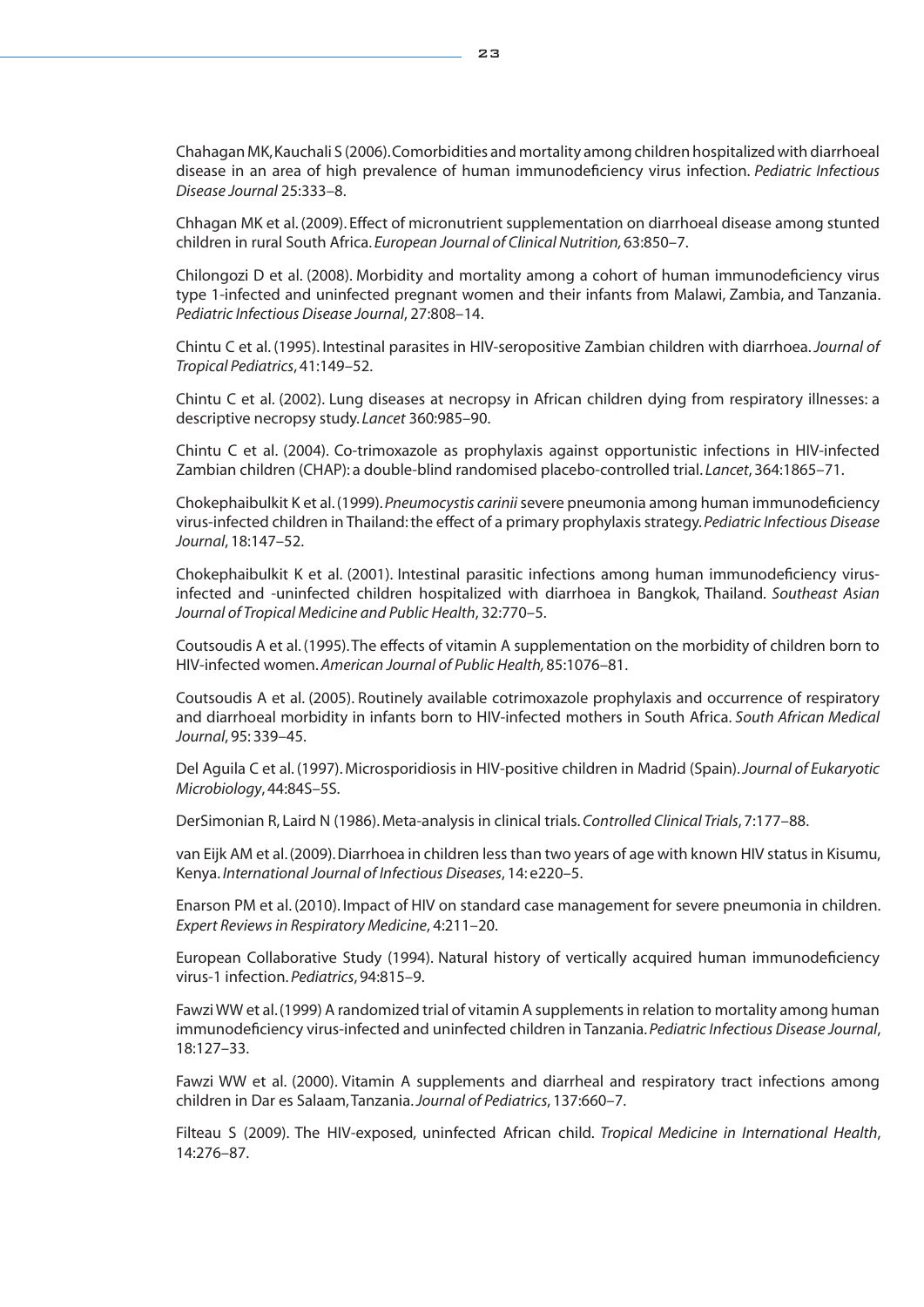Forsberg BC et al. (2007). Diarrhoea case management in low- and middle-income countries—an unfinished agenda. *Bulletin of the World Health Organization*, 85:42–8.

Graham SM et al. (2000). The clinical presentation and outcome of *Pneumocystis carinii* pneumonia in African children. *Lancet*, 355:369–73.

Graham SM et al. (2010). Impact of Human Immunodeficiency Virus Infection on the Etiology and Outcome of Severe Pneumonia in Malawian Children. *Pediatr Infect Dis J* 2011;30: 1-6

Guarino A et al. (1997). Enteric cryptosporidiosis in pediatric HIV infection. *Journal of Pediatric Gastroenterology and Nutrition*, 25:182–7.

Guarino A et al. (2004). Management of gastrointestinal disorders in children with HIV infection. *Paediatric Drugs,* 6:347–62.

Hahn S, Kim Y, Garner P (2002). Reduced osmolarity oral rehydration solution for treating dehydration caused by acute diarrhoea in children (Review). *Cochrane Database of Systematic Reviews*, 1:CD002847.

ten Hove R et al. (2008). Real-time polymerase chain reaction for detection of *Isospora belli* in stool samples. *Diagnostic Microbiology and Infectious Disease*, 61:280–3.

Humphrey JH et al. (2006). Effects of a single large dose of vitamin A, given during the postpartum period to HIV-positive women and their infants, on child HIV infection, HIV-free survival, and mortality. *Journal of Infectious Diseases*, 193:860–71.

Ikeogu MO, Wolf B, Mathe S (1997). Pulmonary manifestations in HIV seropositivity and malnutrition in Zimbabwe. *Archives of the Diseases of Childhood*, 76:124–8.

Irlam JH et al. (2005). Micronutrient supplementation in children and adults with HIV infection. *Cochrane Database of Systematic Reviews*, 19:CD003650.

Jeena PM, Coovadia HM, Chrystal V (1996). *Pneumocystis carinii* and cytomegalovirus infections in severely ill, HIV-infected African infants. *Annals of Tropical Paediatrics*, 16:361–8.

Kamiya Y et al. (1997). Pneumocystis carinii pneumonia in Malawian children. *Annals of Tropical Paediatrics*, 17:121–6.

Kattan M et al. (2001). Respiratory diseases in the first year of life in children born to HIV-1-infected women. *Pediatric Pulmonology*, 31:267–76.

Kelly P et al. (1999). Micronutrient supplementation in the AIDS diarrhoea-wasting syndrome in Zambia: a randomized controlled trial. *AIDS*, 13:495–500.

Kelly P et al. (2001). Impaired bioavailability of vitamin A in adults and children with persistent diarrhoea in Zambia. *Alimentary Pharmacology and Therapeutics*, 15:973–9.

Kelly P et al. (2008). Micronutrient supplementation has limited effects on intestinal infectious disease and mortality in a Zambian population of mixed HIV status: a cluster randomized trial. *American Journal of Clinical Nutrition*, 88:1010–7.

Lanata CF, Mendoza W, Black RE (2002). *Improving diarrhoea estimates: child and adolescent health and development*. Geneva: World Health Organization.

Laufer MK et al. (2006). Observational cohort study of HIV-infected African children. *Pediatric Infectious Disease Journal*, 25:623–7.

Lazzerini M, Ronfani L (2008). Oral zinc for treating diarrhoea in children. *Cochrane Database of Systematic Reviews*, 16:CD005436.

Luabeya KK et al. (2007). Zinc or multiple micronutrient supplementation to reduce diarrhoea and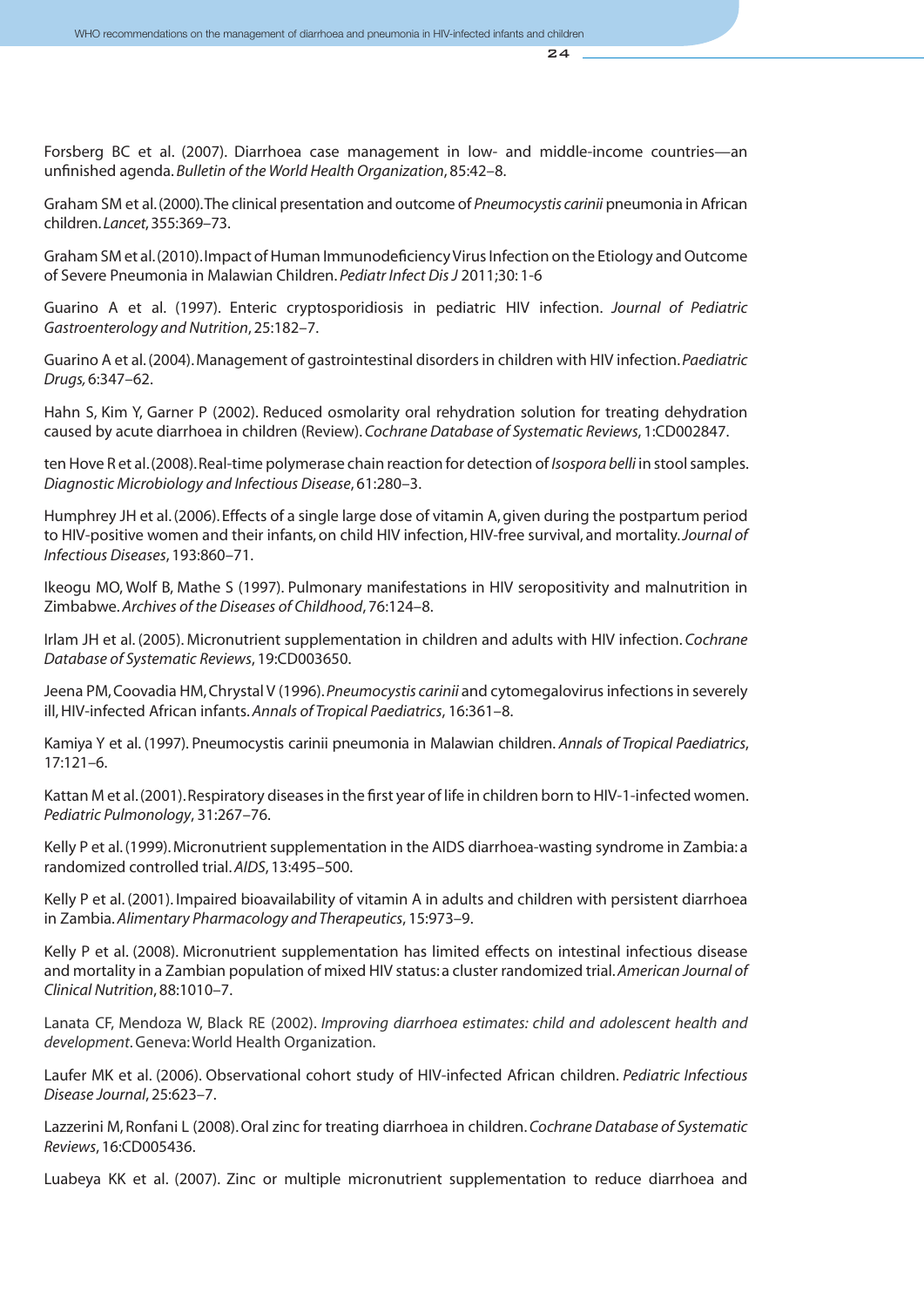respiratory disease in South African children: a randomized controlled trial. *PLoS One*, 2:e541.

Lucas SB et al. (1996). Disease in children infected with HIV in Abidjan, Cote d'Ivoire. *BMJ*, 312:335–8.

Madhi SA et al. (2000a). Increased disease burden and antibiotic resistance of bacteria causing severe community-acquired lower respiratory tract infections in human immunodeficiency virus type 1-infected children. *Clinical Infectious Disease*, 31:170–6.

Madhi SA et al. (2000b). Increased burden of respiratory viral associated severe lower respiratory tract infections in children infected with human immunodeficiency virus type-1. *Journal of Pediatrics,*137:78– 84.

Madhi SA et al. (2002a). Severe lower respiratory tract infections associated with human parainfluenza viruses 1–3 in children infected and noninfected with HIV type 1. European Journal of Clinical and Microbiological Infectious Disease, 21:499–505.

Madhi SA et al. (2002b). Ineffectiveness of trimethoprim–sulfamethoxazole prophylaxis and the importance of bacterial and viral coinfections in African children with *Pneumocystis carinii* pneumonia. *Clinical Infectious Disease*, 35:1120–6.

Madhi SA et al. (2006). Five-year cohort study of hospitalization for respiratory syncytial virus associated lower respiratory tract infection in African children. *Journal of Clinical Virology*, 36:215–21.

Madhi SA et al. (2007). Seasonality, incidence, and repeat human metapneumovirus lower respiratory tract infections in an area with a high prevalence of human immunodeficiency virus type-1 infection. *Pediatric Infectious Disease Journal,* 26:693–9.

Marinda E et al. (2007). Child mortality according to maternal and infant HIV status in Zimbabwe. *Pediatric Infectious Disease J*ournal 26:519–26.

McNally LM et al. (2007). Effect of age, polymicrobial disease, and maternal HIV status on treatment response and cause of severe pneumonia in South African children: a prospective descriptive study. *Lancet*, 369:1440–51

Mermin J et al. (2004). Effect of co-trimoxazole prophylaxis on morbidity, mortality, CD4-cell count, and viral load in HIV infection in rural Uganda. *Lancet*, 364:1428–34.

Michelow IC et al. (2000). Value of cerebrospinal fluid leukocyte aggregation in distinguishing the causes of meningitis in children. *Pediatric Infectious Disease Journal*, 19:66–72.

Mofenson LM et al. (1998). Characteristics of acute pneumonia in human immunodeficiency virus-infected children and association with long term mortality risk. National Institute of Child Health and Human Development Intravenous Immunoglobulin Clinical Trial Study Group. *Pediatric Infectious Disease Journal*, 17:872–80.

Morpeth SC, Ramadhani HO, Crump JA (2009). Invasive non-typhi Salmonella disease in Africa. *Clinical Infectious Disease*, 49:606–11.

Mulenga V et al. (2007). Effect of cotrimoxazole on causes of death, hospital admissions and antibiotic use in HIV-infected children. *AIDS*, 21:77–84

Musiime V et al. (2009). Enteric bacterial pathogens in HIV-infected children with acute diarrhoea in Mulago referral and teaching hospital, Kampala, Uganda*. Journal of the International Association of Physicians in AIDS Care*, 8:185–90.

Nathoo KJ et al. (2001). Fatal *Pneumocystis carinii* pneumonia in HIV-seropositive infants in Harare, Zimbabwe. *Transactions of the Royal Society of Tropical Medicine and Hygiene,* 95:37–9.

Newell ML et al. (2004). Mortality of infected and uninfected infants born to HIV-infected mothers in Africa: a pooled analysis. *Lancet,* 364:1236–43.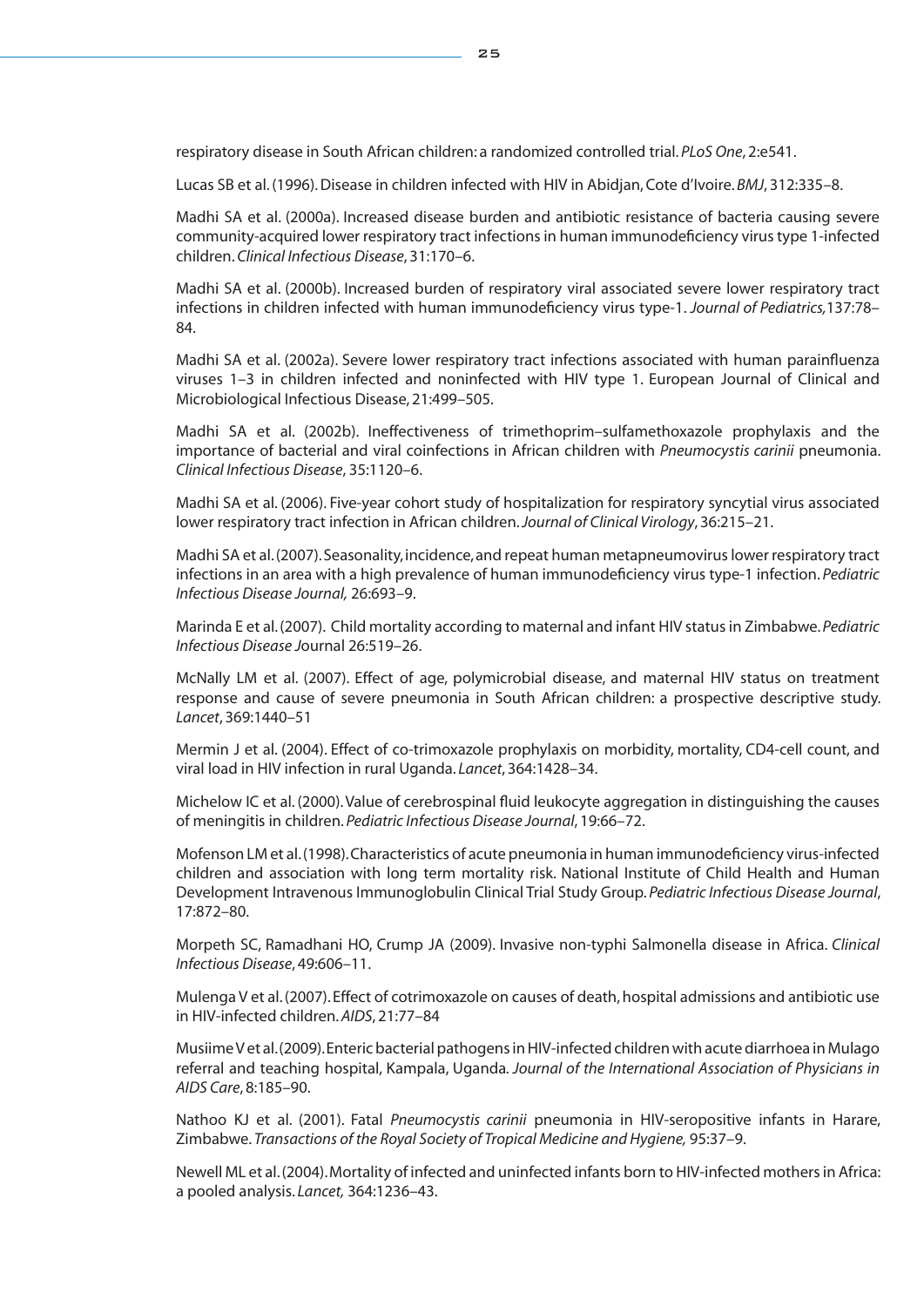Onyango D, Aduma P (2005). The prevalence of *Cryptosporidium parvum* and its relationship to the nutritional status of HIV-positive children suffering from diarrhea in western Kenya. *Journal of Tropical Microbiology and Biotechnology*, 1:14–21.

Pavia AT et al. (1992). Diarrhoea among African children born to human immunodeficiency virus infected mothers: clinical, microbiological and epidemiologic features. *Pediatric Infectious Disease Journal*, 11:996– 1003.

Pitter JYC, Calles NR (2006). Gastrointestinal manifestations of HIV infection. In: Howard B, ed. *HIV curriculum for the health professional*. 3rd Ed. Houston, Texas: Baylor College of Medicine; 221–31.

Ram PK et al. (2008). Declines in case management of diarrhoea among children less than five years old. *Bulletin of the World Health Organization*, 86:161–240.

Ramos-Soriano et al. (1996). Enteric pathogens associated with gastrointestinal dysfunction in children with HIV infection. *Molecular and Cellular Probes*, 10:67–73.

Rennert WP et al. (2002). Tuberculosis in children dying with HIV-related lung disease: clinical-pathological correlations. *International Journal of Tuberculosis and Lung Disease*, 6:806–13.

Rudan I et al. (2008). Epidemiology and etiology of childhood pneumonia. *Bulletin of the World Health Organization*, 86:408–16.

Ruffini DD, Madhi SA (2002). The high burden of *Pneumocystis carinii* pneumonia in African HIV-1-infected children hospitalized for severe pneumonia. *AIDS*, 16:105–12.

Semba RD et al. (2005). Effect of periodic vitamin A supplementation on mortality and morbidity of human immunodeficiency virus-infected children in Uganda: a controlled clinical trial. *Nutrition*, 21:25–31.

Shapiro RL et al. (2007). Infant morbidity, mortality, and breast milk immunology profiles among breakfeeding HIV-infected and HIV-infected and HIV-uninfected women in Botswana. *Journal of Infectious Dis*e*ase* 196:562–9.

Simonds RJ et al. (1993). *Pneumocystis carinii* pneumonia among US children with perinatally acquired HIV infection. *JAMA*, 270:470–3.

Steele AD et al. (2009) A review of rotavirus infection in and vaccination of human immunodeficiency virus-infected children. *Journal of Infectious Disease*, 200(Suppl 1):S57–62.

Surve TY, Rathod AD (2006). Role of naso-gastric aspirate in HIV-positive children presenting with respiratory symptoms. *Journal of Tropical Pediatrics*, 52:451–3.

Sutcliffe CG et al. (2008). Survival from 9 months of age among HIV-infected and uninfected Zambian children prior to the availability of antiretroviral therapy. *Clinical Infectious Disease*, 47:837–44.

Taha TE et al. (1999). Mortality after the first year of life among human immunodeficiency virus type 1-infected and uninfected children. *Pediatric Infectious Disease Journal*, 18:689–94.

Tang AM et al. (1993). Dietary micronutrient intake and risk of progression to acquired immunodeficiency syndrome (AIDS) in human immunodeficiency virus type 1 (HIV-1)-infected homosexual men. *American Journal of Epidemiology*, 138:937–51.

Taylor DN et al. (1991). Epidemiologic aspects of shigellosis and other causes of dysentery in Thailand. *Reviews of Infectious Diseases*, 13(Suppl 4):S226–30.

Thea DM et al. (1993). A prospective study of diarrhea and HIV-1 infection among 429 Zairian infants. *New England Journal of Medicine*, 329:1696–702.

Thea D, Qazi S (2008). Neonatal mortality—4 million reasons for progress. *Lancet*, 371:1893–5.

Thom K, Forrest G (2006). Gastrointestinal infections in immunocompromised hosts. *Current Opinion in*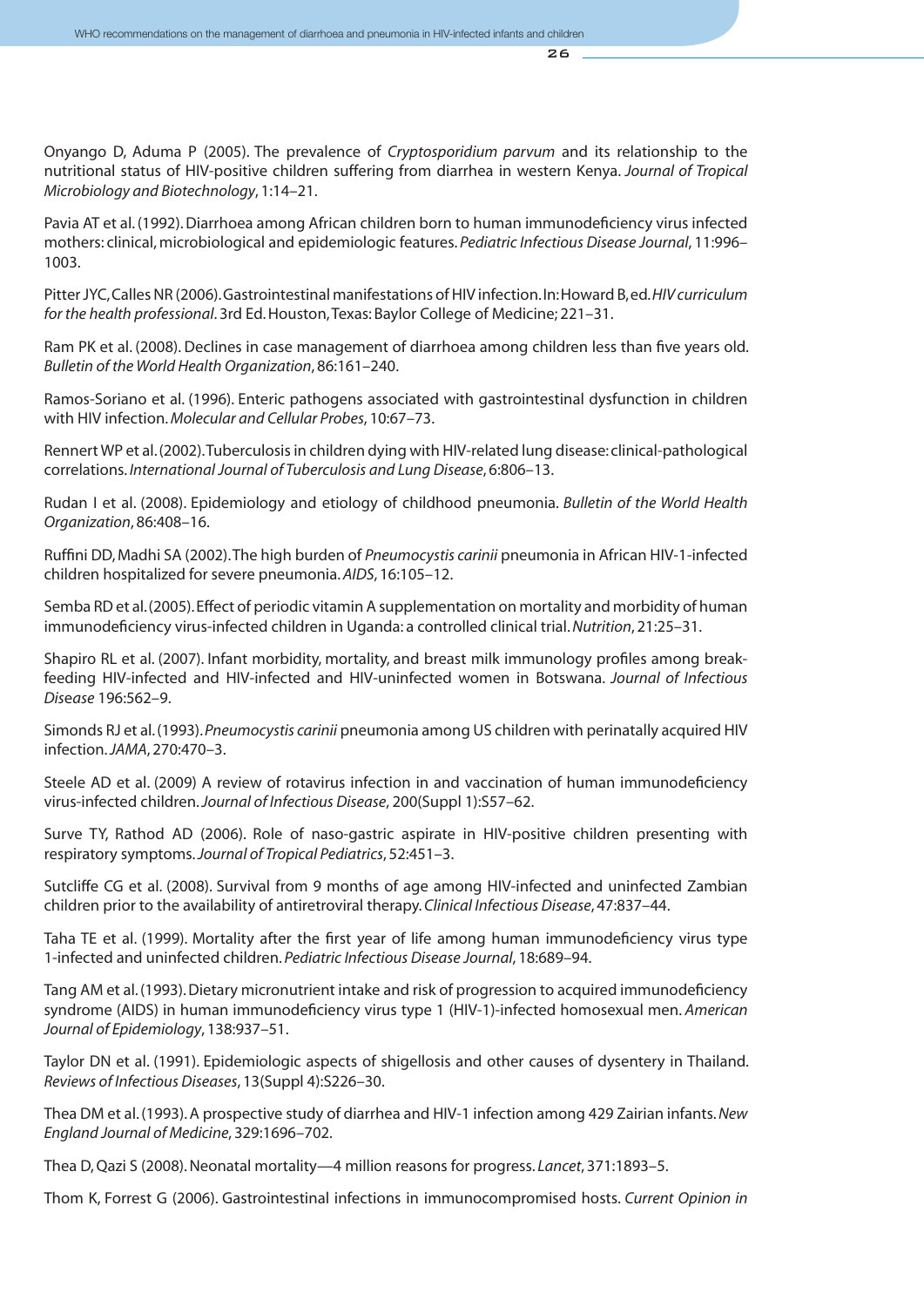*Gastroenterology*, 22:18–23.

Toro et al. (2006). Lung disease features in Brazilian children with HIV infection before HAART era. *Journal of Tropical Pediatrics*, 52:360–8.

UNICEF/WHO (2008). *Diarrhoea: why children are still dying and what can be done*. Geneva, World Health Organization. Available at: http://www.who.int/child\_adolescent\_health /documents/9789241598415/ en/index.html.

UNAIDS/WHO (2009). *AIDS epidemic update 2009*. Geneva, World Health Organization. Available at: http:// www.unaids.org/en/KnowledgeCentre/HIVData/EpiUpdate/ EpiUpdArchive/2009/default.asp.

Villamor E et al (2002). Vitamin A supplements ameliorate the adverse effect of HIV-1, malaria, and diarrhoeal infections on child growth. *Pediatrics*, 109:E6.

Walker RI (2005). Considerations for development of whole cell bacterial vaccines to prevent diarrheal diseases in children in developing countries. *Vaccine,* 23:3369–85.

WHO (2004). *Management of children with pneumonia and HIV in low-resource settings: report of a consultative meeting*, *Harare, Zimbabwe, 30–31 January 2003*. Geneva, World Health Organization, Department of Child and Adolescent Health.

WHO (2005). *Pocket book of hospital care for children: guidelines for the management of common illness with limited resources*. Geneva, World Health Organization. Reprinted 2007. Available at: http://www.who.int/ child\_adolescent\_health/ documents/9241546700/en/index.html.

WHO (2006). *Guidelines on co-trimoxazole prophylaxis for HIV-related infections among children, adolescents, and adults in resource-limited settings: recommendations for a public health approach*. Geneva, World Health Organization. Available at: http://www.who.int/hiv/pub/plhiv/ctx/en/index.html.

WHO (2007). *Guidance on provider-initiated HIV testing and counselling in health facilities*. Geneva, World Health Organization. Available at: http://www.who.int/hiv/pub/vct/pitc2007/en/.

WHO (2008). *Essential prevention and care interventions for adults and adolescents living with HIV in resourcelimited settings*. Geneva, World Health Organization. Available at: http://www.who.int/hiv/pub/plhiv/ interventions/en/index.html.

WHO (2009). *Towards universal access: scaling up priority HIV/AIDS interventions in the health sector*. *Progress report, September 2009*. Geneva, World Health Organization. Available at: http://www.who.int/hiv/ pub/2009progressreport/en/index.html.

WHO/UNICEF (1998). *Integrated management of childhood illness, adaptation guide. A guide to identifying necessary adaptations of clinical policies and guidelines, and to adapting the charts and modules for the WHO/ UNICEF course*. Geneva World Health Organization, Department of Child and Adolescent Health.

WHO/UNICEF (2004). *Clinical management of acute diarrhoea*. Geneva, World Health Organization.Available online at: http://www.who.int/child\_adolescent\_health/documents/ who\_fch\_cah\_04\_7/en/index.html.

WHO/UNICEF (2005). *Handbook: IMCI Integrated management of childhood illness, 2005 technical update.* Geneva, World Health Organization.

WHO/UNICEF (2009). *Global action plan for the prevention and control of pneumonia (GAPP).* Geneva, World Health Organization. Available at: http://whqlibdoc.who.int/hq/2009/ WHO\_FCH\_CAH\_NCH\_09.04\_eng. pdf.

WHO (2010) *Handbook for guideline development*. Geneva, World Health Organization. http:// who.int/ homes/rpc/documents/grc\_handbook\_mar2010-1.pdf.

Williams AJ et al. (2001). *Pneumocystis carinii* pneumonia and cytomegalovirus infection in children with vertically acquired HIV infection. *AIDS*, 15:335–9.

Zar HJ et al. (2000). *Pneumocystis carinii* pneumonia in South African children infected with human immunodeficiency virus. *Pediatric Infectious Disease Journal*, 19:603–7.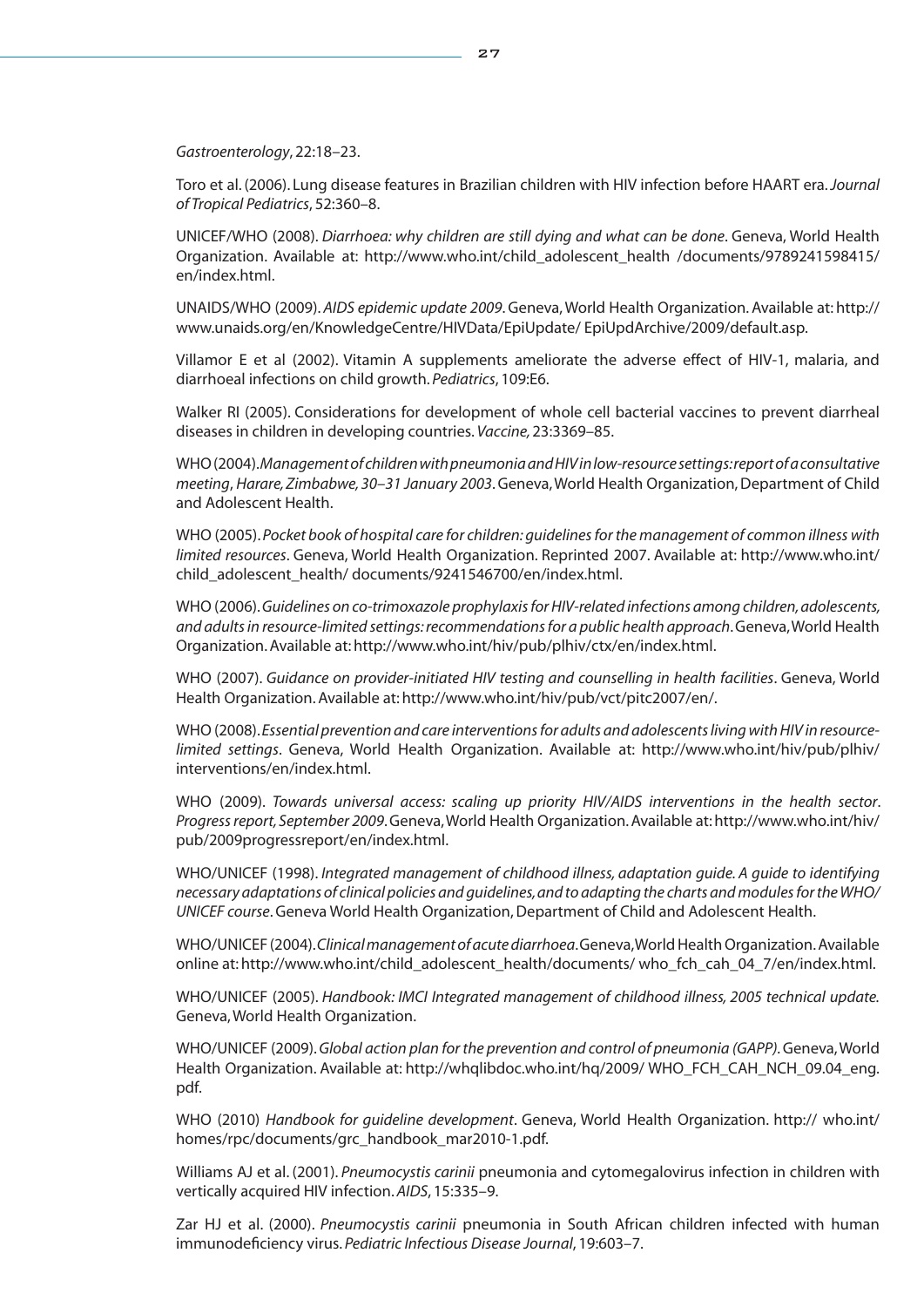# **Annex 1. Existing WHO guidelines for preventing and treating diarrhoea in children**

| Prevention                       | Give vitamin A to all children $> 6$ months of age every 6 months (100 000<br>IU for 6-12 months and 200 000 IU for $\geq$ 12 months) up to 5 years of age.                                                                   |  |  |  |
|----------------------------------|-------------------------------------------------------------------------------------------------------------------------------------------------------------------------------------------------------------------------------|--|--|--|
| Treatment and<br>management      | Treat dehydration with ORS solution (or an intravenous electrolyte<br>solution in cases of severe dehydration).                                                                                                               |  |  |  |
|                                  | With increased fluids and continued feeding, all children with diarrhoea should<br>be given zinc supplementation at 20 mg for 10-14 days; infants < 6 months<br>should receive 10 mg.                                         |  |  |  |
|                                  | Use antibiotics only when appropriate (i.e. bloody diarrhoea), and abstain from<br>administering anti-diarrhoeal drugs.                                                                                                       |  |  |  |
|                                  | Ciprofloxacin is the most appropriate drug for treatment of bloody diarrhoea,<br>rather than nalidixic acid, which leads to rapid development of resistance.                                                                  |  |  |  |
|                                  | Ciprofloxacin should be used at an oral dose of 15 mg/kg twice daily for 3 days.                                                                                                                                              |  |  |  |
|                                  | Advise mothers to increase fluids and continue feeding during future episodes.                                                                                                                                                |  |  |  |
|                                  | Give multivitamins and micronutrients daily for 2 weeks to all children with<br>persistent diarrhoea (folate 50 µg, zinc 10 mg, vitamin A 400 µg, iron 10 mg,<br>copper 1 mg, magnesium 80 mg).                               |  |  |  |
|                                  | Give lactose-free (or low-lactose) diet to children > 6 months with persistent<br>diarrhoea and who are unable to breastfeed.                                                                                                 |  |  |  |
|                                  | Assess every child with persistent diarrhoea for nonintestinal infections<br>(pneumonia, sepsis, urinary tract infection, oral thrush, otitis media), and treat<br>appropriately.                                             |  |  |  |
| Other related<br>recommendations | Test children of unknown HIV status, who are living in areas of where HIV<br>prevalence is 1% or more and who present to a health facility.                                                                                   |  |  |  |
|                                  | Household water treatment methods that are effective in reducing diarrhoea<br>and storage of water in containers that do not allow manual contact are<br>recommended for people with HIV and their households.                |  |  |  |
|                                  | Proper disposal of faeces in a toilet or latrine or at a minimum, by burial in the<br>ground is recommended for people with HIV and their households.                                                                         |  |  |  |
|                                  | Promotion of hand-washing with soap after defaecation, handling of human<br>or animal faeces and before food preparation and eating, with the provision of<br>soap, are recommended for people with HIV and their households. |  |  |  |
|                                  | Refer HIV-exposed infants and children for co-trimoxazole prophylaxis and HIV-<br>infected children for ART.                                                                                                                  |  |  |  |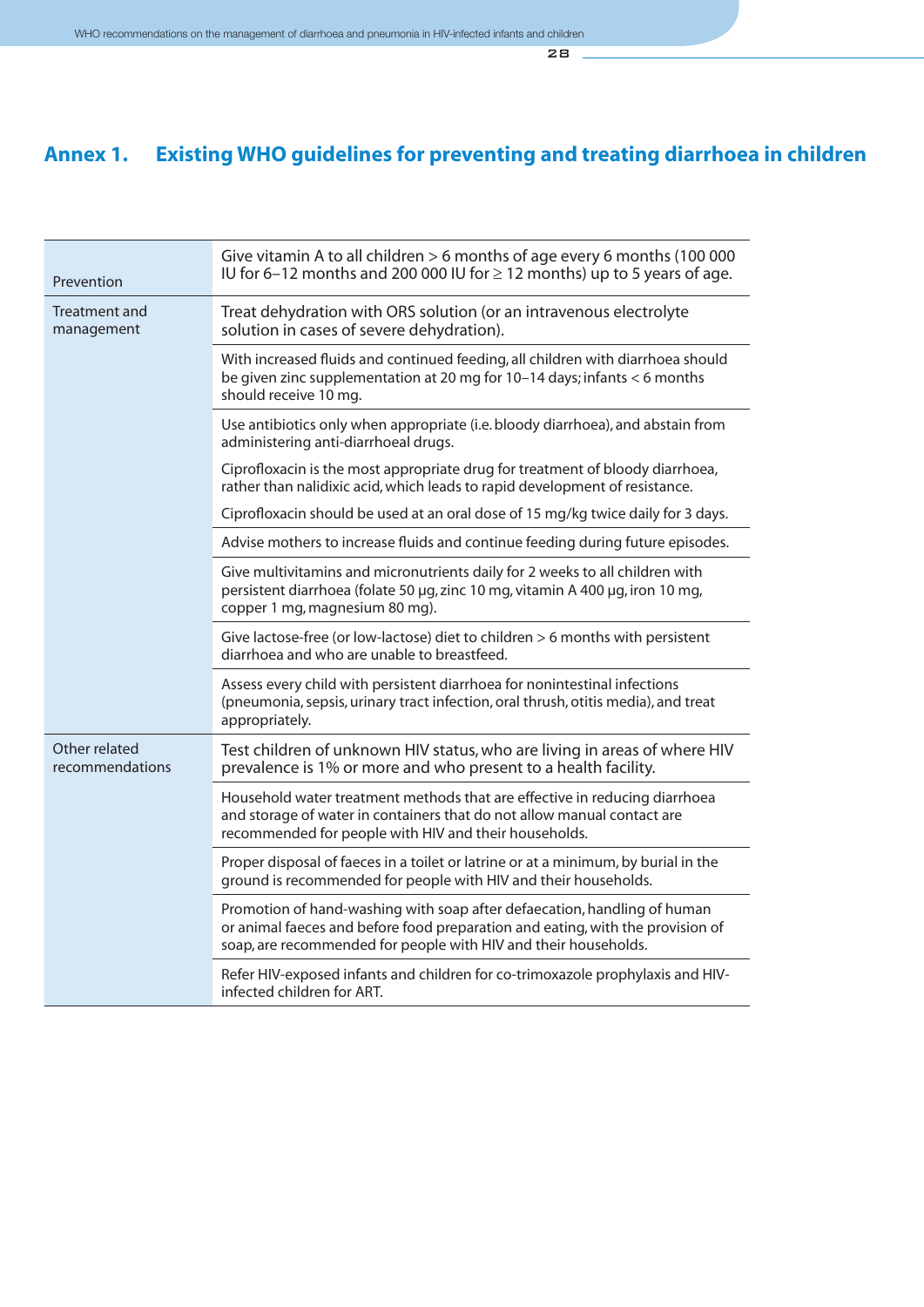### **References**

WHO. Pocket book of hospital care for children: guidelines for the management of common illness with limited resources. Geneva, World Health Organization,, 2005. Reprinted 2007. Available at: http://www.who.int/child\_adolescent\_health/ documents\_9241546700/en/index.html.

WHO. The treatment of diarrhoea: a manual for physicians and other senior health workers. Geneva, World Health Organization,, 2005. Available at: http://www. who.int/child\_adolescent\_health/documents/9241593180/en/index.html.

WHO. Guidance on provider-initiated HIV testing and counselling in health facilities. Geneva, World Health Organization, 2007. Available at: http://www.who.int/hiv/ pub/vct/pitc2007/en/.

WHO. Essential prevention and care interventions for adults and adolescents living with HIV in resource-limited settings. Geneva, World Health Organization,, 2008. Available at: http://www.who.int/hiv/pub/plhiv/ interventions/en/index.html.

WHO. WHO model formulary for children: based on the second model list of essential medicines for children 2009. Geneva, World Health Organization, 2010.

WHO/UNICEF. Handbook: IMCI Integrated management of childhood illness, 2005 technical update. Geneva, World Health Organization, 2005.

WHO/UNICEF. IMCI chart booklet for high HIV settings. Geneva, World Health Organization, 2008. Available at: http://www.who.int/ child\_adolescent\_health/documents/9789241597388/en/index.html.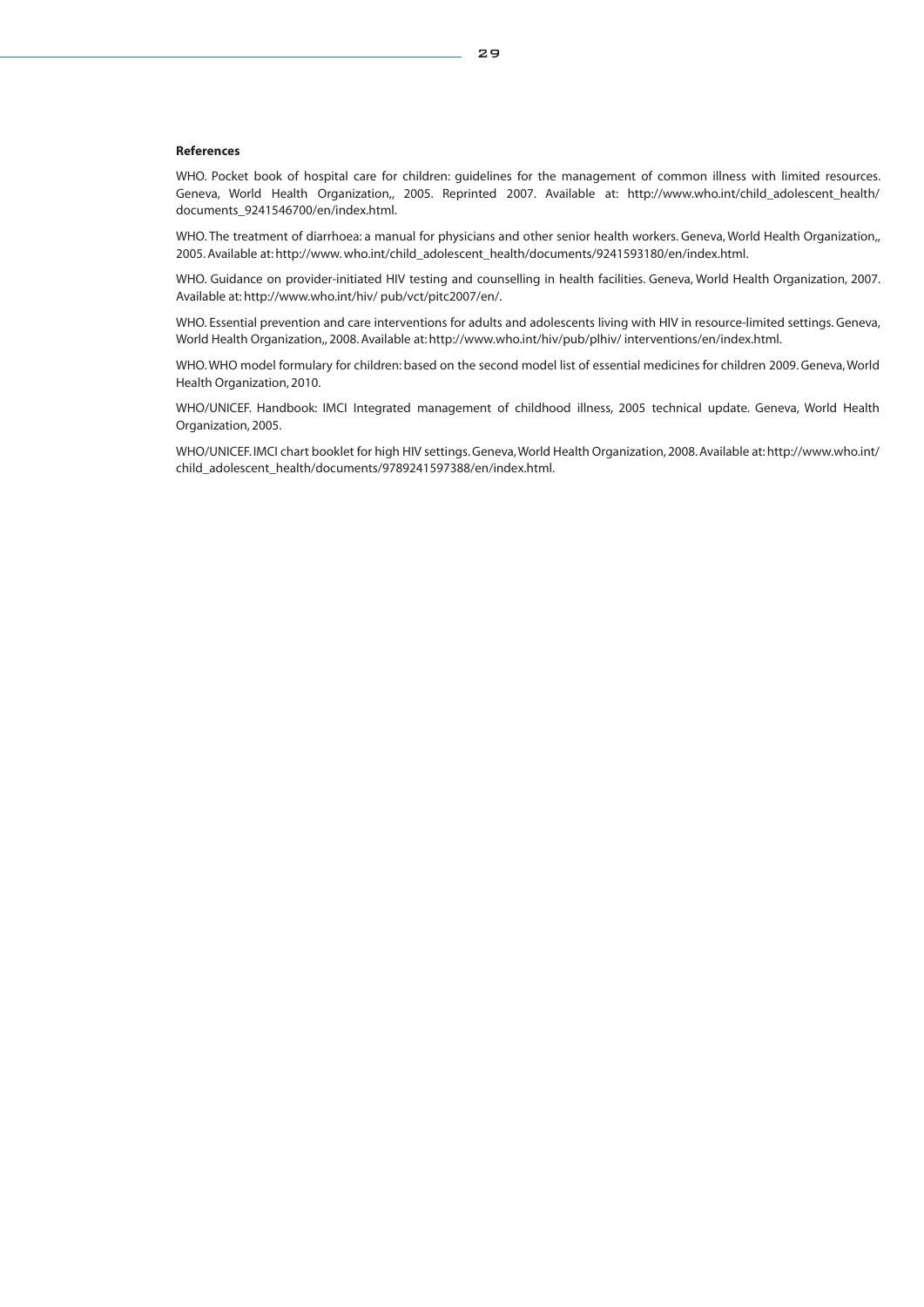# **Annex 2. Existing WHO recommendations for managing pneumonia in children**

| <b>Diagnosis</b>                        | <b>Guidelines</b>                                                                                                                                                                                                                                                                                                                                                         |  |  |  |
|-----------------------------------------|---------------------------------------------------------------------------------------------------------------------------------------------------------------------------------------------------------------------------------------------------------------------------------------------------------------------------------------------------------------------------|--|--|--|
| Clinical diagnosis                      | 1. A child aged under 5 years presenting with cough or difficult breathing and fast<br>breathing or chest indrawing is classified as having non-severe 'pneumonia'.                                                                                                                                                                                                       |  |  |  |
|                                         | 2. A child aged under 5 years presenting with cough or difficult breathing and<br>any one of the general danger signs (history of convulsions or convulsing now,<br>lethargic or unconscious, vomiting everything or not able to drink or breastfeed)<br>or stridor or cyanosis, clubbing or grunting is classified as having very severe<br>pneumonia or severe disease. |  |  |  |
|                                         | 3. Pneumocystis jirovecii (previously Pneumocystis carinii) pneumonia should be<br>considered in all HIV-exposed and -infected infants aged under 1 year presenting<br>with pneumonia or severe pneumonia.                                                                                                                                                                |  |  |  |
| Radiological<br>pneumonia               | Chest radiographs do not allow identification of bacterial pneumonia in all cases.                                                                                                                                                                                                                                                                                        |  |  |  |
| Bacteriological<br>pneumonia            | An etiological diagnosis of bacterial pneumonia can be made from blood culture<br>in 10-15% of cases.                                                                                                                                                                                                                                                                     |  |  |  |
| <b>Treatment</b>                        | Recommendation                                                                                                                                                                                                                                                                                                                                                            |  |  |  |
| Antibiotics                             | Non-severe<br>Amoxycillin is effective for the treatment of non-severe pneumonia in children<br>aged 2 months-5 years. Amoxycillin given for 5 days is effective for treatment of<br>non-severe pneumonia.                                                                                                                                                                |  |  |  |
|                                         | Severe                                                                                                                                                                                                                                                                                                                                                                    |  |  |  |
|                                         | Parenteral ampicillin (or penicillin if ampicillin is not available) and gentamicin for<br>10 days is effective for treatment of severe pneumonia.                                                                                                                                                                                                                        |  |  |  |
|                                         | If not improved by 48-72 h, change to ceftriaxone (if not available, use<br>$\bullet$<br>cloxacillin plus gentamicin).                                                                                                                                                                                                                                                    |  |  |  |
|                                         | Add high-dose cotrimoxazole (8 mg of trimethoprim per kg) for 3 weeks<br>for children aged $<$ 12 months.                                                                                                                                                                                                                                                                 |  |  |  |
|                                         | For children aged > 12 months, give cotrimoxazole only when clinically<br>indicated.                                                                                                                                                                                                                                                                                      |  |  |  |
|                                         | Very severe                                                                                                                                                                                                                                                                                                                                                               |  |  |  |
|                                         | Same treatment as severe, but always add co-trimoxazole.                                                                                                                                                                                                                                                                                                                  |  |  |  |
| Supportive therapy,<br>including oxygen | Oxygen therapy should be considered if hypoxaemia is present or suspected.                                                                                                                                                                                                                                                                                                |  |  |  |
| Antifungal agents                       | No guideline                                                                                                                                                                                                                                                                                                                                                              |  |  |  |
| <b>Steroids</b>                         | No guideline                                                                                                                                                                                                                                                                                                                                                              |  |  |  |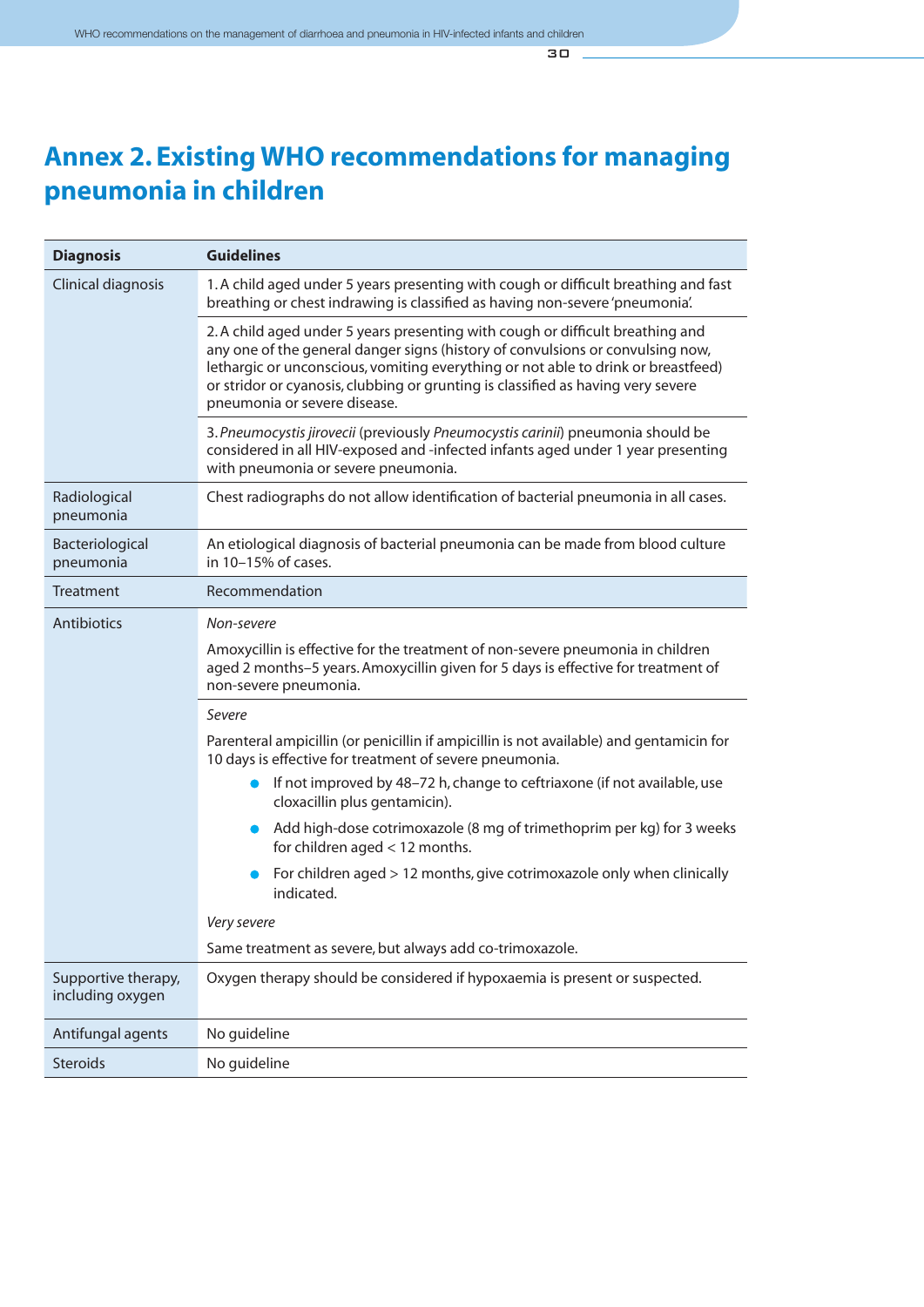### **References**

WHO. *Management of children with pneumonia and HIV in low-resource settings: report of a consultative meeting, Harare, Zimbabwe, 30–31 January 2003*. Geneva, World Health Organization, Department of Child and Adolescent Health, 2004.

WHO. Pocket book of hospital care for children: guidelines for the management of common illness with limited resources. Geneva, World Health Organization, 2005. Reprinted 2007. Available at: http://www.who.int/child\_adolescent\_health/ documents/9241546700/en/index.html.

WHO. *Essential prevention and care interventions for adults and adolescents living with HIV in resource-limited settings*. Geneva, World Health Organization, 2008. Available at: http://www.who.int/hiv/pub/plhiv/ interventions/en/index.html.

WHO. *WHO model formulary for children: based on the second model list of essential medicines for children 2009.* Geneva, World Health Organization, 2010.

WHO/UNICEF. *Handbook: IMCI Integrated management of childhood illness, 2005 technical update.* Geneva, World Health Organization, 2005.

WHO/UNICEF. IMCI chart booklet for high HIV settings. Geneva, World Health Organization, 2008. Available at: http://www.who.int/ child\_adolescent\_health/ documents/9789241597388/en/index.html.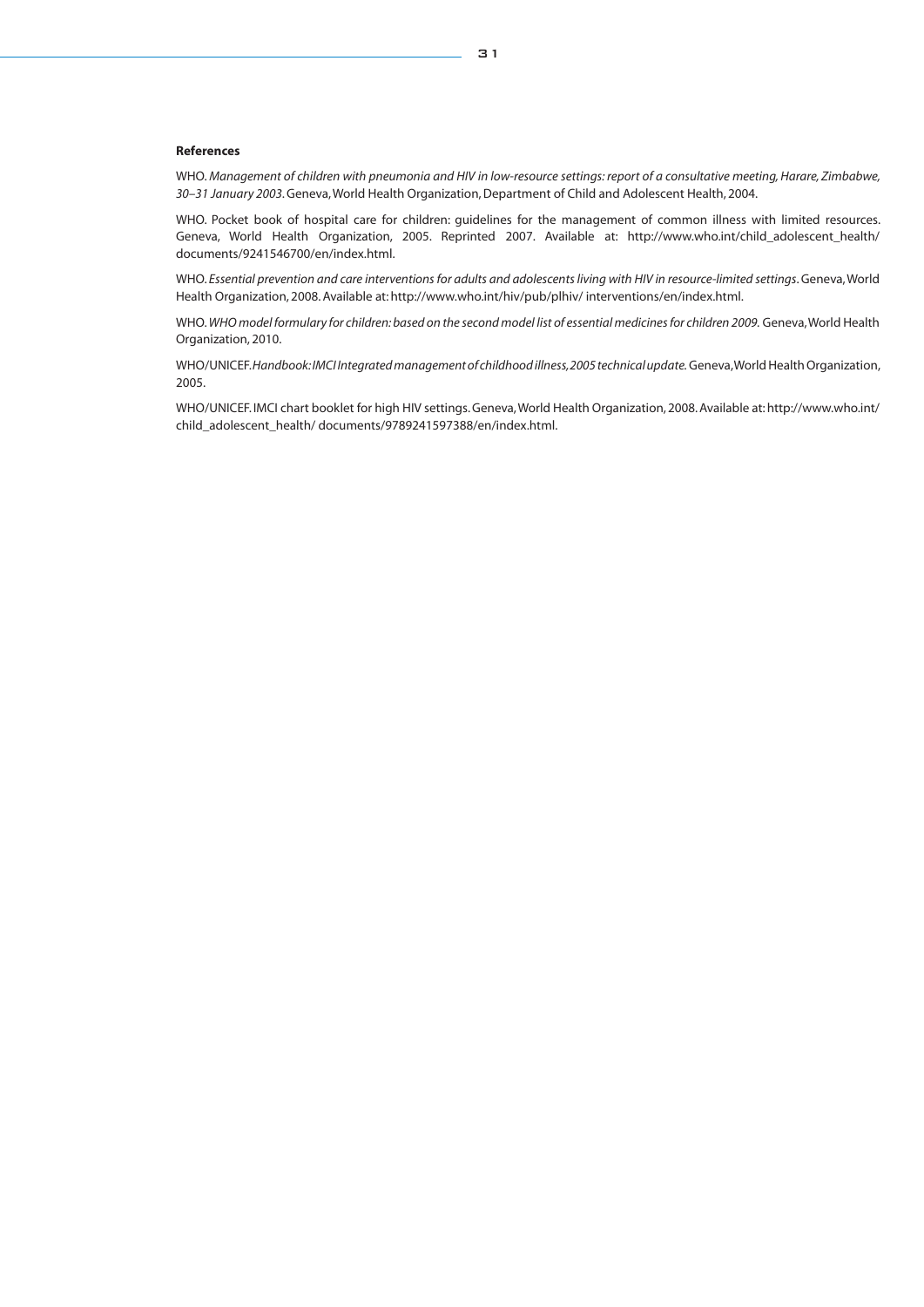# **Annex 3. Review questions for preventing and treating diarrhoea and managing pneumonia in HIV-infected and -exposed infants and children**

### **Table A3.1. Review questions for diarrhoea**

1A. Is the pattern of etiological agents of bloody diarrhoea different in HIV-infected or -exposed infants and children?

1B. Is the pattern of etiological agents of persistent diarrhoea different in HIV-infected or -exposed infants and children?

(These two questions are addressed as a literature review with no GRADE tables.)

2A. Does vitamin A supplementation prevent diarrhoea in children with HIV infection?

2B. Is reduced-osmolarity ORS more effective than standard ORS in preventing death or continuation of the diarrhoea in HIV-infected or -exposed infants and children?

2C. Is zinc supplementation effective in reducing the severity of episodes of acute, persistent and bloody diarrhoea and preventing further clinical or recurrent episodes in the subsequent 2–3 months in HIVinfected or -exposed infants and children?

2D. Is the recommended antibiotic regimen for bloody diarrhoea or persistent diarrhoea effective in preventing death or limiting complications in HIV-infected or -exposed infants and children? Is the recommended antibiotic regimen for diarrhoea due to *Cryptosporidium, Campylobacter, Microspora* and *Isospora* effective in preventing death or limiting complications in HIV-infected or -exposed infants and children?

2E. Are multiple micronutrients effective in preventing persistent diarrhoea in HIV-infected or -exposed infants and children?

### **Table A3.2. Review questions for pneumonia**

1. Is the pattern of etiological agents of pneumonia different among HIV-infected infants and children?

(This question is addressed in a literature review with no GRADE tables.)

- 2A. Should the management of pneumonia (non-severe and severe) in HIV-infected infants and children be different from that for uninfected children, and how?
- 2B. Should the management of pneumonia (non-severe and severe) in infants and children of unknown HIV status living in areas of generalized HIV epidemic be different from that for children in areas of low HIV prevalence, and how?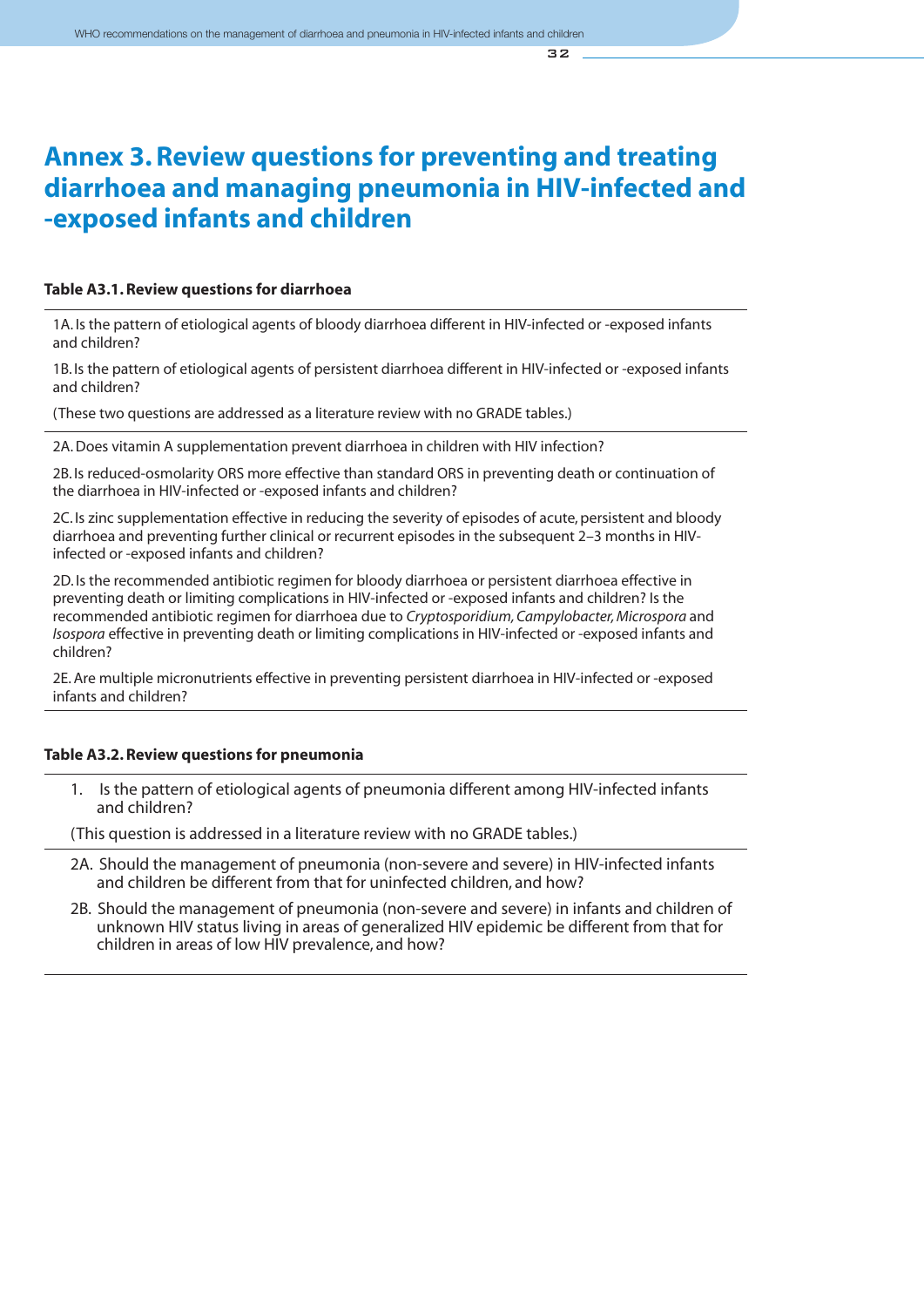# **Annex 4. Risk–benefit assessments**

### **Vitamin A supplementation**

Should vitamin A versus placebo be used for the prevention of diarrhoea in children with HIV infection?

**Population**: HIV-infected and -exposed infants and children with diarrhoea in resource-limited settings

**Intervention:** Vitamin A supplementation by mouth every 6 months for children aged > 6 months–5 years (100 000 IU for children aged 6–12 months and 200 000 IU for those aged > 12 months)

| <b>Factor</b>                  | <b>Findings</b>                                                                                                                                                                                                                                                                                                                                                           | <b>Decision</b>                                                                 |                                                                          |  |
|--------------------------------|---------------------------------------------------------------------------------------------------------------------------------------------------------------------------------------------------------------------------------------------------------------------------------------------------------------------------------------------------------------------------|---------------------------------------------------------------------------------|--------------------------------------------------------------------------|--|
| Quality of evidence            | Low (see GRADE profile 1). Four trials were identified in which<br>vitamin A supplementation was compared with placebo,                                                                                                                                                                                                                                                   |                                                                                 | Lower quality<br>evidence?                                               |  |
|                                | which included children with HIV infection or exposure and in<br>which mortality or morbidity from diarrhoea were evaluated.                                                                                                                                                                                                                                              | X                                                                               | Yes                                                                      |  |
|                                | In one of the four, vitamin A supplementation in the neonatal<br>period was studied. A pooled summary estimate for three<br>studies showed a reduction in mortality associated with<br>vitamin A supplementation, although the quality of the body<br>of evidence is limited by the low overall number of events and<br>children and losses to follow-up in some studies. |                                                                                 | <b>No</b>                                                                |  |
| Benefits or desired<br>effects | Reduced mortality was seen in three studies (pooled summary<br>estimate, relative risk = $0.55$ ). In general, the individual<br>studies were not sufficiently powerful to evaluate mortality.<br>The benefits with regard to diarrhoeal morbidity were less<br>consistent, and the methods of reporting varied widely among                                              | Uncertainty about<br>the balance of<br>benefits versus<br>harms and<br>burdens? |                                                                          |  |
|                                | studies (no summary estimate). One study showed a benefit<br>from visits for watery diarrhoea for children given vitamin A                                                                                                                                                                                                                                                |                                                                                 | Yes                                                                      |  |
|                                | rather than placebo (Semba et al., 2005).                                                                                                                                                                                                                                                                                                                                 | X                                                                               | No                                                                       |  |
| Risks or undesired<br>effects  | One study of HIV-exposed neonates given vitamin A<br>supplementation showed an association with increased<br>mortality (Humphrey et al., 2006). Th panel considered<br>that this potential risk was not of concern to the current<br>recommendation, as vitamin A supplementation is<br>recommended after 6 months of age.                                                |                                                                                 |                                                                          |  |
| Values and<br>preferences      | This recommendation places a high value on correcting<br>vitamin A deficiency and on the reduced mortality associated<br>with vitamin A supplementation and a lower value on<br>potential risks or lack of certainty about the effect of<br>supplementation.                                                                                                              |                                                                                 | Uncertainty or<br>differences in<br>patient values and<br>preferences?   |  |
|                                |                                                                                                                                                                                                                                                                                                                                                                           |                                                                                 | Yes                                                                      |  |
|                                |                                                                                                                                                                                                                                                                                                                                                                           | X                                                                               | No                                                                       |  |
| Costs                          | This recommendation is consistent with current<br>recommendations, and therefore no new costs are incurred.                                                                                                                                                                                                                                                               |                                                                                 | Uncertainty about<br>whether the net<br>benefits are worth<br>the costs? |  |
|                                |                                                                                                                                                                                                                                                                                                                                                                           |                                                                                 | Yes                                                                      |  |
|                                |                                                                                                                                                                                                                                                                                                                                                                           | X                                                                               | No                                                                       |  |
| Feasibility                    | Feasibility was not raised as a barrier to implementation of this<br>recommendation.                                                                                                                                                                                                                                                                                      |                                                                                 |                                                                          |  |
| Key questions<br>arising       |                                                                                                                                                                                                                                                                                                                                                                           |                                                                                 |                                                                          |  |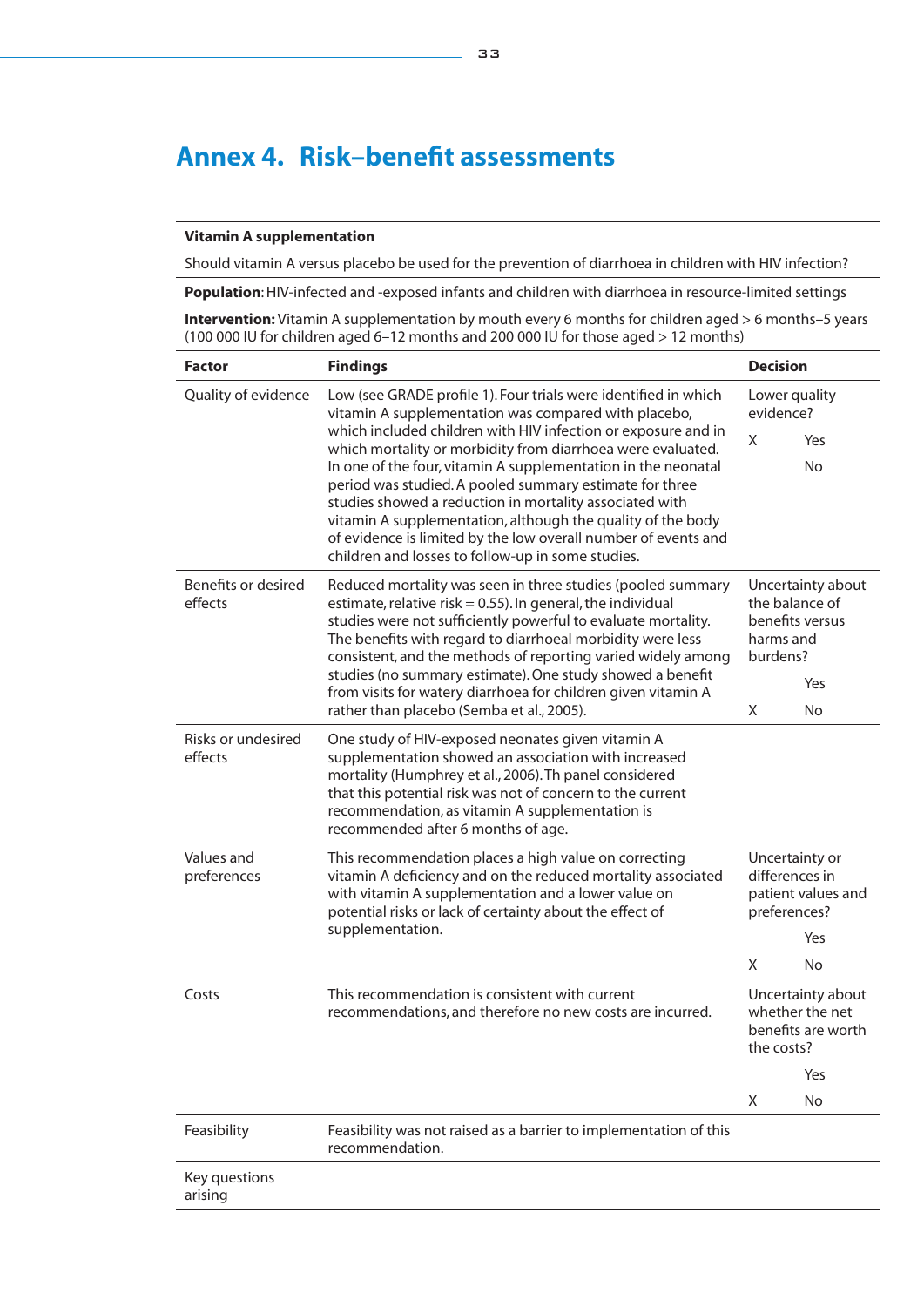WHO recommendations on the management of diarrhoea and pneumonia in HIV-infected infants and children

34

| Final strength<br>and direction of<br>recommendation | X | Strong recommendation<br>Weak or conditional recommendation |
|------------------------------------------------------|---|-------------------------------------------------------------|
|                                                      | X | For the intervention<br>Against the intervention            |

Humphrey JH et al. (2006). Effects of a single large dose of vitamin A, given during the postpartum period to HIV-positive women and their infants, on child HIV infection, HIV-free survival, and mortality. Journal of Infectious Diseases, 193:860–71.

Semba RD et al. (2005). Effect of periodic vitamin A supplementation on mortality and morbidity of human immunodeficiency virus-infected children in Uganda: a controlled clinical trial. Nutrition, 21:25–31.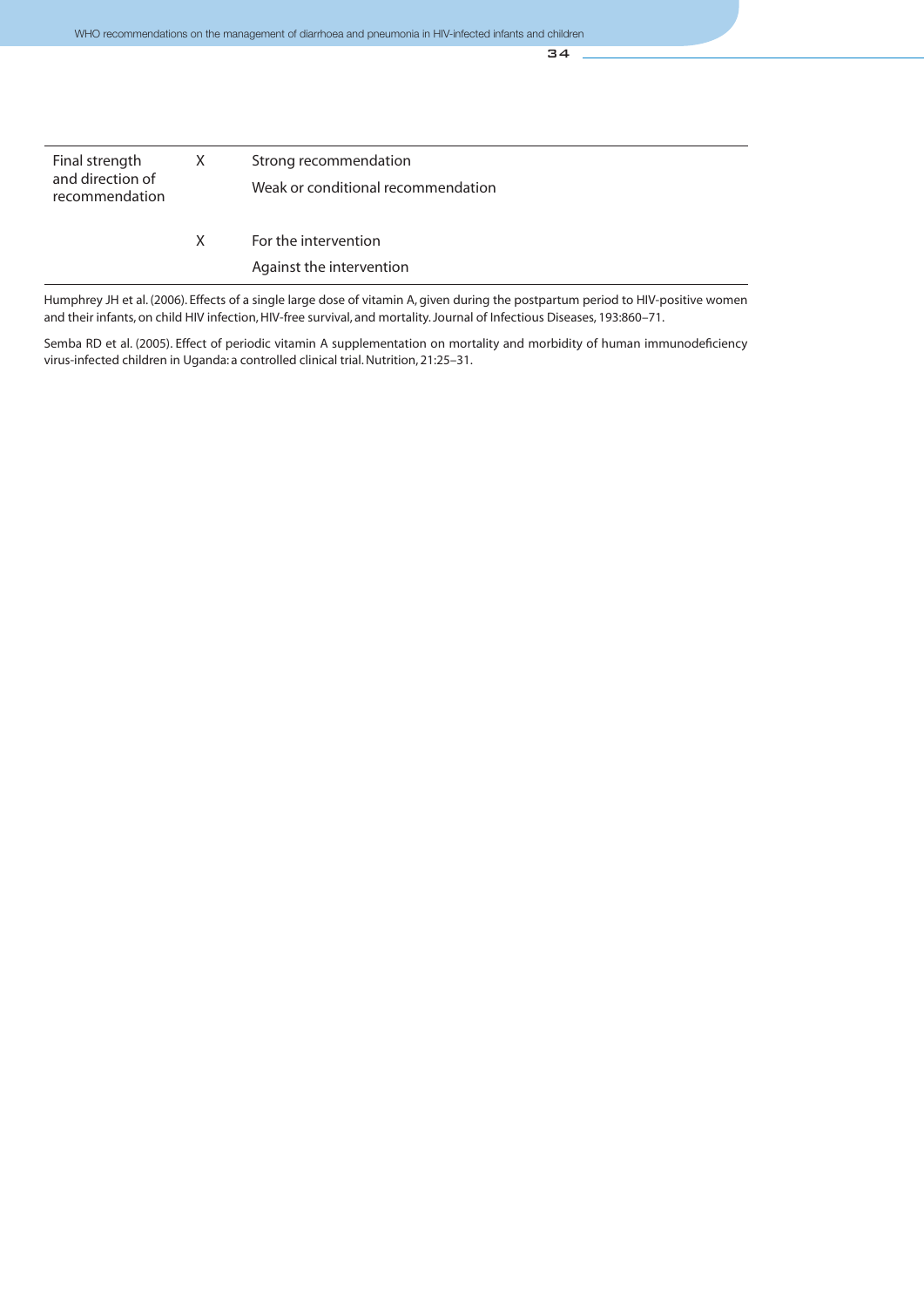### **Use of low-osmolarity oral rehydration solution**

Should reduced-osmolarity ORS be used for acute diarrhoea in children rather than standard ORS?

**Population**: HIV-infected and -exposed infants and children with diarrhoea in resource-limited settings **Intervention**: Low-osmolarity ORS

| <b>Factor</b>                                                                                                                                                                                                                            | <b>Findings</b>                                                                                                                                                                                                                                                                                                                                                                                                                                                                                                                                                                                                                                                                                                                     | <b>Decision</b>                                                                             |
|------------------------------------------------------------------------------------------------------------------------------------------------------------------------------------------------------------------------------------------|-------------------------------------------------------------------------------------------------------------------------------------------------------------------------------------------------------------------------------------------------------------------------------------------------------------------------------------------------------------------------------------------------------------------------------------------------------------------------------------------------------------------------------------------------------------------------------------------------------------------------------------------------------------------------------------------------------------------------------------|---------------------------------------------------------------------------------------------|
| Quality of evidence                                                                                                                                                                                                                      | High (See GRADE profile 2). The systematic review<br>of studies in children (not specifically HIV-infected)<br>provides indirect evidence of high quality for<br>a benefit of administering low-osmolarity ORS<br>rather than standard ORS, with reduced need<br>for unscheduled intravenous fluids and reduced<br>stool output. The panel was not concerned about<br>the indirectness of the evidence. It discussed the<br>greater fragility of the gut mucosa in children with<br>HIV infection and the presence of enteropathy but<br>considered that these factors would not alter the<br>benefit of low-osmolarity ORS. The review used<br>for the GRADE profile 2 was from 2002, as no more<br>recent evidence was available. | Lower quality evidence?<br>Yes<br>Χ<br>No                                                   |
| Benefits or desired<br>The panel recognized the benefits (noted above). An<br>effects<br>added benefit is that low-osmolarity ORS is already<br>in pharmacopoeias, and the formulation for its<br>manufacture is available to countries. |                                                                                                                                                                                                                                                                                                                                                                                                                                                                                                                                                                                                                                                                                                                                     | Uncertainty about the<br>balance of benefits versus<br>harms and burdens?<br>Yes<br>X<br>No |
| Risks or undesired<br>effects                                                                                                                                                                                                            | No risks or undesired effects were identified, and it<br>was considered that the benefits of low-osmolarity<br>ORS outweighed any harm.                                                                                                                                                                                                                                                                                                                                                                                                                                                                                                                                                                                             |                                                                                             |
| Values and<br>preferences                                                                                                                                                                                                                | This recommendation places high value on the<br>evidence for use of low-osmolarity ORS rather<br>than standard formula and is in line with current<br>recommendations.                                                                                                                                                                                                                                                                                                                                                                                                                                                                                                                                                              | Uncertainty or differences<br>in patient values and<br>preferences?<br>Yes<br>X<br>No       |
| Costs                                                                                                                                                                                                                                    | Low-osmolarity ORS costs 70% less than standard<br><b>ORS</b>                                                                                                                                                                                                                                                                                                                                                                                                                                                                                                                                                                                                                                                                       | Uncertainty about<br>whether the net benefits<br>are worth the costs?<br>Yes<br>X.<br>No    |
| Feasibility                                                                                                                                                                                                                              | Low-osmolarity ORS is currently recommended<br>by WHO as treatment for dehydration. Studies on<br>the uptake and use of ORS have, however, been<br>discouraging (Ram et al., 2008).                                                                                                                                                                                                                                                                                                                                                                                                                                                                                                                                                 |                                                                                             |
| Key questions                                                                                                                                                                                                                            |                                                                                                                                                                                                                                                                                                                                                                                                                                                                                                                                                                                                                                                                                                                                     |                                                                                             |
| Final strength<br>and direction of<br>recommendation                                                                                                                                                                                     | X<br>Strong recommendation<br>Weak or conditional recommendation                                                                                                                                                                                                                                                                                                                                                                                                                                                                                                                                                                                                                                                                    |                                                                                             |
|                                                                                                                                                                                                                                          | X<br>For the intervention<br>Against the intervention                                                                                                                                                                                                                                                                                                                                                                                                                                                                                                                                                                                                                                                                               |                                                                                             |

Ram PK et al. (2008). Declines in case management of diarrhoea among children less than five years old. Bulletin of the World Health Organization, 86:161–240.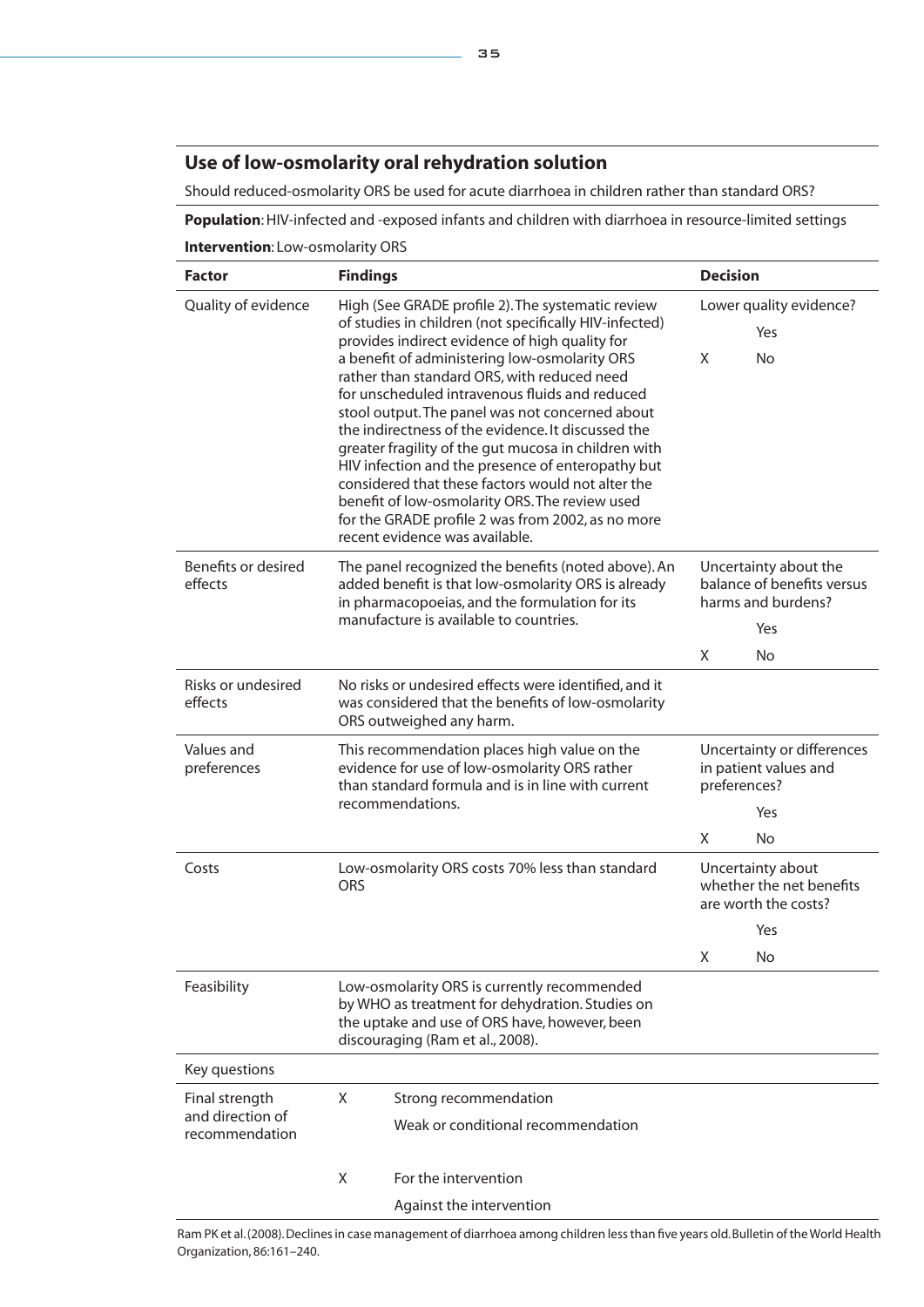### **Zinc supplementation**

Should zinc be used to treat persistent or acute diarrhoea?

**Population**: HIV-infected and -exposed infants and children with diarrhoea in resource-limited settings

**Intervention:** Zinc (10 mg per day by mouth for infants < 6 months of age and 20 mg per day by mouth for infants and children  $> 6$  months of age) for 10–14 days

| <b>Factor</b>                  | <b>Findings</b>                                                                                                                                                                                                                                                                                                                                                                                                                                                                                                                                                                                                                                                                                                                      | <b>Decision</b>                                                                         |
|--------------------------------|--------------------------------------------------------------------------------------------------------------------------------------------------------------------------------------------------------------------------------------------------------------------------------------------------------------------------------------------------------------------------------------------------------------------------------------------------------------------------------------------------------------------------------------------------------------------------------------------------------------------------------------------------------------------------------------------------------------------------------------|-----------------------------------------------------------------------------------------|
| Quality of evidence            | Moderate (See GRADE profiles 3a and 3b). Indirect<br>evidence of moderate quality is available. (studies<br>conducted on children who were not specifically<br>HIV-infected or -exposed) for a benefit of zinc<br>supplementation for acute and persistent diarrhoea<br>in terms of the duration of diarrhoea. The panel was<br>not concerned about the indirectness of the evidence<br>because it considered that it was not biologically<br>plausible that the physiological effects of zinc would<br>be different in HIV-infected and -uninfected children,<br>and as there was no evidence of harm in the trial of<br>Bobat et al. (2005), in which HIV-infected children<br>received zinc for 6 months (as primary prevention). | Lower quality evidence?<br>Yes<br>Χ<br>No                                               |
| Benefits or desired<br>effects | The benefits of zinc supplementation include a<br>shorter duration of diarrhoea and prevention of<br>recurrence. In addition, zinc supplementation might<br>correct any deficiency.                                                                                                                                                                                                                                                                                                                                                                                                                                                                                                                                                  | Uncertainty about the<br>balance of benefits<br>versus harms and<br>burdens?<br>Yes     |
|                                |                                                                                                                                                                                                                                                                                                                                                                                                                                                                                                                                                                                                                                                                                                                                      | X<br>No                                                                                 |
| Risks or undesired<br>effects  | The undesired effects include increased vomiting with<br>some formulations of zinc. In addition, children with<br>HIV infection who are on multiple medications may<br>experience drug-drug interactions and side-effects.<br>A brief review indicated no interactions between zinc<br>formulations and ART. There are limited data in HIV-<br>infected children.                                                                                                                                                                                                                                                                                                                                                                    |                                                                                         |
| Values and<br>preferences      | This recommendation places a higher value on the<br>benefit of zinc supplementation in reducing the<br>duration of diarrhoea and correction of any zinc<br>deficiency and a lower value on potential undesired<br>effects or lack of certainty about other risks or drug<br>interactions.                                                                                                                                                                                                                                                                                                                                                                                                                                            | Uncertainty or<br>differences in patient<br>values and preferences?<br>Yes<br>Χ<br>No   |
| Costs                          | Costs are significantly lower                                                                                                                                                                                                                                                                                                                                                                                                                                                                                                                                                                                                                                                                                                        | Uncertainty about<br>whether the net benefits<br>are worth the costs?<br>Yes<br>X<br>No |
| Feasibility                    | The panel discussed the challenges of drug supply<br>and distribution.                                                                                                                                                                                                                                                                                                                                                                                                                                                                                                                                                                                                                                                               |                                                                                         |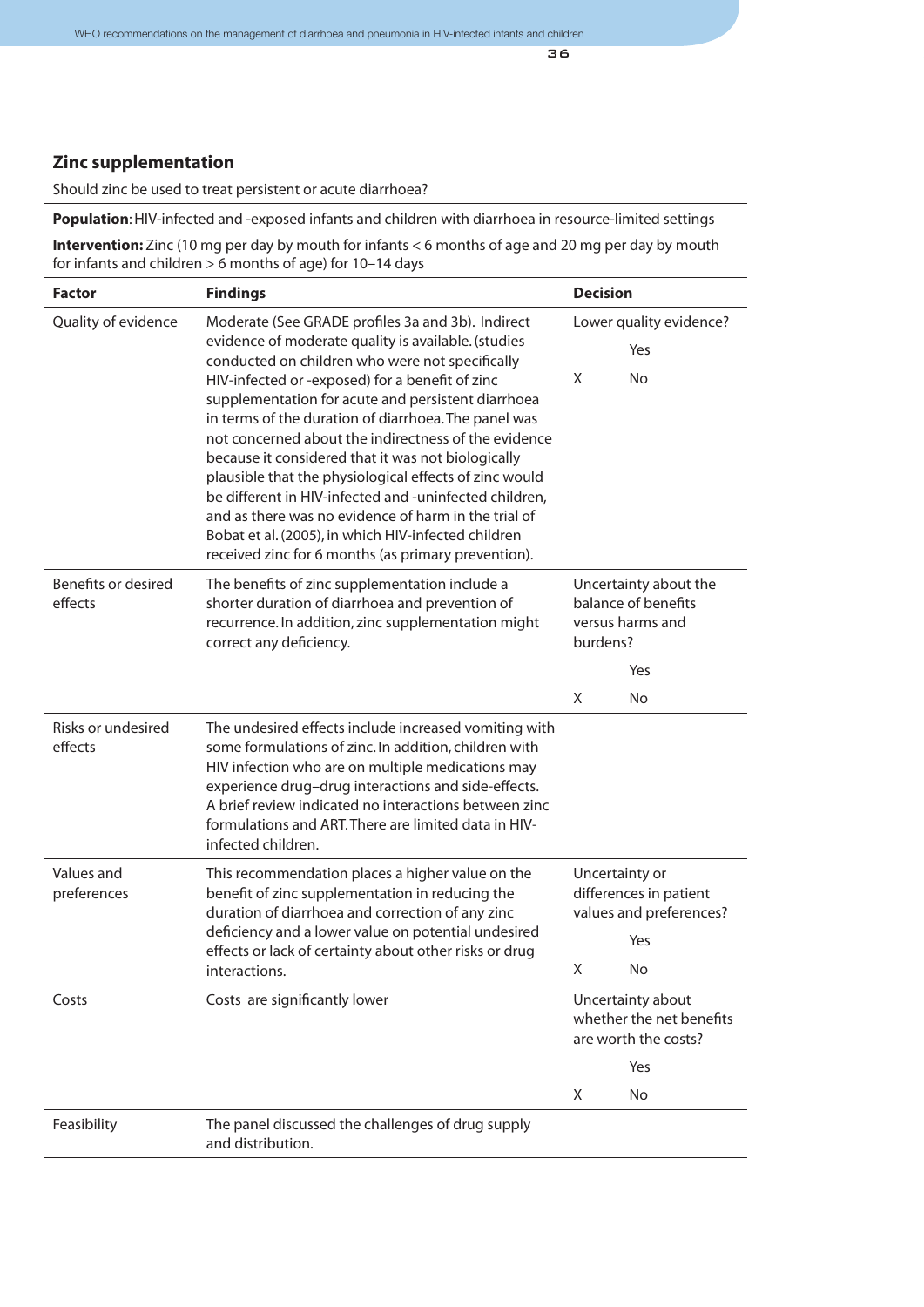| <b>Factor</b>                                        | <b>Findings</b> | <b>Decision</b> |
|------------------------------------------------------|-----------------|-----------------|
| Key questions<br>arising                             |                 |                 |
| Final strength<br>and direction of<br>recommendation |                 |                 |

Bobat R et al. (2005). Safety and efficacy of zinc supplementation for children with HIV-1 infection in South Africa: a randomised double-blind placebo-controlled trial. *Lancet*, 366:1862–7.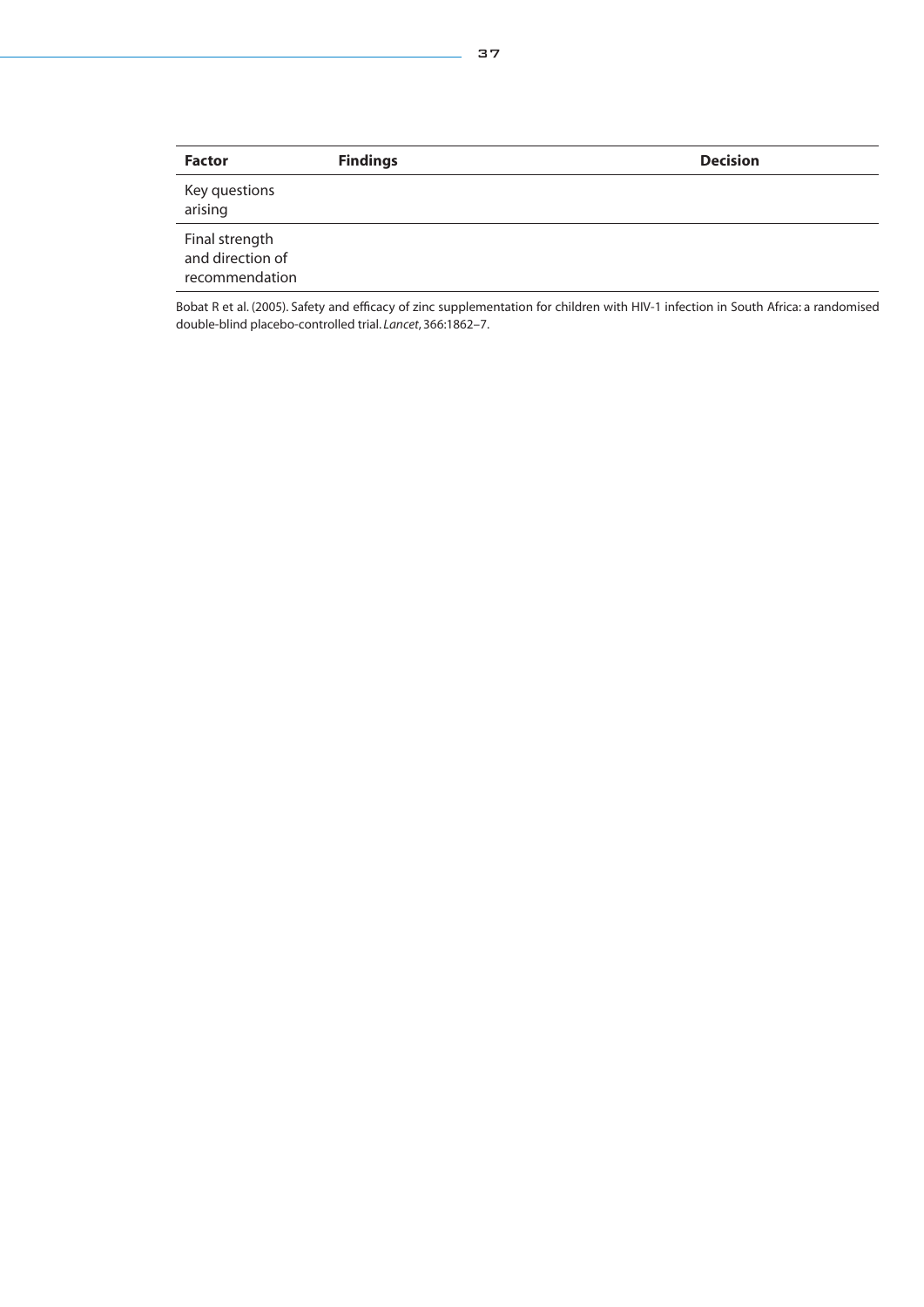### **Ciprofloxacin for bloody diarrhoea**

Should ciprofloxacin (as opposed to nalidixic acid) be used to treat bloody diarrhoea in children with HIV infection or exposure?

**Population**: HIV-infected and -exposed infants and children with diarrhoea in resource-limited settings

**Intervention:** Ciprofloxacin (15 mg/kg by mouth twice daily for 3 days)

| <b>Factor</b>                      | <b>Findings</b>                                                                                                                                                                                                        | <b>Decision</b>                |                                                                              |
|------------------------------------|------------------------------------------------------------------------------------------------------------------------------------------------------------------------------------------------------------------------|--------------------------------|------------------------------------------------------------------------------|
| Quality of evidence                | No direct evidence was identified. The panel reviewed<br>indirect evidence of moderate quality that ciprofloxacin                                                                                                      | Lower quality<br>evidence?     |                                                                              |
|                                    | has more activity than nalidixic acid and is less prone to<br>resistance (WHO, 2005).                                                                                                                                  |                                | Yes                                                                          |
|                                    |                                                                                                                                                                                                                        | X                              | No                                                                           |
| Benefits or desired<br>effects     | Ciprofloxacin has a better resistance profile than nalidixic<br>acid.                                                                                                                                                  |                                | Uncertainty about<br>the balance of<br>benefits versus<br>harms and burdens? |
|                                    |                                                                                                                                                                                                                        |                                | Yes                                                                          |
|                                    |                                                                                                                                                                                                                        | X                              | No.                                                                          |
| Risks or undesired<br>effects      | The panel was concerned about the safety (arthropathy)<br>of quinolones (both nalidixic acid and ciprofloxacin). More<br>recent safety review and guidelines showed no known<br>interaction with antiretroviral drugs. |                                |                                                                              |
| Values and<br>preferences          | Value was placed on the current ciprofloxacin<br>recommendation (WHO, 2005).                                                                                                                                           | differences in<br>preferences? | Uncertainty of<br>patient values and                                         |
|                                    |                                                                                                                                                                                                                        |                                | Yes                                                                          |
|                                    |                                                                                                                                                                                                                        | X                              | No.                                                                          |
| Costs                              | Ciprofloxacin is cheaper than nalidixic acid.                                                                                                                                                                          | the costs?                     | Uncertainty about<br>whether the net<br>benefits are worth                   |
|                                    |                                                                                                                                                                                                                        |                                | Yes                                                                          |
|                                    |                                                                                                                                                                                                                        | X                              | No                                                                           |
| Feasibility                        | Implementation is feasible as other antibiotics are<br>distributed in resource-limited settings, and ciprofloxacin is<br>now available in those settings.                                                              |                                |                                                                              |
| Key questions<br>arising           | Would longer treatment be more effective in HIV-infected<br>children?                                                                                                                                                  |                                |                                                                              |
|                                    | Are there regional differences in the etiological agents that<br>cause bloody diarrhoea and in resistance patterns?                                                                                                    |                                |                                                                              |
| Final strength                     | X<br>Strong recommendation                                                                                                                                                                                             |                                |                                                                              |
| and direction of<br>recommendation | Weak or conditional recommendation                                                                                                                                                                                     |                                |                                                                              |
|                                    | X<br>For the intervention                                                                                                                                                                                              |                                |                                                                              |
|                                    | Against the intervention                                                                                                                                                                                               |                                |                                                                              |

WHO. *The treatment of diarrhoea: a manual for physicians and other senior health workers*. Geneva, World Health Organization, 2005. Available online at: http://www.who.int/child\_adolescent\_health/documents/9241593180/en/index.html.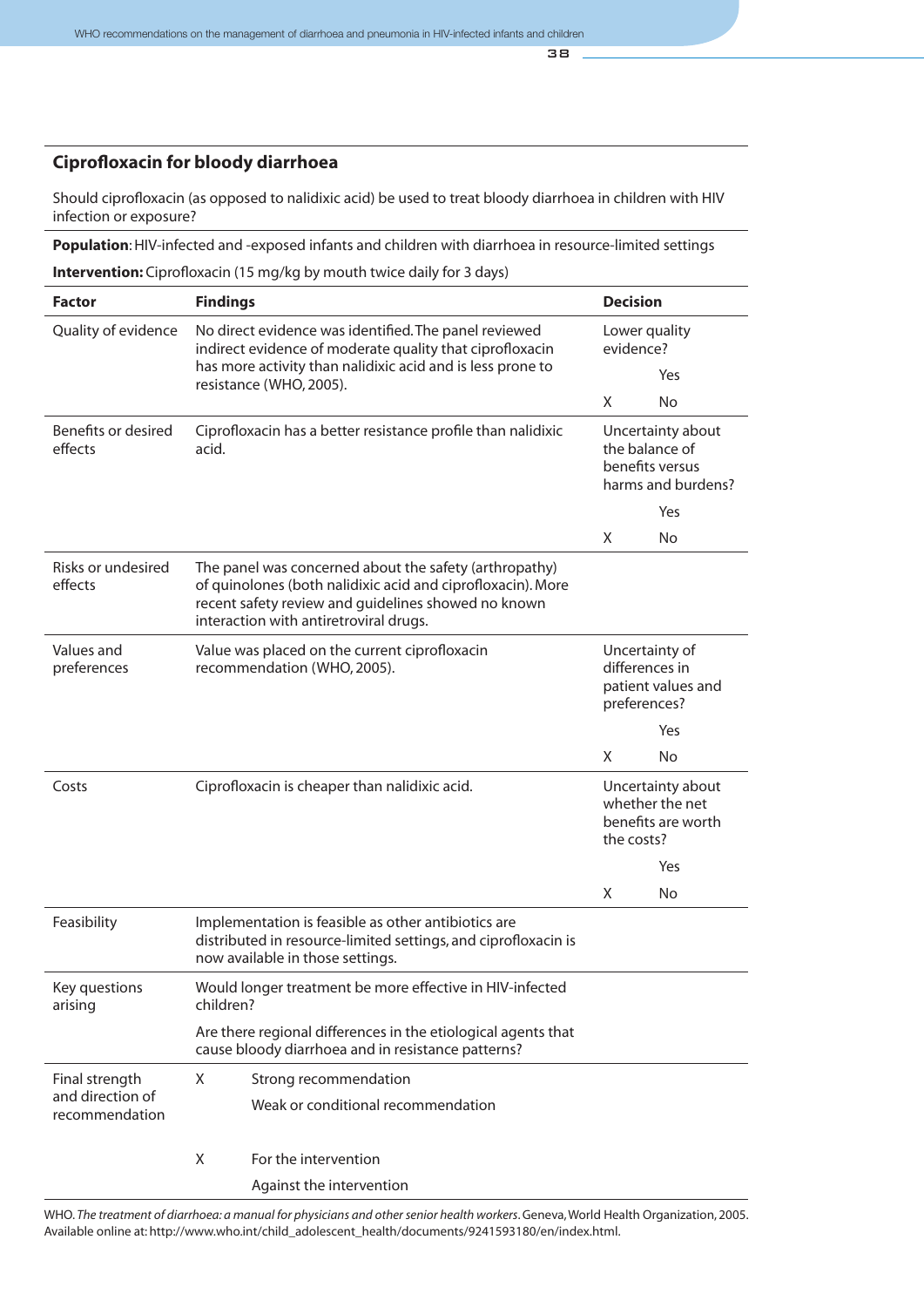### **Micronutrients for diarrhoea**

Should multiple micronutrients be used to treat HIV-infected and -exposed children with persistent diarrhoea?

**Population**: HIV-infected and -exposed infants and children with persistent diarrhoea in resource-limited settings

**Intervention:** Multivitamins and micronutrients

| <b>Factor</b>                  | <b>Findings</b>                                                                                                                                                                                                                                                                                                                                                                                                                                                                                                                                                                                                        | <b>Decision</b>      |                                                                                           |
|--------------------------------|------------------------------------------------------------------------------------------------------------------------------------------------------------------------------------------------------------------------------------------------------------------------------------------------------------------------------------------------------------------------------------------------------------------------------------------------------------------------------------------------------------------------------------------------------------------------------------------------------------------------|----------------------|-------------------------------------------------------------------------------------------|
| Quality of evidence            | Very low (See GRADE profile 4). A systematic review of<br>studies on administration of micronutrients to HIV-infected<br>patients (Irlam et al., 2005) provided no conclusive evidence<br>that micronutrient supplementation reduces morbidity or<br>mortality among HIV-infected adults. Only one of the studies<br>(Kelly et al., 1999) was relevant to the review question, as it<br>was specific to diarrhoea. This study showed no difference in<br>morbidity or mortality from diarrhoea among HIV-infected<br>adults with AIDS diarrhoea-wasting syndrome who were<br>given multiple micronutrients or placebo. | evidence?<br>X       | Lower quality<br>Yes<br><b>No</b>                                                         |
| Benefits or desired<br>effects | Supplements would help correct any deficiency.                                                                                                                                                                                                                                                                                                                                                                                                                                                                                                                                                                         | X                    | Uncertainty about<br>the balance of<br>benefits versus<br>harms and burdens?<br>Yes<br>No |
| Risks or undesired<br>effects  | The panel discussed the possible harm or side-effects of<br>supplements, including potential drug-drug interactions,<br>cumulative side-effects, increased pill burden and potential<br>distraction from other interventions (such as ART).                                                                                                                                                                                                                                                                                                                                                                            |                      |                                                                                           |
| Values and<br>preferences      | High value was placed on correcting nutritional deficiencies<br>in children with HIV and diarrhoea and a lower value on<br>the potential risks or lack of certainty about the effects of<br>supplementation.                                                                                                                                                                                                                                                                                                                                                                                                           |                      | Uncertainty or<br>differences in<br>patient values and<br>preferences?<br>Yes             |
| Costs                          |                                                                                                                                                                                                                                                                                                                                                                                                                                                                                                                                                                                                                        | X<br>the costs?<br>Χ | No<br>Uncertainty about<br>whether the net<br>benefits are worth<br>Yes<br><b>No</b>      |
| Feasibility                    | The panel discussed difficulties in supply and distribution in<br>some settings. In addition, it was concerned about specific<br>formulations and potential confusion about the contents<br>of multi-component micronutrients or multivitamin<br>supplements.                                                                                                                                                                                                                                                                                                                                                          |                      |                                                                                           |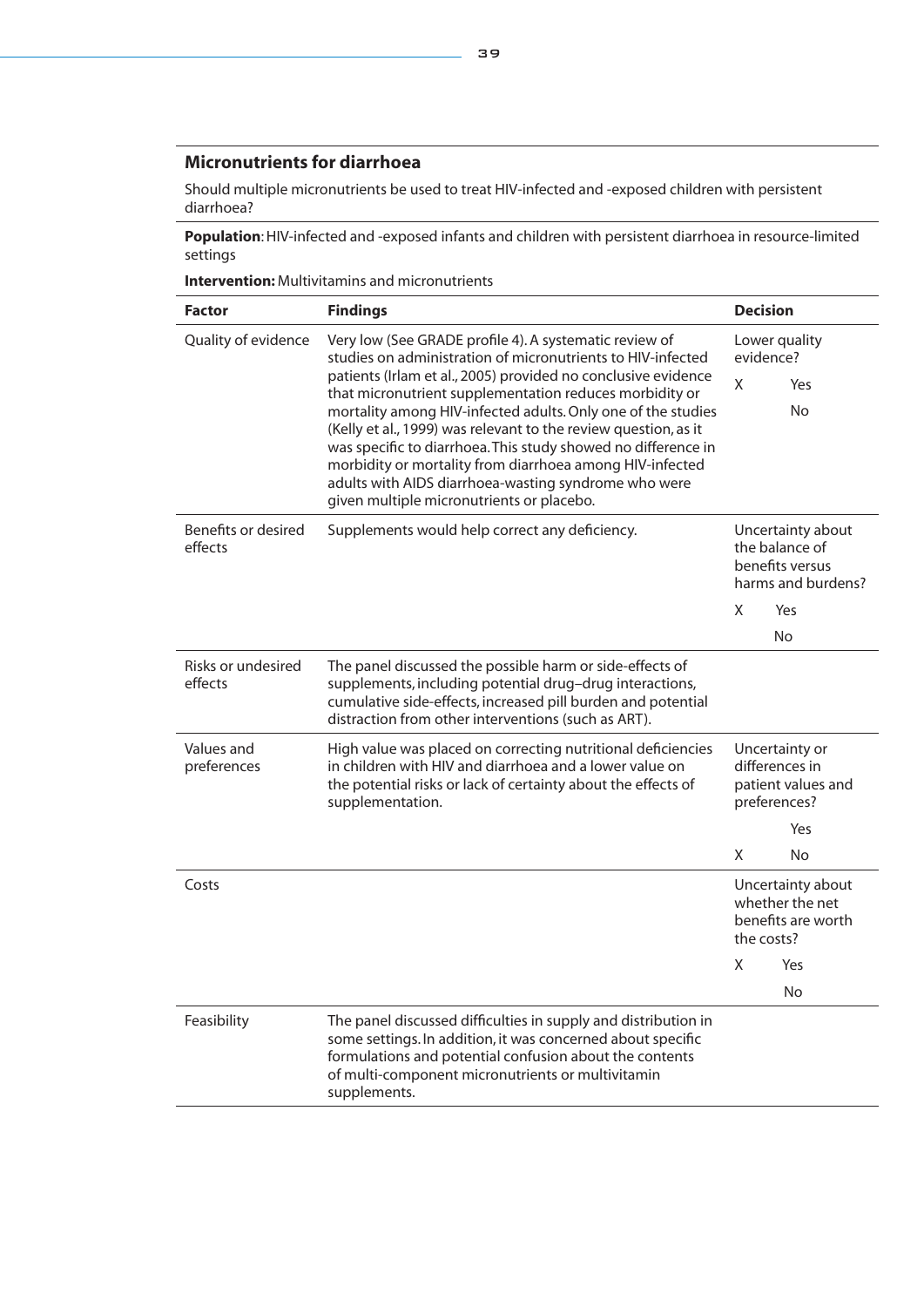WHO recommendations on the management of diarrhoea and pneumonia in HIV-infected infants and children

40

| <b>Factor</b>                      | <b>Findings</b> | <b>Decision</b>                                             |
|------------------------------------|-----------------|-------------------------------------------------------------|
| Key questions<br>arising           |                 |                                                             |
| Final strength<br>and direction of | X               | Strong recommendation<br>Weak or conditional recommendation |
| recommendation                     |                 |                                                             |
|                                    | X               | For the intervention                                        |
|                                    |                 | Against the intervention                                    |

Irlam JH et al. (2005). Micronutrient supplementation in children and adults with HIV infection. *Cochrane Database of Systematic Reviews* 19:CD003650.

Kelly P et al. (1999). Micronutrient supplementation in the AIDS diarrhoea-wasting syndrome in Zambia: a randomized controlled trial. *AIDS*, 13:495–500.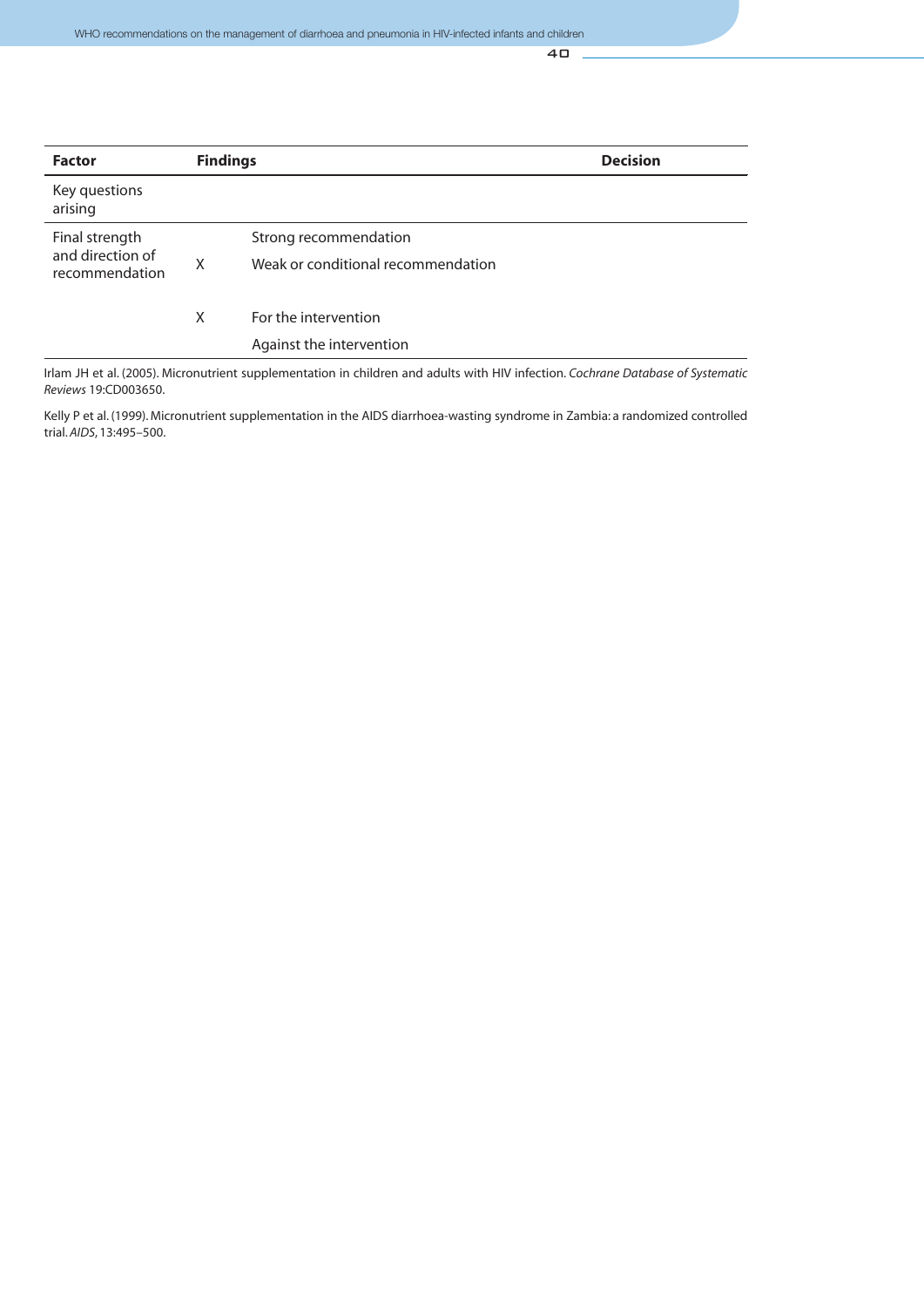### **Empirical co-trimoxazole for children aged < 1 year**

Should empirical co-trimoxazole treatment be used for HIV-infected or -exposed infants under 1 year of age with severe or very severe pneumonia?

Population: HIV-infected or -exposed infants under 1 year of age with severe or very severe pneumonia

Intervention: Co-trimoxazole (20 mg/kg per day trimethoprim for 21 days)

| <b>Factor</b>                                        | <b>Findings</b>                                                                                                                                                                                                                                                                                                        | <b>Decision</b>   |                                                                                                  |
|------------------------------------------------------|------------------------------------------------------------------------------------------------------------------------------------------------------------------------------------------------------------------------------------------------------------------------------------------------------------------------|-------------------|--------------------------------------------------------------------------------------------------|
| Quality of evidence                                  | The evidence was considered to be of moderate quality,<br>as it was imputed from data on adults. No randomized<br>controlled trial for comparison with an alternative in<br>children was available. The systematic review of etiological<br>pathogens strongly suggested a causative role of PCP in this<br>age group. | evidence?<br>X    | Lower quality<br>Yes<br>No                                                                       |
| Benefits or desired<br>effects                       | Emprircal use of co-trimoxazole would brroaden coverage<br>to include treatment of PCP.                                                                                                                                                                                                                                | X                 | Uncertainty about<br>the balance of<br>benefits versus<br>harms and burdens?<br>Yes<br><b>No</b> |
| Risks or undesired<br>effects                        | The panel found that severe adverse events are infrequent.<br>Emprircal use of co-trimoxazole is, however, associated with<br>emergence of antimicrobial resistance.                                                                                                                                                   |                   |                                                                                                  |
| Values and<br>preferences                            |                                                                                                                                                                                                                                                                                                                        | preferences?<br>X | Uncertainty or<br>differences in<br>patient values and<br>Yes<br><b>No</b>                       |
| Costs                                                |                                                                                                                                                                                                                                                                                                                        | the costs?        | Uncertainty about<br>whether the net<br>benefits are worth<br>Yes                                |
|                                                      |                                                                                                                                                                                                                                                                                                                        | X                 | <b>No</b>                                                                                        |
| Feasibility                                          | Emprircal use of co-trimoxazole would be feasible in most<br>settings.                                                                                                                                                                                                                                                 |                   |                                                                                                  |
| Key questions<br>arising                             | More information is needed on the optimal duration of<br>treatment.                                                                                                                                                                                                                                                    |                   |                                                                                                  |
| Final strength<br>and direction of<br>recommendation | X<br>Strong recommendation<br>Weak or conditional recommendation                                                                                                                                                                                                                                                       |                   |                                                                                                  |
|                                                      | X<br>For the intervention<br>Against the intervention                                                                                                                                                                                                                                                                  |                   |                                                                                                  |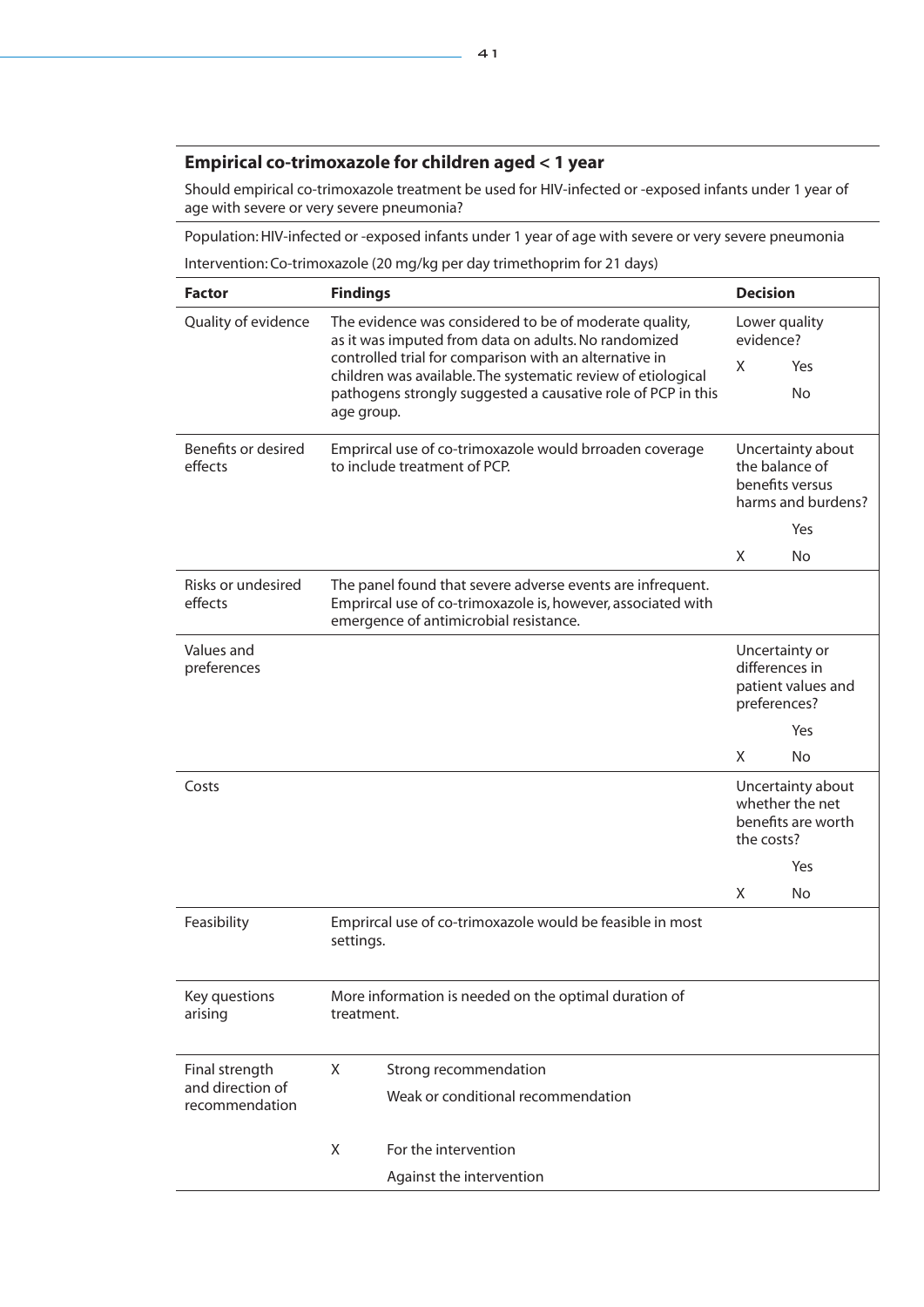### **Empirical co-trimoxazole for children aged > 1 year**

Should co-trimoxazole be given empirically to HIV-infected or -exposed children over 1 year of age with severe or very severe pneumonia?

Population: HIV-infected or -exposed children over 1 year of age with severe or very severe pneumonia

Intervention: Co-trimoxazole (20 mg/kg per day trimethoprim for 21 days)

| Factor                             | Findings                                                                                                                                           | Decision |                                                                              |
|------------------------------------|----------------------------------------------------------------------------------------------------------------------------------------------------|----------|------------------------------------------------------------------------------|
| Quality of evidence                | The evidence was considered to be of moderate quality,<br>as it was imputed from data on adults. No randomized                                     |          | Lower quality<br>evidence?                                                   |
|                                    | controlled trial for comparison with an alternative in<br>children was available. The panel considered that there was                              | X        | Yes                                                                          |
|                                    | limited evidence that PCP contributes to morbidity and<br>mortality in older children.                                                             |          | No                                                                           |
| Benefits or desired<br>effects     | Emprical use of co-trimoxazole would broaden coverage to<br>include treatment of PCP.                                                              |          | Uncertainty about<br>the balance of<br>benefits versus<br>harms and burdens? |
|                                    |                                                                                                                                                    | X        | Yes                                                                          |
|                                    |                                                                                                                                                    |          | No                                                                           |
| Risks or undesired<br>effects      | Although severe adverse events are infrequent, empirical<br>ise of co-trimoxazole is associated with the emergence of<br>antimicrobial resistance. |          |                                                                              |
| Values and<br>preferences          |                                                                                                                                                    |          | Uncertainty or<br>differences in<br>patient values and<br>preferences?       |
|                                    |                                                                                                                                                    |          | Yes                                                                          |
|                                    |                                                                                                                                                    | X        | No                                                                           |
| Costs                              |                                                                                                                                                    |          | Uncertainty about<br>whether the net<br>benefits are worth<br>the costs?     |
|                                    |                                                                                                                                                    | X        | Yes                                                                          |
|                                    |                                                                                                                                                    |          | No                                                                           |
| Feasibility                        | Empircal use of co-trimoxazole would be feasible in most<br>settings.                                                                              |          |                                                                              |
| Key questions<br>arising           | A randomized controlled trial of empirical use in this age<br>group is needed.                                                                     |          |                                                                              |
| Final strength                     | Strong recommendation                                                                                                                              |          |                                                                              |
| and direction of<br>recommendation | Weak or conditional recommendation<br>Χ                                                                                                            |          |                                                                              |
|                                    | For the intervention                                                                                                                               |          |                                                                              |
|                                    | X<br>Against the intervention                                                                                                                      |          |                                                                              |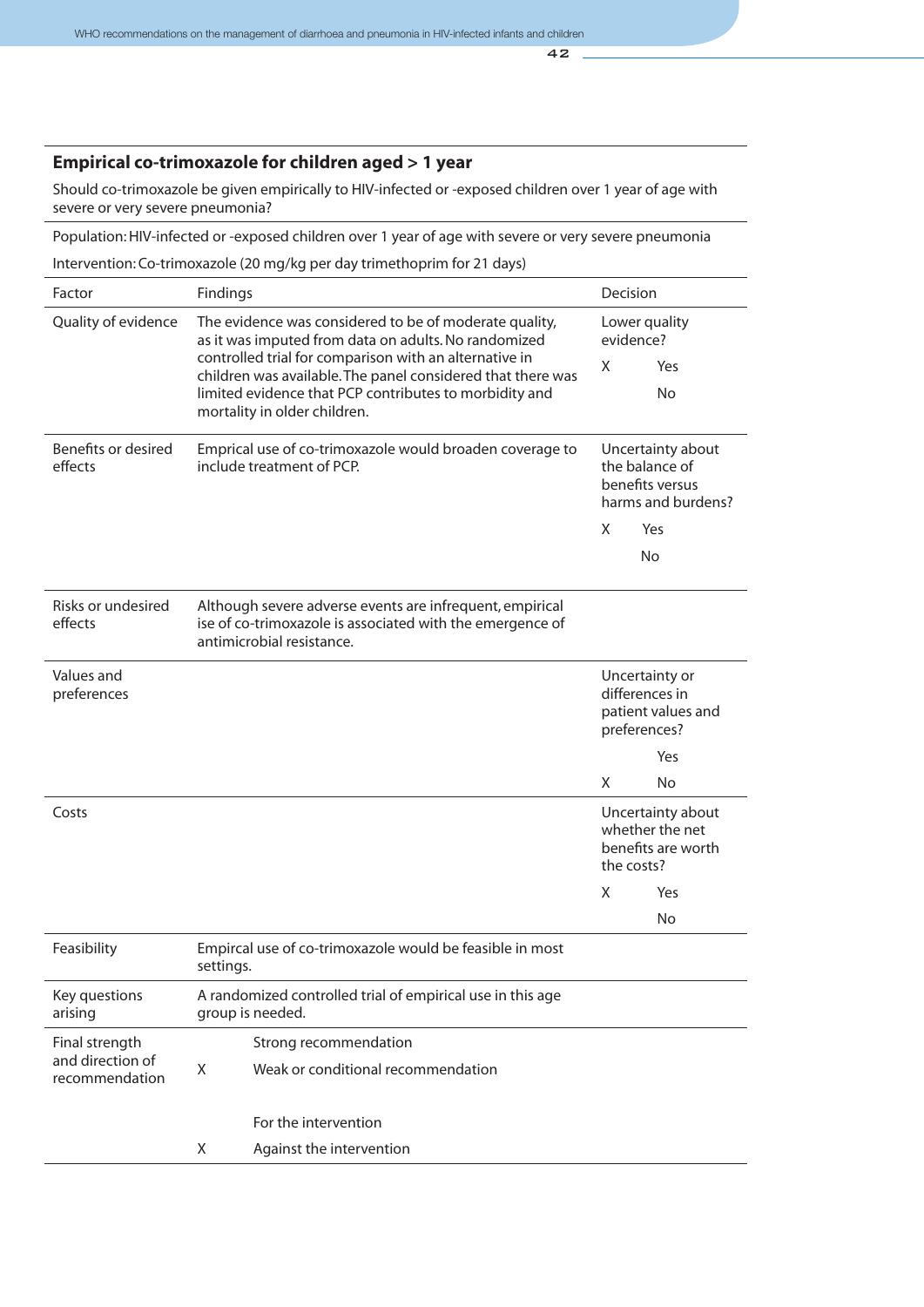### **Ceftriaxone as first-line treatment for very severe pneumonia**

Could ceftriaxone be used in children with very severe pneumonia as a first-line regimen in place of ampicillin or penicillin plus gentamicin when the child is known or suspected to be HIV-infected?

Population: HIV-infected or -exposed infants and children aged 2 months–5 years with very severe pneumonia

Intervention: Ceftriaxone instead of ampicillin or penicillin plus gentamicin

| <b>Factor</b>                      | <b>Findings</b>                                                                                                                                                                                                                                                                                                                                                                                                                                        | <b>Decision</b>                                                                                |
|------------------------------------|--------------------------------------------------------------------------------------------------------------------------------------------------------------------------------------------------------------------------------------------------------------------------------------------------------------------------------------------------------------------------------------------------------------------------------------------------------|------------------------------------------------------------------------------------------------|
| Quality of evidence                | The evidence was considered to be of very low quality.<br>No randomized controlled trial has been conducted to<br>compare this regimen with ampicillin or penicillin and<br>gentamicin.                                                                                                                                                                                                                                                                | Lower quality<br>evidence?<br>X<br>Yes<br>No                                                   |
| Benefits or desired<br>effects     | Use of ceftriaxone w ould broaden coverage to include<br>treatment of selected Gram-negative bacteria, including<br>methicillin-sensitive S. aureus. The panel considered that<br>ceftriaxone provides better coverage than ampicillin plus<br>gentamicin against penicillin-resistant S. pneumoniae<br>and Gram-negative bacteria. Furthermore, it is given as a<br>daily dose, and it is associated with lower risks for oto- and<br>nephrotoxicity. | Uncertainty about<br>the balance of<br>benefits versus<br>harms and burdens?<br>X<br>Yes<br>No |
| Risks or undesired<br>effects      | Inappropriate use of ceftriaxone has been associated<br>with an increase in the frequency of extended-spectrum<br>-lactamase in Gram-negative bacteria. In general, caution<br>must be exercised in using calcium-containing intravenous<br>solutions.                                                                                                                                                                                                 |                                                                                                |
| Values and<br>preferences          |                                                                                                                                                                                                                                                                                                                                                                                                                                                        | Uncertainty or<br>differences in<br>patient values and<br>preferences?                         |
|                                    |                                                                                                                                                                                                                                                                                                                                                                                                                                                        | Yes                                                                                            |
|                                    |                                                                                                                                                                                                                                                                                                                                                                                                                                                        | <b>No</b>                                                                                      |
| Costs                              | The direct cost of the ampicillin plus gentamicin<br>combination is lower than that of ceftriaxone; however, this<br>cost does not include that of intravenous lines.                                                                                                                                                                                                                                                                                  | Uncertainty about<br>whether the net<br>benefits are worth<br>the costs?                       |
|                                    |                                                                                                                                                                                                                                                                                                                                                                                                                                                        | Yes                                                                                            |
|                                    |                                                                                                                                                                                                                                                                                                                                                                                                                                                        | X<br>No                                                                                        |
| Feasibility                        | Giving a daily dose of ceftriaxone is feasible in many<br>settings.                                                                                                                                                                                                                                                                                                                                                                                    |                                                                                                |
| Key questions<br>arising           | Use could be affected by a high prevalence of methicillin-<br>resistant S. aureus, in which case vancomycin would be<br>appropriate; however, it is not affordable in many settings.                                                                                                                                                                                                                                                                   |                                                                                                |
| Final strength                     | Strong recommendation                                                                                                                                                                                                                                                                                                                                                                                                                                  |                                                                                                |
| and direction of<br>recommendation | X<br>Weak or conditional recommendation                                                                                                                                                                                                                                                                                                                                                                                                                |                                                                                                |
|                                    | X<br>For the intervention                                                                                                                                                                                                                                                                                                                                                                                                                              |                                                                                                |
|                                    | Against the intervention                                                                                                                                                                                                                                                                                                                                                                                                                               |                                                                                                |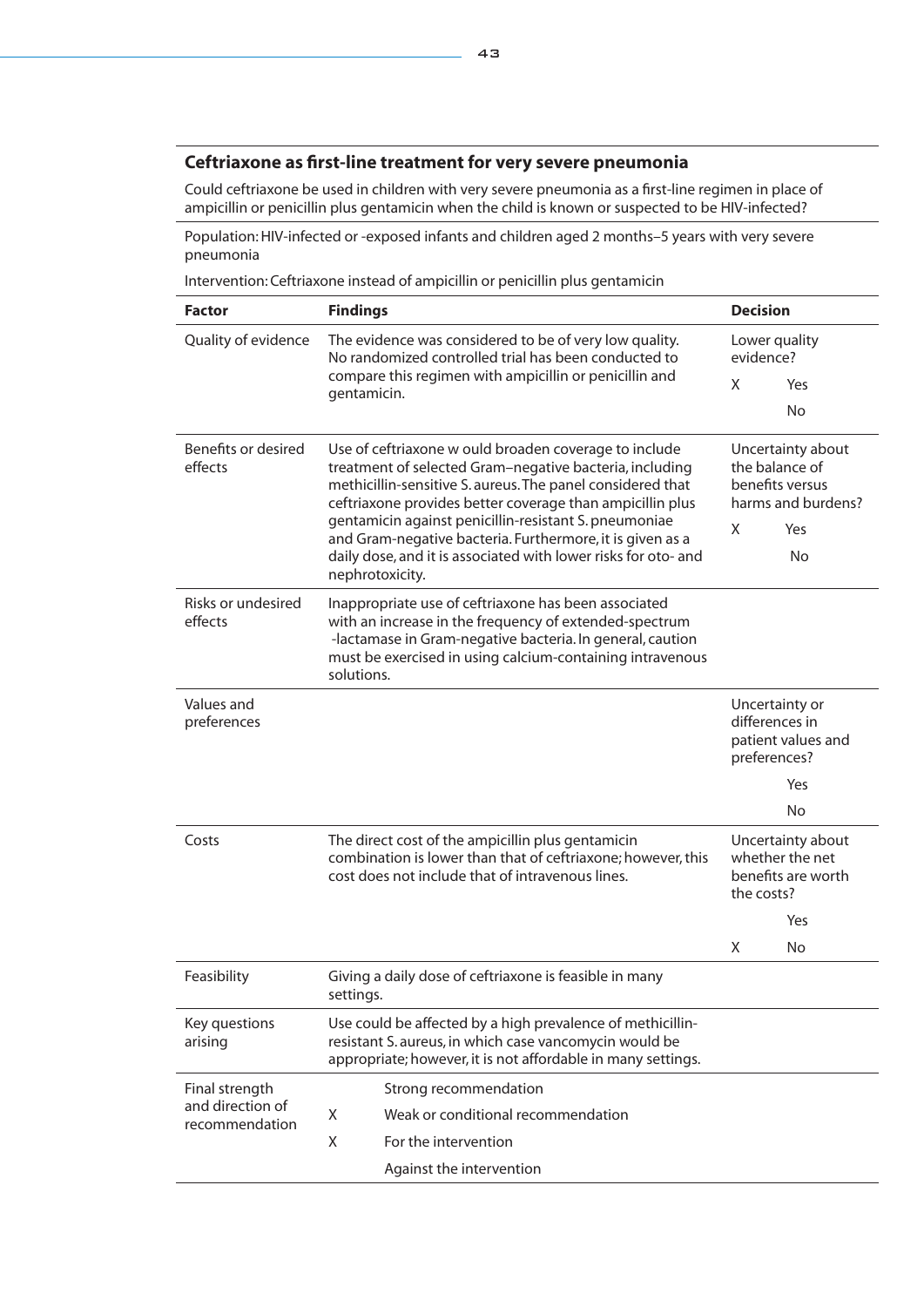### **Ceftriaxone as second-line treatment for severe or very severe pneumonia**

Could ceftriaxone be used as second-line treatment in children with severe or very severe pneumonia in the event of treatment failure\* with ampicillin or penicillin plus gentamicin?

| Population: HIV-infected or -exposed infants and children aged 2 months-5 years with very severe |  |
|--------------------------------------------------------------------------------------------------|--|
| pneumonia                                                                                        |  |

Intervention: Ceftriaxone instead of ampicillin or penicillin plus gentamicin

| Factor                             | Findings                                                                                                                                                                                                                                                                                                                                                                                                                 | Decision                                                                                       |
|------------------------------------|--------------------------------------------------------------------------------------------------------------------------------------------------------------------------------------------------------------------------------------------------------------------------------------------------------------------------------------------------------------------------------------------------------------------------|------------------------------------------------------------------------------------------------|
| Quality of evidence                | The evidence was considered to be of very low quality,<br>with no randomized controlled trial to compare this                                                                                                                                                                                                                                                                                                            | Lower quality<br>evidence?                                                                     |
|                                    | regimen with ampicillin or penicillin plus gentamicin.                                                                                                                                                                                                                                                                                                                                                                   | X<br>Yes                                                                                       |
|                                    |                                                                                                                                                                                                                                                                                                                                                                                                                          | <b>No</b>                                                                                      |
| Benefits or desired<br>effects     | Use of ceftriaxone would broaden coverage to include<br>treatment of selected Gram-negative bacteria, including<br>methicillin-sensitive S. aureus. Ceftriaxone provides<br>better coverage than ampicillin plus gentamicin against<br>penicillin-resistant S. pneumoniae and Gram-negative<br>bacteria. Furthermore, it is given as a daily dose, and it is<br>associated with lower risks for oto- and nephrotoxicity. | Uncertainty about the<br>balance of benefits<br>versus harms and<br>burdens?<br>X<br>Yes<br>No |
| Risks or undesired<br>effects      | Inappropriate use of ceftriaxone has been associated<br>with an increase in the frequency of extended-spectrum<br>-lactamase in Gram-negative bacteria. In general,<br>caution must be exercised in using calcium-containing<br>intravenous solutions.                                                                                                                                                                   |                                                                                                |
| Values and<br>preferences          |                                                                                                                                                                                                                                                                                                                                                                                                                          | Uncertainty or<br>differences in<br>patient values and<br>preferences?                         |
|                                    |                                                                                                                                                                                                                                                                                                                                                                                                                          | Yes                                                                                            |
|                                    |                                                                                                                                                                                                                                                                                                                                                                                                                          | <b>No</b>                                                                                      |
| Costs                              | The direct cost of the ampicillin plus gentamicin<br>combination is lower than that of ceftriaxone; however,<br>this cost does not include that of intravenous lines.                                                                                                                                                                                                                                                    | Uncertainty about<br>whether the net<br>benefits are worth the<br>costs?                       |
|                                    |                                                                                                                                                                                                                                                                                                                                                                                                                          | Yes                                                                                            |
|                                    |                                                                                                                                                                                                                                                                                                                                                                                                                          | X<br><b>No</b>                                                                                 |
| Feasibility                        | Giving a daily dose of ceftriaxone is feasible in many<br>settings.                                                                                                                                                                                                                                                                                                                                                      |                                                                                                |
| Key questions<br>arising           | Use could be affected by a high prevalence of methicillin-<br>resistant S. aureus, in which case vancomycin would be<br>appropriate; however, it not affordable in many settings.                                                                                                                                                                                                                                        |                                                                                                |
| Final strength                     | Strong recommendation                                                                                                                                                                                                                                                                                                                                                                                                    |                                                                                                |
| and direction of<br>recommendation | Weak or conditional recommendation<br>X                                                                                                                                                                                                                                                                                                                                                                                  |                                                                                                |
|                                    | X<br>For the intervention                                                                                                                                                                                                                                                                                                                                                                                                |                                                                                                |
|                                    | Against the intervention                                                                                                                                                                                                                                                                                                                                                                                                 |                                                                                                |

\* Failure to improve clinically or no resolution of fever after 48 h of first-line antibiotic treatment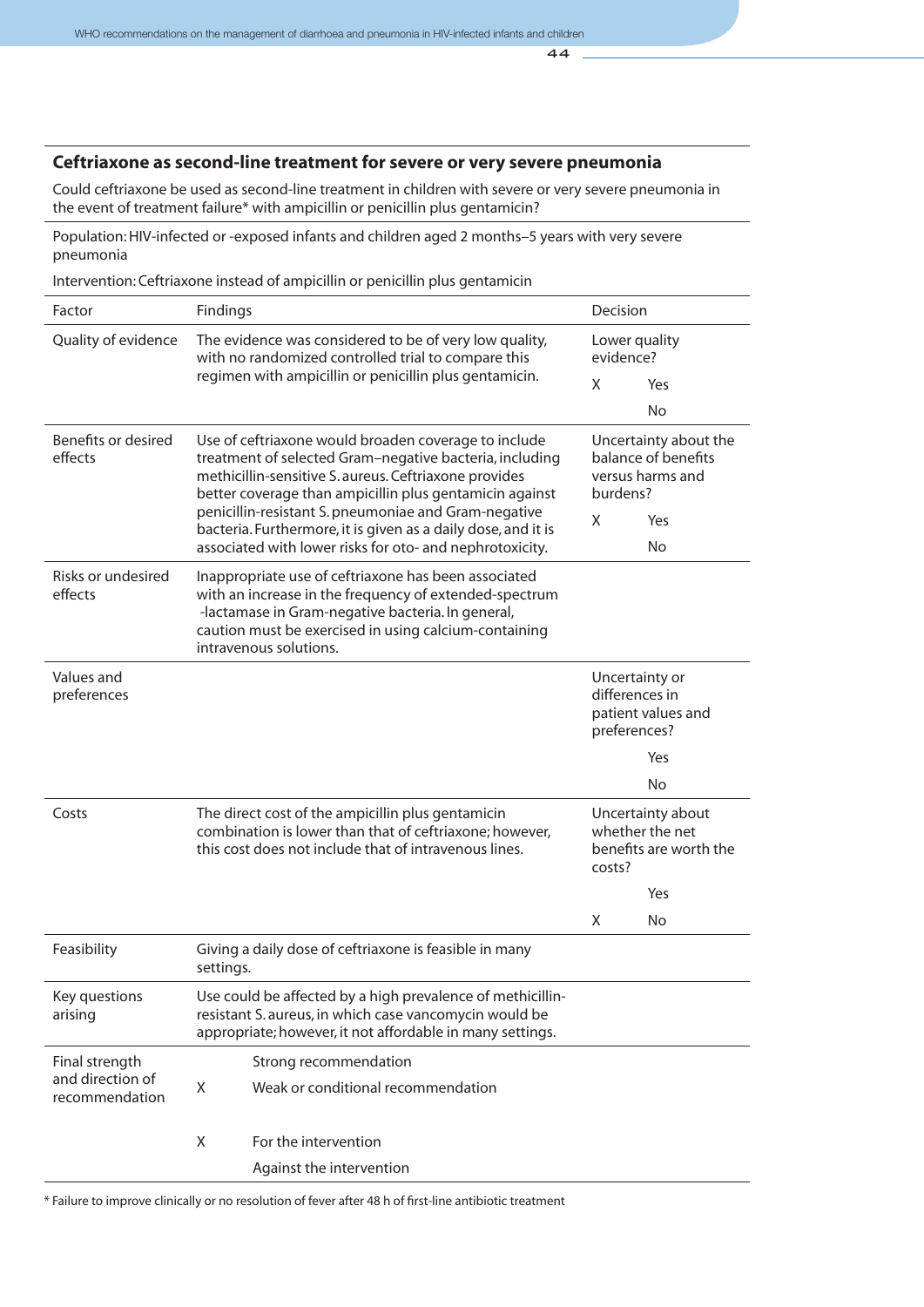| C           |
|-------------|
| ï<br>Ľ<br>ĺ |
| I           |
|             |
|             |
|             |
| d           |
| n<br>U      |
|             |
| Ľ           |
| Ì<br>ì      |
|             |
| i           |
| ŗ           |

# **Vitamin A supplementation: GRADE profile 1**  Vitamin A supplementation: GRADE profile 1

Question: Should vitamin A versus placebo be used for the prevention of diarrhoea in children with HIV infection?<sup>a</sup> Question: Should vitamin A versus placebo be used for the prevention of diarrhoea in children with HIV infection?a

Settings: Resource limited settings Settings: Resource limited settings

References: Coutsoudis et al., 1995; Fawzi et al., 1999; Fawzi et al., 2000; Villamor et al., 2002; Semba et al., 2005 References: Coutsoudis et al., 1995; Fawzi et al., 1999; Fawzi et al., 2000; Villamor et al., 2002; Semba et al., 2005

|            |                                   |                                                                                                                |                                         |                      |                         | Summary of findings  |                     |                            |                                               |                       |            |
|------------|-----------------------------------|----------------------------------------------------------------------------------------------------------------|-----------------------------------------|----------------------|-------------------------|----------------------|---------------------|----------------------------|-----------------------------------------------|-----------------------|------------|
|            |                                   |                                                                                                                |                                         |                      |                         | No. of patients      |                     | Effect                     |                                               |                       | Importance |
|            | Limitations                       | Inconsistency                                                                                                  | Indirectness                            | Imprecision          | considerations<br>Other | Vitamin A            | Placebo             | $(95%$ CI)<br>Relative     | Absolute                                      | Quality               |            |
|            |                                   | Mortality, all-cause (median follow-up, 17-28 months)                                                          |                                         |                      |                         |                      |                     |                            |                                               |                       |            |
| Randomized | Serious <sup>b</sup>              | inconsistency<br>No serious                                                                                    | indirectness<br>No serious              | Serious <sup>c</sup> | None                    | $(20.6\%)$<br>27/131 | (37.5%)<br>51/136   | $(0.31 - 0.79)$<br>RR 0.5  | 188 fewer per 1000<br>(79-259 fewer)          | $\overline{10}$       | Critical   |
|            |                                   | Mortality, diarrhoea-specific (median follow-up, 17-28 months)                                                 |                                         |                      |                         |                      |                     |                            |                                               |                       |            |
| Randomized | Serious <sup>b</sup>              | Serious <sup>d</sup>                                                                                           | indirectness <sup>e</sup><br>No serious | Serious              | None                    | 9/413<br>(2.2%)      | 27/416<br>$(6.5\%)$ | $(0.03 - 2.26)$<br>RR 0.26 | 48 fewer per 1000<br>(63 fewer to 82<br>more) | Very<br>$\frac{1}{2}$ | Critical   |
|            |                                   | Hospitalizations for diarrhoea (follow-up, 97 child-months; number of episodes per number of follow-up months) |                                         |                      |                         |                      |                     |                            |                                               |                       |            |
| Randomized | Serious <sup>b</sup>              | inconsistency<br>No serious                                                                                    | indirectness<br>No serious              | Serious <sup>c</sup> | None                    | 2/97<br>(2.1%)       | (8.2%)<br>8/97      | $(0.05 - 1.15)$<br>RR 0.25 | 62 fewer per 1000<br>(78 fewer to 12<br>more) | $\sum_{i=1}^{n}$      | Important  |
|            |                                   | Incidence of acute diarrhoea (median follow-up, 17-28 months; history)                                         |                                         |                      |                         |                      |                     |                            |                                               |                       |            |
| Randomized | <b>Serious</b> <sup>b</sup>       | inconsistency<br>No serious                                                                                    | indirectness<br>No serious              | Serious <sup>c</sup> | None                    | 131                  | 136                 | Not pooled                 | Not pooled <sup>"</sup>                       | Low                   | Critical   |
|            | Incidence of persistent diarrhoea |                                                                                                                |                                         |                      |                         |                      |                     |                            |                                               |                       |            |
| Randomized | Serious <sup>c</sup>              | inconsistency<br>No serious                                                                                    | indirectness<br>No serious              | Serious              | None                    | 100                  | 109                 | Not pooled                 | Not pooled <sup>9</sup>                       | Low                   | Critical   |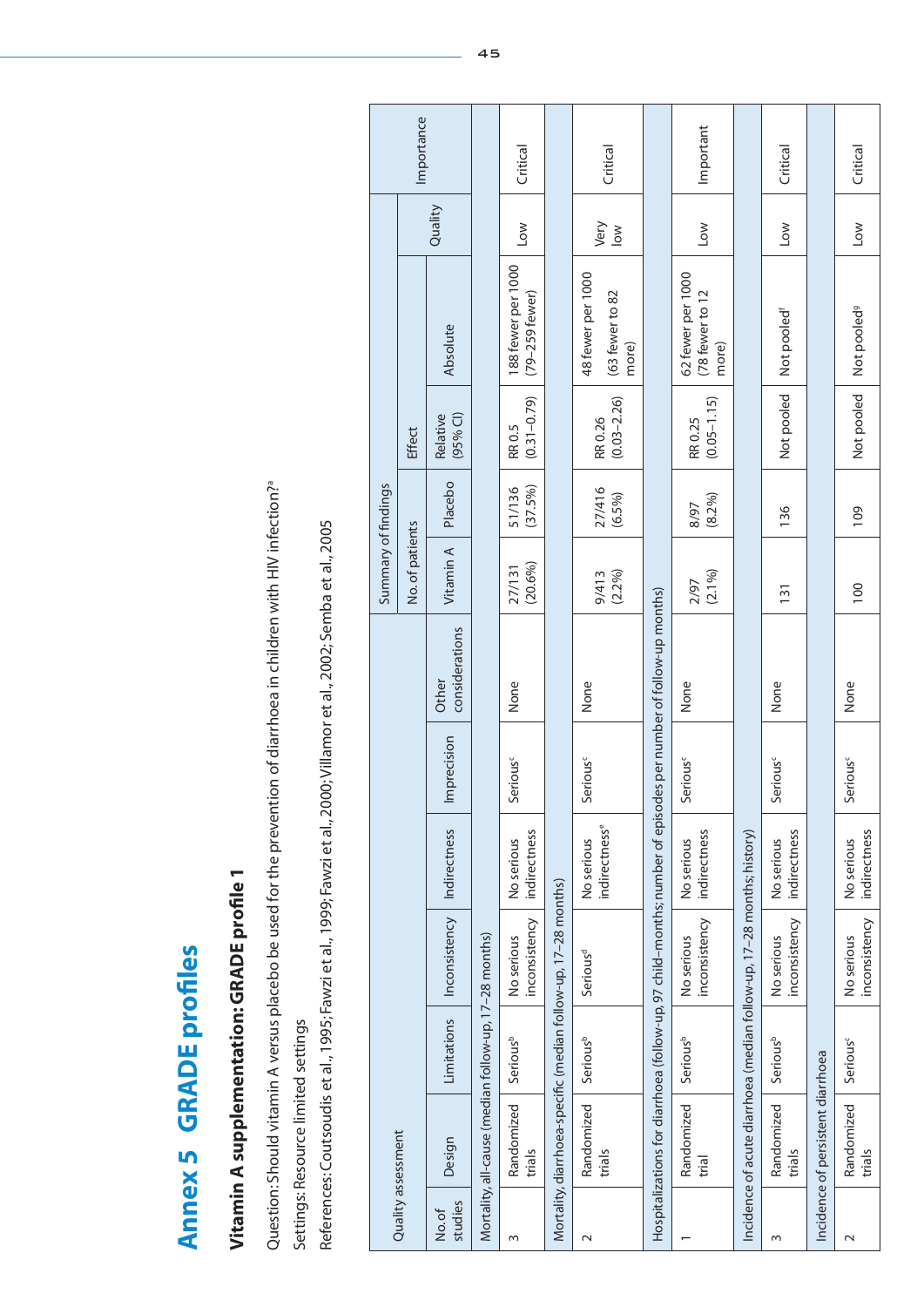|                     | Importance         |                         |                                                                            | Important                   |                                                                                                                    | Important                   |                                                                                                                             | Important                                    |
|---------------------|--------------------|-------------------------|----------------------------------------------------------------------------|-----------------------------|--------------------------------------------------------------------------------------------------------------------|-----------------------------|-----------------------------------------------------------------------------------------------------------------------------|----------------------------------------------|
|                     |                    | Quality                 |                                                                            | $\overline{100}$            |                                                                                                                    | Low                         |                                                                                                                             | Low                                          |
|                     |                    | Absolute                |                                                                            | Not pooled <sup>h</sup>     |                                                                                                                    | Not pooled                  |                                                                                                                             | 2.8 higher (1-4.6<br>Sample mean,<br>higher) |
|                     | Effect             | $(95%$ Cl)<br>Relative  |                                                                            | Not pooled                  |                                                                                                                    | Not pooled                  |                                                                                                                             | applicable<br>Not                            |
|                     |                    | Placebo                 |                                                                            | 121                         |                                                                                                                    | 136                         |                                                                                                                             | $\frac{5}{1}$                                |
| Summary of findings | No. of patients    | Vitamin A               |                                                                            | $\frac{8}{10}$              |                                                                                                                    | 131                         |                                                                                                                             | $\frac{3}{2}$                                |
|                     |                    | considerations<br>Other |                                                                            | None                        | Respiratory infections (follow-up, 17–28 months and 97 child-months in one study; history or physical examination) | None                        | Anthropometric outcomes (median follow-up, 12 months; measured as height in centimeters; better indicated by higher values) | None                                         |
|                     |                    | Imprecision             | examination)                                                               | Serious <sup>c</sup>        |                                                                                                                    | <b>Serious<sup>c</sup></b>  |                                                                                                                             | <b>Serious<sup>c</sup></b>                   |
|                     |                    | Indirectness            |                                                                            | indirectness<br>No serious  |                                                                                                                    | indirectness<br>No serious  |                                                                                                                             | indirectness<br>No serious                   |
|                     |                    | Inconsistency           | Severity of diarrhoea (median follow-up, 17-28 months; history or physical | inconsistency<br>No serious |                                                                                                                    | inconsistency<br>No serious |                                                                                                                             | inconsistency<br>No serious                  |
|                     |                    | Limitations             |                                                                            | Seriousb                    |                                                                                                                    | Serious                     |                                                                                                                             | Seriousb                                     |
|                     |                    | Design                  |                                                                            | Randomized<br>trials        |                                                                                                                    | Randomized<br>trials        |                                                                                                                             | Randomized<br>trial                          |
|                     | Quality assessment | studies<br>No.of        |                                                                            |                             |                                                                                                                    |                             |                                                                                                                             |                                              |

Vitamin A given at similar doses: 200 000 IU for children aged > 1 year and 100 000 IU for those aged < 1 year at different intervals. Semba et al. (2005) gave 60 mg retinol equivalent every 3 months Vitamin A given at similar doses: 200 000 IU for children aged > 1 year and 100 000 IU for those aged < 1 year at different intervals. Semba et al. (2005) gave 60 mg retinol equivalent every 3 months starting at age 15 months. Coutsoudis et al. (1995) gave vitamin A at 1, 3, 6, 9, 12 and 15 months of age. Fawzi et al. (1999) gave vitamin A on days 1 and 2 and 4 and 8 months later. starting at age 15 months. Coutsoudis et al. (1995) gave vitamin A at 1, 3, 6, 9, 12 and 15 months of age. Fawzi et al. (1999) gave vitamin A on days 1 and 2 and 4 and 8 months later

Large losses to follow-up Large losses to follow-up

s

Few events Few events

c

 $I-$ square statistic = 75% l-square statistic = 75%

₹

 $\overline{}$ 

- Deaths reported here from Fawzi et al. (1999) include all children (HIV-stratified, count data not reported); not down-graded for indirect population Deaths reported here from Fawzi et al. (1999) include all children (HIV-stratified, count data not reported); not down-graded for indirect population
- Variable methods and reporting from three studies. Coutsoudis et al. (1995) reported adjusted OR for diarrhoea in HIV-infected children in vitamin A arm compared to placebo arm = 0.51 (95% CI, Variable methods and reporting from three studies. Coutsoudis et al. (1995) reported adjusted OR for diarrhoea in HIV-infected children in vitamin A arm compared to placebo arm = 0.51 (95% CI, 0.27-0.99). Semba et al. (2005) reported OR for diarrhoea within last 7 days in vitamin A arm compared to placebo arm = 1.13 (95% Cl, 0.88–1.46). Fawzi et al. (2000) reported RR for acute diarrhoea 0.27–0.99). Semba et al. (2005) reported OR for diarrhoea within last 7 days in vitamin A arm compared to placebo arm = 1.13 (95% CI, 0.88–1.46). Fawzi et al. (2000) reported RR for acute diarrhoea in HIV-infected children in vitamin A arm compared to placebo arm = 1.55 (95% CI, 0.75-3.17). in HIV-infected children in vitamin A arm compared to placebo arm = 1.55 (95% CI, 0.75–3.17).
- Variable measures and definitions. Semba et al. (2005) reported OR for diarrhoea lasting > 30 days = 0.48 (95% Cl, 0.19–1.18). Coutsoudis et al. (1995) reported OR for diarrhoea lasting > 7 days in Variable measures and definitions. Semba et al. (2005) reported OR for diarrhoea lasting > 30 days = 0.48 (95% CI, 0.19–1.18). Coutsoudis et al. (1995) reported OR for diarrhoea lasting > 7 days in HIV-infected children = 0.44 (95% Cl, 0.17-1.18). Fawzi et al. (2000), numbers not stratified by HIV status. HIV-infected children = 0.44 (95% CI, 0.17–1.18). Fawzi et al. (2000), numbers not stratified by HIV status. g
- Variable measures.Semba et al. (2005) reported OR for blood in stools in vitamin A compared to placebo group = 0.65 (95% Cl, 0.20–2.04).Fawzi et al. (2000) reported an adjusted OR for vitamin A Variable measures. Semba et al. (2005) reported OR for blood in stools in vitamin A compared to placebo group = 0.65 (95% CI, 0.20–2.04). Fawzi et al. (2000) reported an adjusted OR for vitamin A compared to placebo for severe watery diarrhoea = 0.57 (95% CI, 0.34–0.97) and for severe dysentery = 1.16 (95% CI, 0.82–1.64) in a multivariate analysis that included HIV status. compared to placebo for severe watery diarrhoea = 0.57 (95% CI, 0.34–0.97) and for severe dysentery = 1.16 (95% CI, 0.82–1.64) in a multivariate analysis that included HIV status. h
- Variable measures. Coutsoudis et al. (1995) reported an OR for hospitalization for lower respiratory tract infection in HIV-infected children in vitamin A arm compared to placebo arm = 0.59% Variable measures. Coutsoudis et al. (1995) reported an OR for hospitalization for lower respiratory tract infection in HIV-infected children in vitamin A arm compared to placebo arm = 0.59 (95% CI, 0.13–2.65). Semba et al. (2005) reported an OR for persistent cough lasting > 30 days in vitamin A compared to placebo = 0.47 (95% CI, 0.23–0.96). Fawzi et al. (2000) reported an RR for cough CJ,0.13–2.65). Semba et al. (2005) reported an OR for persistent cough lasting > 30 days in vitamin A compared to placebo = 0.47 (95% Cl, 0.23–0.96). Fawzi et al. (2000) reported an RR for cough and rapid respiratory rate in HIV-infected children in vitamin A group compared to placebo = 0.54 (95% CI, 0.24-1.20). and rapid respiratory rate in HIV-infected children in vitamin A group compared to placebo = 0.54 (95% CI, 0.24–1.20).

 $\overline{\phantom{a}}$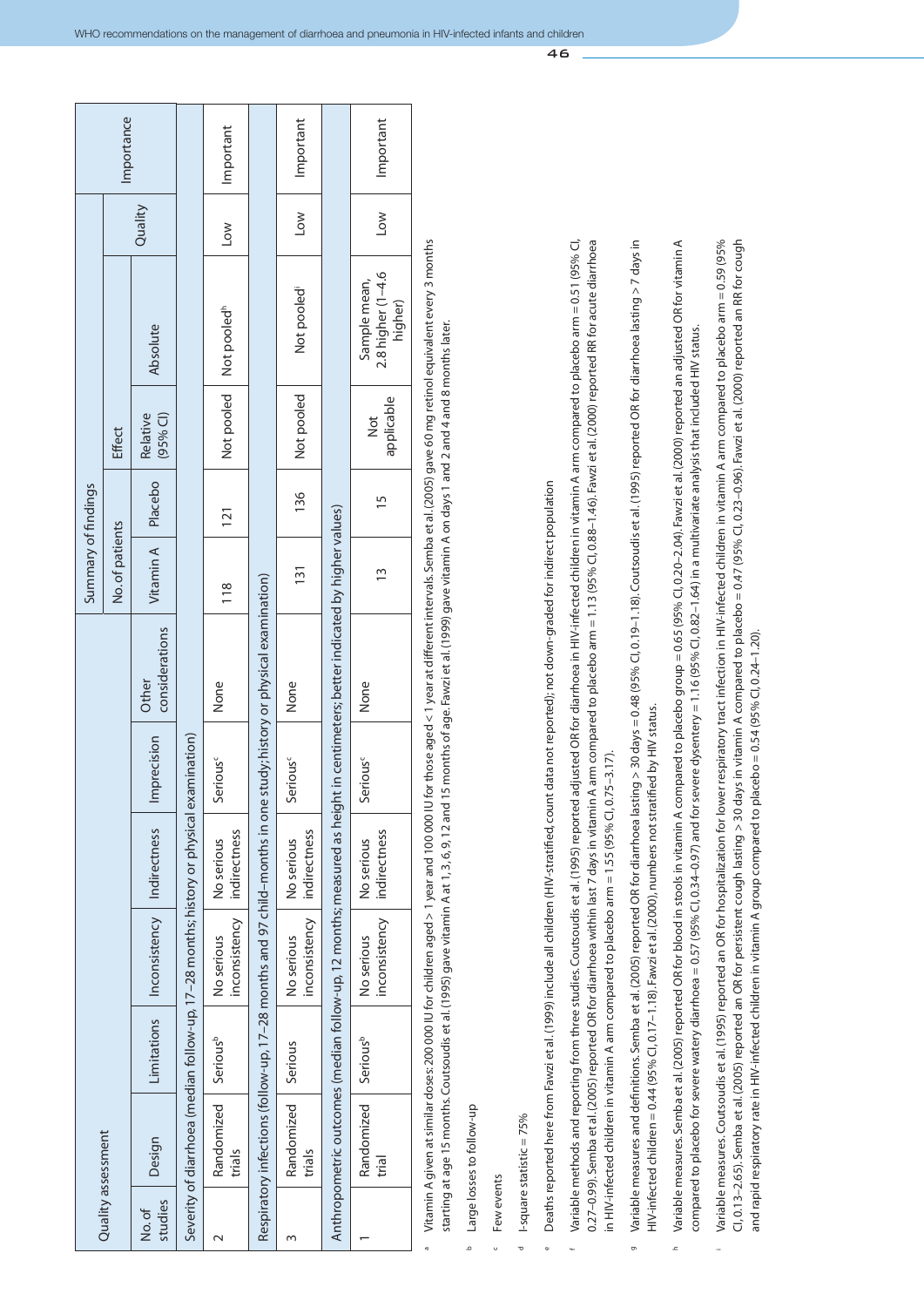Use of low-osmolarity oral rehydration solution: GRADE profile 2 **Use of low-osmolarity oral rehydration solution: GRADE profile 2**

Question: Should reduced-osmolarity rehydration solution instead of standard ORS be used for acute diarrhoea in children? Question: Should reduced-osmolarity rehydration solution instead of standard ORS be used for acute diarrhoea in children?

Settings: Resource-limited settings Settings: Resource-limited settings

Reference: Hahn, Kim, Garner (2002). Reference: Hahn, Kim, Garner (2002).

|                  |                                         |                           |                             |                                         |                                        | Summary of findings                                                                                                 |                       |                                                                                                                                                                                                                                                                                                                                                                                  |                                                       |         |            |
|------------------|-----------------------------------------|---------------------------|-----------------------------|-----------------------------------------|----------------------------------------|---------------------------------------------------------------------------------------------------------------------|-----------------------|----------------------------------------------------------------------------------------------------------------------------------------------------------------------------------------------------------------------------------------------------------------------------------------------------------------------------------------------------------------------------------|-------------------------------------------------------|---------|------------|
|                  | Quality assessment                      |                           |                             |                                         |                                        | No. of patients                                                                                                     |                       | Effect                                                                                                                                                                                                                                                                                                                                                                           |                                                       |         |            |
|                  |                                         |                           |                             |                                         |                                        |                                                                                                                     |                       |                                                                                                                                                                                                                                                                                                                                                                                  |                                                       |         | Importance |
| studies<br>No.of | Design                                  | Limitations               | Inconsistency               | Indirectness                            | Imprecision                            | osmolarity ORS<br>Reduced-                                                                                          | Standard ORS          | $(95%$ Cl)<br>Relative                                                                                                                                                                                                                                                                                                                                                           | Absolute                                              | Quality |            |
| Mortality        |                                         |                           |                             |                                         |                                        |                                                                                                                     |                       |                                                                                                                                                                                                                                                                                                                                                                                  |                                                       |         |            |
| $\circ$          | $\sf I$                                 | $\sf I$                   | $\sf I$                     | I                                       | $\sf I$                                | $\sf I$                                                                                                             | $\sf I$               | $\sf I$                                                                                                                                                                                                                                                                                                                                                                          | $\sf I$                                               |         | Critical   |
|                  | Need for unscheduled intravenous fluids |                           |                             |                                         |                                        |                                                                                                                     |                       |                                                                                                                                                                                                                                                                                                                                                                                  |                                                       |         |            |
| $^{\circ}$       | Randomized<br>trials                    | limitations<br>No serious | inconsistency<br>No serious | indirectness <sup>a</sup><br>No serious | imprecision <sup>b</sup><br>No serious | 92/1004 (9.2%)                                                                                                      | 142/992<br>$(14.2\%)$ | OR 0.59<br>$(0.45 -$<br>(62.7)                                                                                                                                                                                                                                                                                                                                                   | $(9 - 23)$<br>17 fewer per<br>1000<br>fewer)          | High    | Critical   |
|                  |                                         |                           |                             |                                         |                                        | Stool output (measured as standardized mean difference in volume of stool output; better indicated by lower values) |                       |                                                                                                                                                                                                                                                                                                                                                                                  |                                                       |         |            |
| $\Xi$            | Randomized<br>trials                    | limitations<br>No serious | inconsistency<br>No serious | indirectness <sup>a</sup><br>No serious | imprecision<br>No serious              | 889                                                                                                                 | 887                   | $\begin{array}{c} \rule{0pt}{2.5ex} \rule{0pt}{2.5ex} \rule{0pt}{2.5ex} \rule{0pt}{2.5ex} \rule{0pt}{2.5ex} \rule{0pt}{2.5ex} \rule{0pt}{2.5ex} \rule{0pt}{2.5ex} \rule{0pt}{2.5ex} \rule{0pt}{2.5ex} \rule{0pt}{2.5ex} \rule{0pt}{2.5ex} \rule{0pt}{2.5ex} \rule{0pt}{2.5ex} \rule{0pt}{2.5ex} \rule{0pt}{2.5ex} \rule{0pt}{2.5ex} \rule{0pt}{2.5ex} \rule{0pt}{2.5ex} \rule{0$ | $(0.33 - 0.14$ lower)<br>Sample mean,<br>$0.23$ lower | High    | Critical   |
|                  | Asymptomatic hyponatraemia              |                           |                             |                                         |                                        |                                                                                                                     |                       |                                                                                                                                                                                                                                                                                                                                                                                  |                                                       |         |            |
| $\circ$          | Randomized<br>trials                    | limitations<br>No serious | inconsistency<br>No serious | indirectness <sup>a,d</sup><br>Serious  | Serious <sup>c</sup>                   | 51/562 (9.1%)                                                                                                       | 36/558 (6.5%)         | OR 1.44<br>$(0.93 -$<br>2.24                                                                                                                                                                                                                                                                                                                                                     | 26 more per 1000<br>(4 fewer to 69<br>more)           | Low     | Important  |
|                  |                                         |                           |                             |                                         |                                        |                                                                                                                     |                       |                                                                                                                                                                                                                                                                                                                                                                                  |                                                       |         |            |

a Population is HIV-uninfected children, but not downgraded for indirectness as it was assumed that the populations would not be different in terms of the intervention Population is HIV-uninfected children, but not downgraded for indirectness as it was assumed that the populations would not be different in terms of the intervention

< 300 events, but not down-graded because of large total population  $\approx$   $\approx$  300 events, but not down-graded because of large total population b

< 300 events and CI indicates potential benefit and harm  $\epsilon \sim 300$  events and CI indicates potential benefit and harm c

Asymptomatic hyponatraemia is an indirect measure of treatment outcome. <sup>d</sup> Asymptomatic hyponatraemia is an indirect measure of treatment outcome.  $\overline{a}$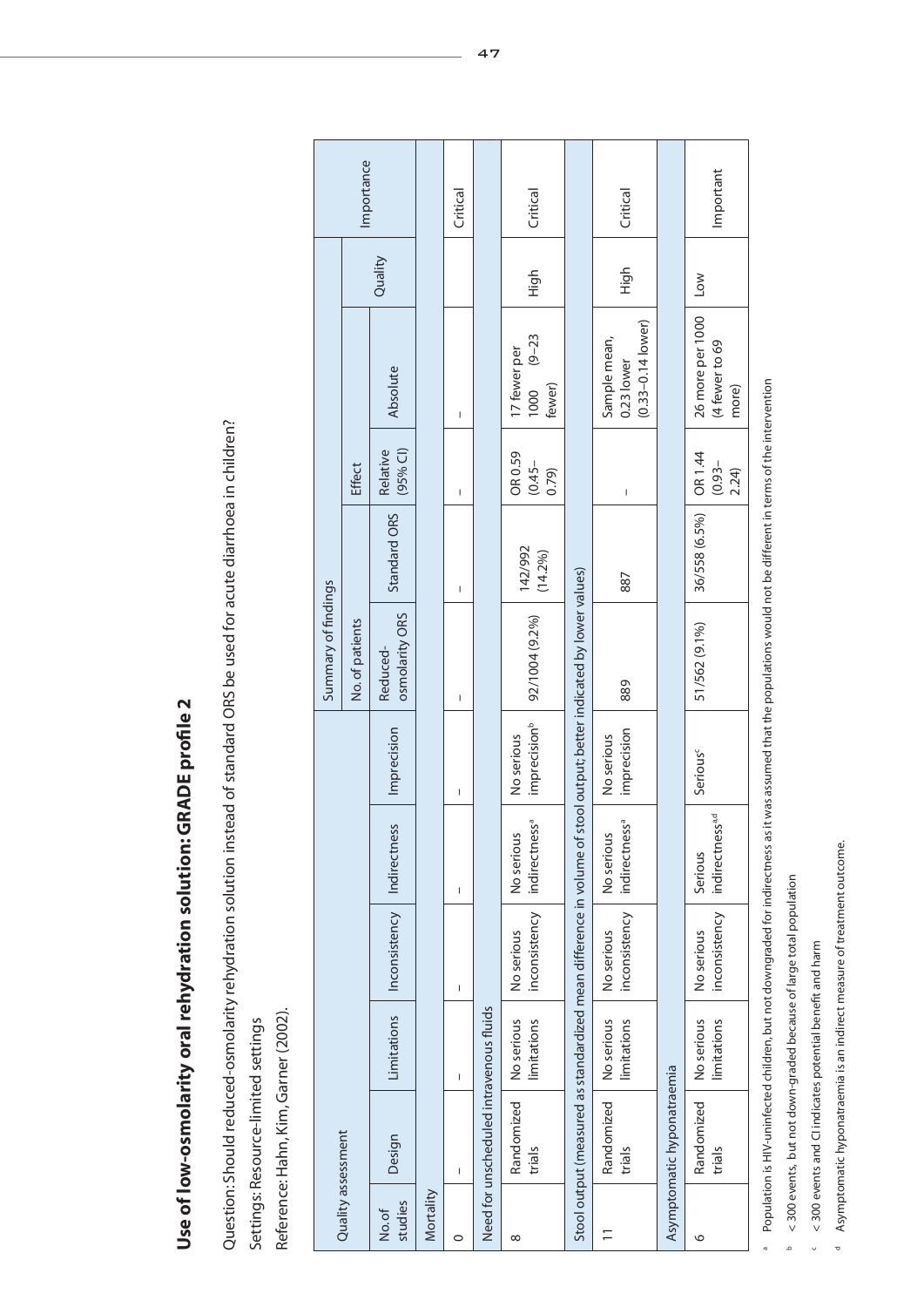Zinc supplementation for persistent diarrhoea: GRADE profile 3a **Zinc supplementation for persistent diarrhoea: GRADE profile 3a**

Question: Should zinc be used for persistent diarrhoea? Question: Should zinc be used for persistent diarrhoea?

Settings: Resource-limited settings Settings: Resource-limited settings

Reference: Lazzerini, Ronfani (2008) Reference: Lazzerini, Ronfani (2008)

| Importance<br>Important<br>Critical<br>Critical<br>Moderate<br>Moderate<br>Quality<br>High<br>Sample mean, 15.84<br>(5 fewer to 77 more)<br>18 fewer per 1000<br>lower (25.43-6.24<br>8 more per 1000<br>(22 fewer to 15<br>Absolute<br>lower)<br>more)<br>$(0.02 - 1.69)$<br>$(95%$ Cl)<br>Relative<br>RR 1.97<br>$(0.37 -$<br>RR 0.2<br>10.59<br>Effect<br>$\begin{array}{c} \rule{0pt}{2.5ex} \rule{0pt}{2.5ex} \rule{0pt}{2.5ex} \rule{0pt}{2.5ex} \rule{0pt}{2.5ex} \rule{0pt}{2.5ex} \rule{0pt}{2.5ex} \rule{0pt}{2.5ex} \rule{0pt}{2.5ex} \rule{0pt}{2.5ex} \rule{0pt}{2.5ex} \rule{0pt}{2.5ex} \rule{0pt}{2.5ex} \rule{0pt}{2.5ex} \rule{0pt}{2.5ex} \rule{0pt}{2.5ex} \rule{0pt}{2.5ex} \rule{0pt}{2.5ex} \rule{0pt}{2.5ex} \rule{0$<br>Summary of findings<br>Control<br>(2.2%)<br>(0.8%)<br>2/249<br>5/225<br>No. of patients<br>262<br>(0.4%)<br>(1.6%)<br>1/226<br>4/256<br>Zinc<br>267<br>Duration of diarrhoea (measured as hours with diarrhoea as defined in study; better indicated by lower values)<br>considerations<br>Other<br>None<br>None<br>None<br>Imprecision<br>imprecision<br>No serious<br>Serious <sup>b</sup><br>Seriousb<br>indirectness <sup>a</sup><br>indirectness <sup>a</sup><br>indirectness <sup>a</sup><br>Indirectness<br>No serious<br>No serious<br>No serious<br>Inconsistency<br>inconsistency<br>inconsistency<br>inconsistency<br>No serious<br>No serious<br>No serious<br>Limitations |                          |                           |  |  |  |  |  |
|-----------------------------------------------------------------------------------------------------------------------------------------------------------------------------------------------------------------------------------------------------------------------------------------------------------------------------------------------------------------------------------------------------------------------------------------------------------------------------------------------------------------------------------------------------------------------------------------------------------------------------------------------------------------------------------------------------------------------------------------------------------------------------------------------------------------------------------------------------------------------------------------------------------------------------------------------------------------------------------------------------------------------------------------------------------------------------------------------------------------------------------------------------------------------------------------------------------------------------------------------------------------------------------------------------------------------------------------------------------------------------------------------------------------------------------------|--------------------------|---------------------------|--|--|--|--|--|
|                                                                                                                                                                                                                                                                                                                                                                                                                                                                                                                                                                                                                                                                                                                                                                                                                                                                                                                                                                                                                                                                                                                                                                                                                                                                                                                                                                                                                                         |                          |                           |  |  |  |  |  |
|                                                                                                                                                                                                                                                                                                                                                                                                                                                                                                                                                                                                                                                                                                                                                                                                                                                                                                                                                                                                                                                                                                                                                                                                                                                                                                                                                                                                                                         | Quality assessment       |                           |  |  |  |  |  |
|                                                                                                                                                                                                                                                                                                                                                                                                                                                                                                                                                                                                                                                                                                                                                                                                                                                                                                                                                                                                                                                                                                                                                                                                                                                                                                                                                                                                                                         | Design                   |                           |  |  |  |  |  |
|                                                                                                                                                                                                                                                                                                                                                                                                                                                                                                                                                                                                                                                                                                                                                                                                                                                                                                                                                                                                                                                                                                                                                                                                                                                                                                                                                                                                                                         |                          |                           |  |  |  |  |  |
|                                                                                                                                                                                                                                                                                                                                                                                                                                                                                                                                                                                                                                                                                                                                                                                                                                                                                                                                                                                                                                                                                                                                                                                                                                                                                                                                                                                                                                         | Randomized               | No serious<br>limitations |  |  |  |  |  |
|                                                                                                                                                                                                                                                                                                                                                                                                                                                                                                                                                                                                                                                                                                                                                                                                                                                                                                                                                                                                                                                                                                                                                                                                                                                                                                                                                                                                                                         |                          |                           |  |  |  |  |  |
|                                                                                                                                                                                                                                                                                                                                                                                                                                                                                                                                                                                                                                                                                                                                                                                                                                                                                                                                                                                                                                                                                                                                                                                                                                                                                                                                                                                                                                         | Randomized               | No serious<br>limitations |  |  |  |  |  |
|                                                                                                                                                                                                                                                                                                                                                                                                                                                                                                                                                                                                                                                                                                                                                                                                                                                                                                                                                                                                                                                                                                                                                                                                                                                                                                                                                                                                                                         | Adverse events: vomiting |                           |  |  |  |  |  |
|                                                                                                                                                                                                                                                                                                                                                                                                                                                                                                                                                                                                                                                                                                                                                                                                                                                                                                                                                                                                                                                                                                                                                                                                                                                                                                                                                                                                                                         | Randomized               | No serious<br>limitations |  |  |  |  |  |

Population is children without known HIV status (presumed uninfected), but not downgraded for indirectness as it was assumed that it is not biologically plausible Population is children without known HIV status (presumed uninfected), but not downgraded for indirectness as it was assumed that it is not biologically plausible that the populations differed in terms of the intervention. that the populations differed in terms of the intervention.

Few events **b** Few events b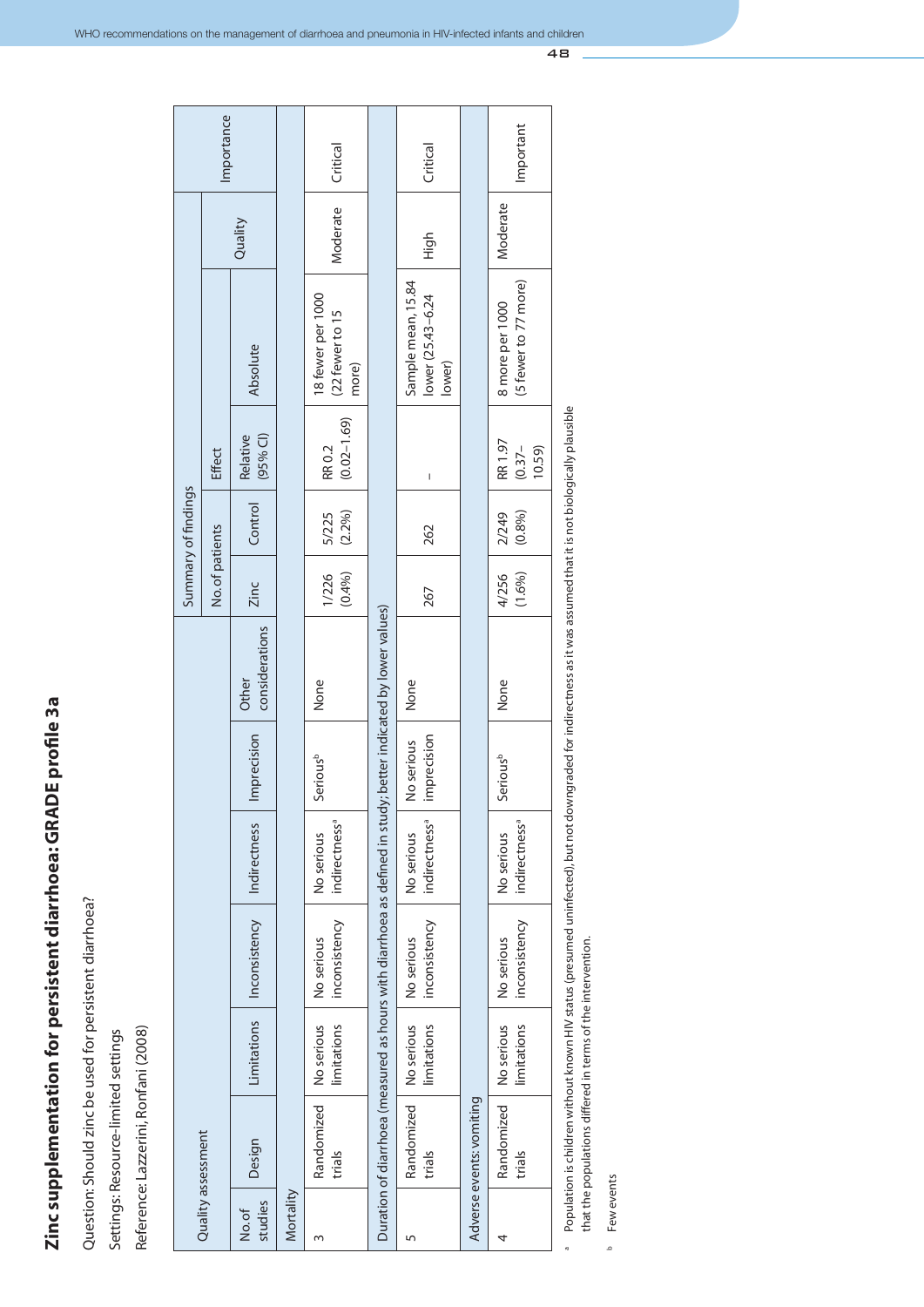Zinc supplementation for acute diarrhoea: GRADE profile 3b **Zinc supplementation for acute diarrhoea: GRADE profile 3b**

Question: Should zinc be used for acute diarrhoea? Question: Should zinc be used for acute diarrhoea?

Settings: Resource limited settings Settings: Resource limited settings Reference: Lazzerini, Ronfani (2008) Reference: Lazzerini, Ronfani (2008)

|                     | Importance         |                                            |           | Critical                                   |                                                          | Critical                                              |                          | Important                               |
|---------------------|--------------------|--------------------------------------------|-----------|--------------------------------------------|----------------------------------------------------------|-------------------------------------------------------|--------------------------|-----------------------------------------|
|                     |                    | Quality                                    |           | Moderate                                   |                                                          | Moderate                                              |                          | Moderate                                |
|                     |                    | Absolute                                   |           | 0 more per 1000<br>(1 fewer to 23<br>more) |                                                          | $(23.02 - 1.52$ lower)<br>Sample mean,<br>12.27 lower |                          | 84 more per 1000<br>$(32-153$ more)     |
|                     | Effect             | $(95%$ Cl)<br>Relative                     |           | $(0.07 - 17.90)$<br>RR 1.12                |                                                          | $\overline{\phantom{a}}$                              |                          | $(1.27 - 2.30)$<br>RR 1.71              |
|                     |                    | Control                                    |           | (0.1%)<br>1/735                            |                                                          | 1324                                                  |                          | 275/2337<br>(11.8%                      |
| Summary of findings | No. of patients    | Zinc                                       |           | (0.2%)<br>1/655                            |                                                          | 1417                                                  |                          | 466/2390<br>$(19.5\%)$                  |
|                     |                    | considerations<br>Other                    |           | None                                       |                                                          | None                                                  |                          | None                                    |
|                     |                    | Imprecision                                |           | Seriousb                                   |                                                          | imprecision<br>serious<br>$\frac{1}{2}$               |                          | imprecision<br>serious<br>$\frac{1}{2}$ |
|                     |                    |                                            |           | indirectness <sup>ª</sup><br>No serious    |                                                          | indirectness <sup>a</sup><br>No serious               |                          | indirectness <sup>a</sup><br>No serious |
|                     |                    | Limitations   Inconsistency   Indirectness |           | inconsistency<br>No serious                |                                                          | Serious <sup>c</sup>                                  |                          | Serious <sup>d</sup>                    |
|                     |                    |                                            |           | limitations<br>No serious                  |                                                          | No serious<br>limitations                             |                          | No serious<br>limitations               |
|                     | Quality assessment | Design                                     |           | Randomized<br>trials                       | Duration of diarrhoea (better indicated by lower values) | Randomized<br>trials                                  | Adverse events: vomiting | Randomized<br>trials                    |
|                     |                    | studies<br>No.of                           | Mortality | ω                                          |                                                          | Ō                                                     |                          | $\infty$                                |

a Population is uninfected children, but not downgraded for indirectness as it was assumed that it is not biologically plausible that the populations differed in terms of the intervention. a Population is uninfected children, but not downgraded for indirectness as it was assumed that it is not biologically plausible that the populations differed in terms of the intervention.

b Few events b Few events

Heterogeneity present; I-square 84%; subgroup analyses of infants < 6 months and > 6 months of age without heterogeneity:sample mean, 5.23 (95% CI,-4 - 14.45) for < 6 months of age and 16.67 (95% CI, -31.03 c Heterogeneity present; I-square 84%; subgroup analyses of infants < 6 months and > 6 months of age without heterogeneity: sample mean, 5.23 (95% CI, –4 – 14.45) for < 6 months of age and 16.67 (95% CI, –31.03  $-$  - 2.31) for > 6 months of age  $-$  – 2.31) for  $> 6$  months of age  $\cup$ 

d Heterogeneity present; I-square 69%; subgroup analyses of infants < 6 months and > 6 months of age without heterogeneity: RR 1.54 (95% Cl, 1.02-2.24) for < 6 months of age and 1.72 (95% Cl, 1.36-2.17) for > 6 d Heterogeneity present; I-square 69%; subgroup analyses of infants < 6 months and > 6 months of age without heterogeneity: RR 1.54 (95% CI, 1.02–2.24) for < 6 months of age and 1.72 (95% CI, 1.36–2.17) for > 6 months of age months of age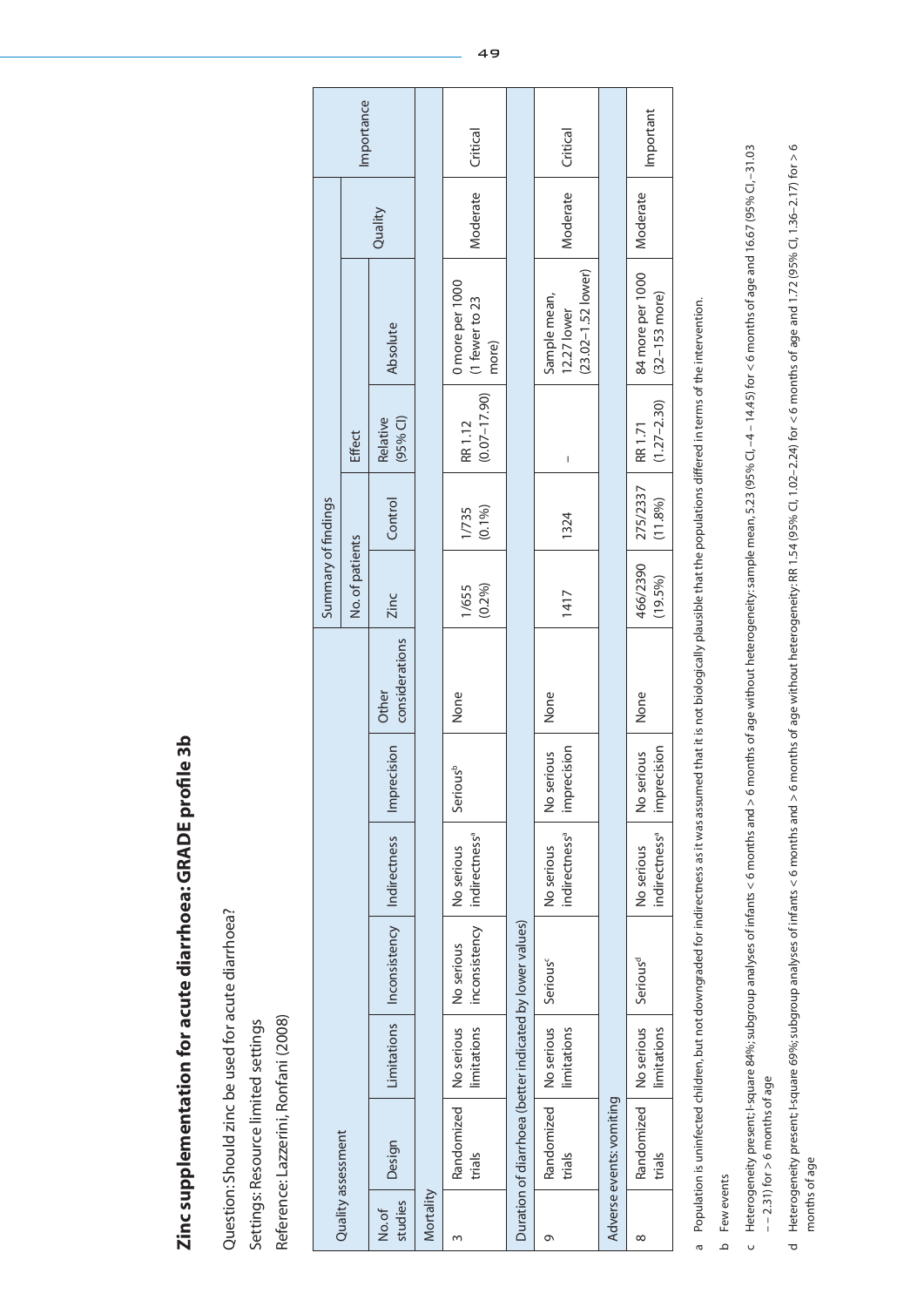Micronutrients for diarrhoea: GRADE profile 4 **Micronutrients for diarrhoea: GRADE profile 4** Question: Should multiple micronutrients be used in HIV-infected and -exposed children with persistent diarrhoea? Question: Should multiple micronutrients be used in HIV-infected and -exposed children with persistent diarrhoea? Settings: Resource-limited settings

Settings: Resource-limited settings Reference: Irlam et al. (2005)\* Reference: Irlam et al. (2005)\*

|                  |                                          |                      |                                                                                                                                 |                     |                            |                                     | Summary of findings |                |                                    |                               |                     |            |
|------------------|------------------------------------------|----------------------|---------------------------------------------------------------------------------------------------------------------------------|---------------------|----------------------------|-------------------------------------|---------------------|----------------|------------------------------------|-------------------------------|---------------------|------------|
|                  | Quality assessment                       |                      |                                                                                                                                 |                     |                            |                                     | No. of patients     |                | Effect                             |                               |                     | Importance |
| studies<br>No.of | Design                                   |                      | Limitations   Inconsistency                                                                                                     | <b>Indirectness</b> | Imprecision                | considerations   nutrients<br>Other | Micro-              | Control        | $(95%$ CI)<br>Relative             | Absolute                      | Quality             |            |
|                  |                                          |                      | Morbidity (measured as proportion of self-reported weeks with diarrhoea per total weeks of follow-up; mean follow-up, 12 weeks) |                     |                            |                                     |                     |                |                                    |                               |                     |            |
|                  | Randomized Serious <sup>ª</sup><br>trial |                      | inconsistency<br>No serious                                                                                                     | Seriousb            | <b>Serious<sup>c</sup></b> | None                                | 8                   | 69             | RR 1.28<br>$\frac{(0.81 -}{2.02})$ | estimable <sup>d</sup><br>Not | Very low   Critical |            |
|                  | Mortality (follow-up mean 12 weeks)      |                      |                                                                                                                                 |                     |                            |                                     |                     |                |                                    |                               |                     |            |
|                  | Randomized<br>trial                      | Serious <sup>a</sup> | inconsistency<br>No serious                                                                                                     | Seriousb            | Serious <sup>c</sup>       | None                                | 66 (0%)             | $\frac{69}{ }$ | RR 1.06                            | estimable <sup>d</sup><br>Not | Very low            | Critical   |

\* Includes the data published by Kelly et al. (1999), which were also used in the GRADE table as they are the only data specific to the effect of multiple micronutrients on \* Includes the data published by Kelly et al. (1999), which were also used in the GRADE table as they are the only data specific to the effect of multiple micronutrients on persistent diarrhoea in the papers included in the review. persistent diarrhoea in the papers included in the review.

No description of sequence generation or allocation concealment and large loss to follow-up other than deaths No description of sequence generation or allocation concealment and large loss to follow-up other than deaths a

Study of adults with diarrhoea wasting syndrome; same data in both papers Study of adults with diarrhoea wasting syndrome; same data in both papers b

Few events, and (for diarrhoea morbidity) 95% CI indicates benefit and harm Few events, and (for diarrhoea morbidity) 95% CI indicates benefit and harm c

Raw numbers not provided; both RRs reported to be not significant between arms <sup>d</sup> Raw numbers not provided; both RRs reported to be not significant between arms  $\overline{a}$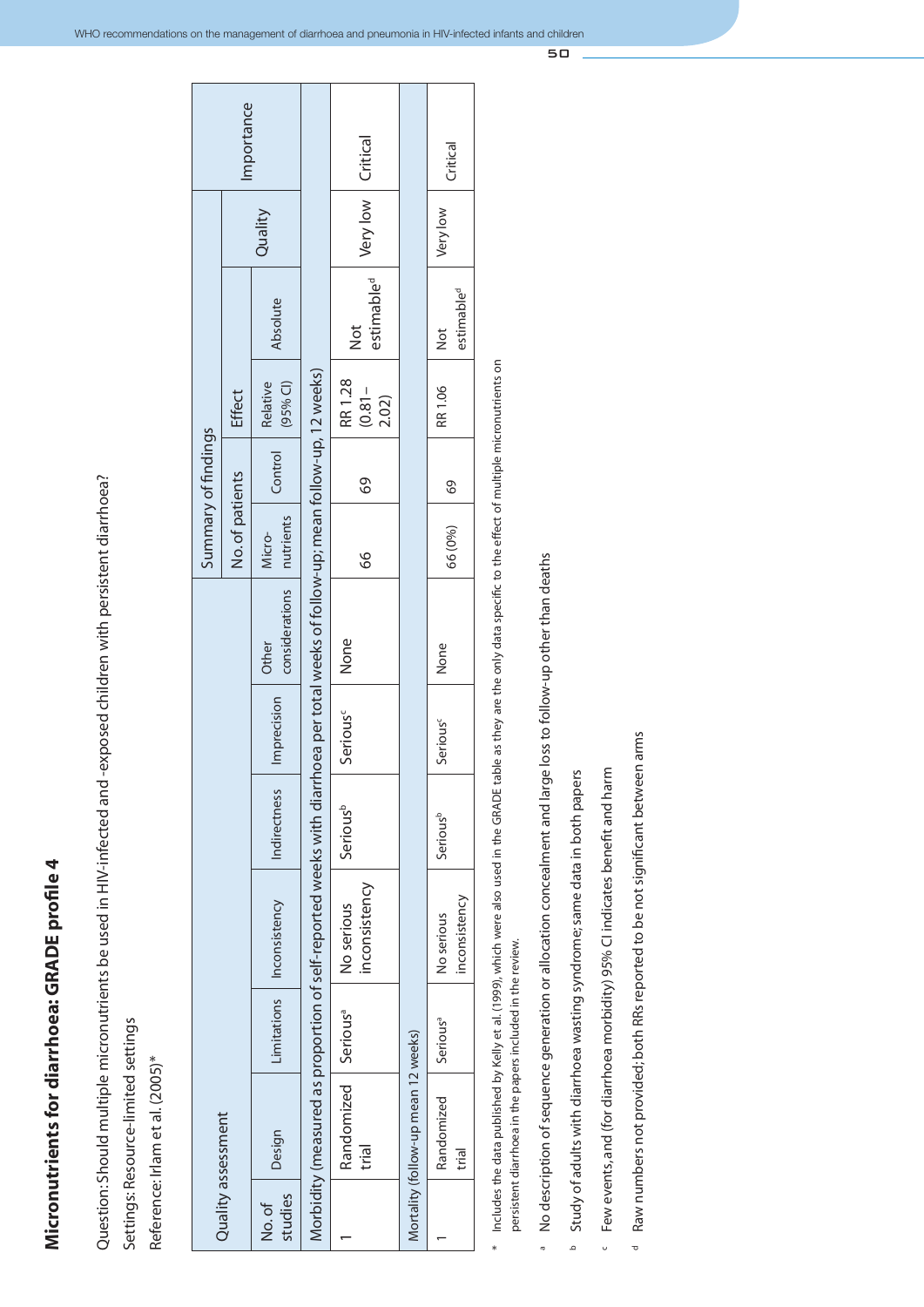References **References**

Coutsoudis A et al. (1995). The effects of vitamin A supplementation on the morbidity of children born to HIV-infected women. *American Journal of Public Health,*  Coutsoudis A et al. (1995). The effects of vitamin A supplementation on the morbidity of children born to HIV-infected women. American Journal of Public Health, 85:1076–81.  $85:1076 - 81$ .

Fawzi WW et al. (1999). A randomized trial of vitamin A supplements in relation to mortality among human immunodeficiency virus-infected and uninfected Fawzi WW et al. (1999). A randomized trial of vitamin A supplements in relation to mortality among human immunodeficiency virus-infected and uninfected children in Tanzania. *Pediatric Infectious Disease Journal*, 18:127–33. children in Tanzania. Pediatric Infectious Disease Journal, 18:127-33. Fawzi WW et al. (2000). Vitamin A supplements and diarrheal and respiratory tract infections among children in Dar es Salaam, Tanzania. Journal of Pediatrics, Fawzi WW et al. (2000). Vitamin A supplements and diarrheal and respiratory tract infections among children in Dar es Salaam, Tanzania. *Journal of Pediatrics*, 137:660–7. 137:660-7.

Hahn S, Kim Y, Garner P. (2002). Reduced osmolarity oral rehydration solution for treating dehydration caused by acute diarrhoea in children. *Cochrane Database*  Hahn S, Kim Y, Garner P. (2002). Reduced osmolarity oral rehydration solution for treating dehydration caused by acute diarrhoea in children. Cochrane Database of Systematic Reviews, 1:CD002847. *of Systematic Reviews*, 1:CD002847.

Irlam JH et al. (2005). Micronutrient supplementation in children and adults with HIV infection. *Cochrane Database of Systematic Reviews*, 19:CD003650. Irlam JH et al. (2005). Micronutrient supplementation in children and adults with HIV infection. Cochrane Database of Systematic Reviews, 19:CD003650. Kelly P et al. (1999). Micronutrient supplementation in the AIDS diarrhoea-wasting syndrome in Zambia: a randomized controlled trial. AIDS, 13:495-500. Kelly P et al. (1999). Micronutrient supplementation in the AIDS diarrhoea-wasting syndrome in Zambia: a randomized controlled trial. *AIDS*, 13:495–500.

Lazzerini M, Ronfani L (2008). Oral zinc for treating diarrhoea in children. Cochrane Database of Systematic Reviews, 3:CD005436. Lazzerini M, Ronfani L (2008). Oral zinc for treating diarrhoea in children. *Cochrane Database of Systematic Reviews*, 3:CD005436.

Semba RD et al. (2005). Effect of periodic vitamin A supplementation on mortality and morbidity of human immunodeficiency virus-infected children in Uganda: Semba RD et al. (2005). Effect of periodic vitamin A supplementation on mortality and morbidity of human immunodeficiency virus-infected children in Uganda: a controlled clinical trial. Nutrition, 21:25-31. a controlled clinical trial. *Nutrition*, 21:25–31.

Villamor E et al (2002). Vitamin A supplements ameliorate the adverse effect of HIV-1, malaria, and diarrhoeal infections on child growth. Pediatrics, 109:E6. Villamor E et al (2002). Vitamin A supplements ameliorate the adverse effect of HIV-1, malaria, and diarrhoeal infections on child growth. *Pediatrics*, 109:E6.